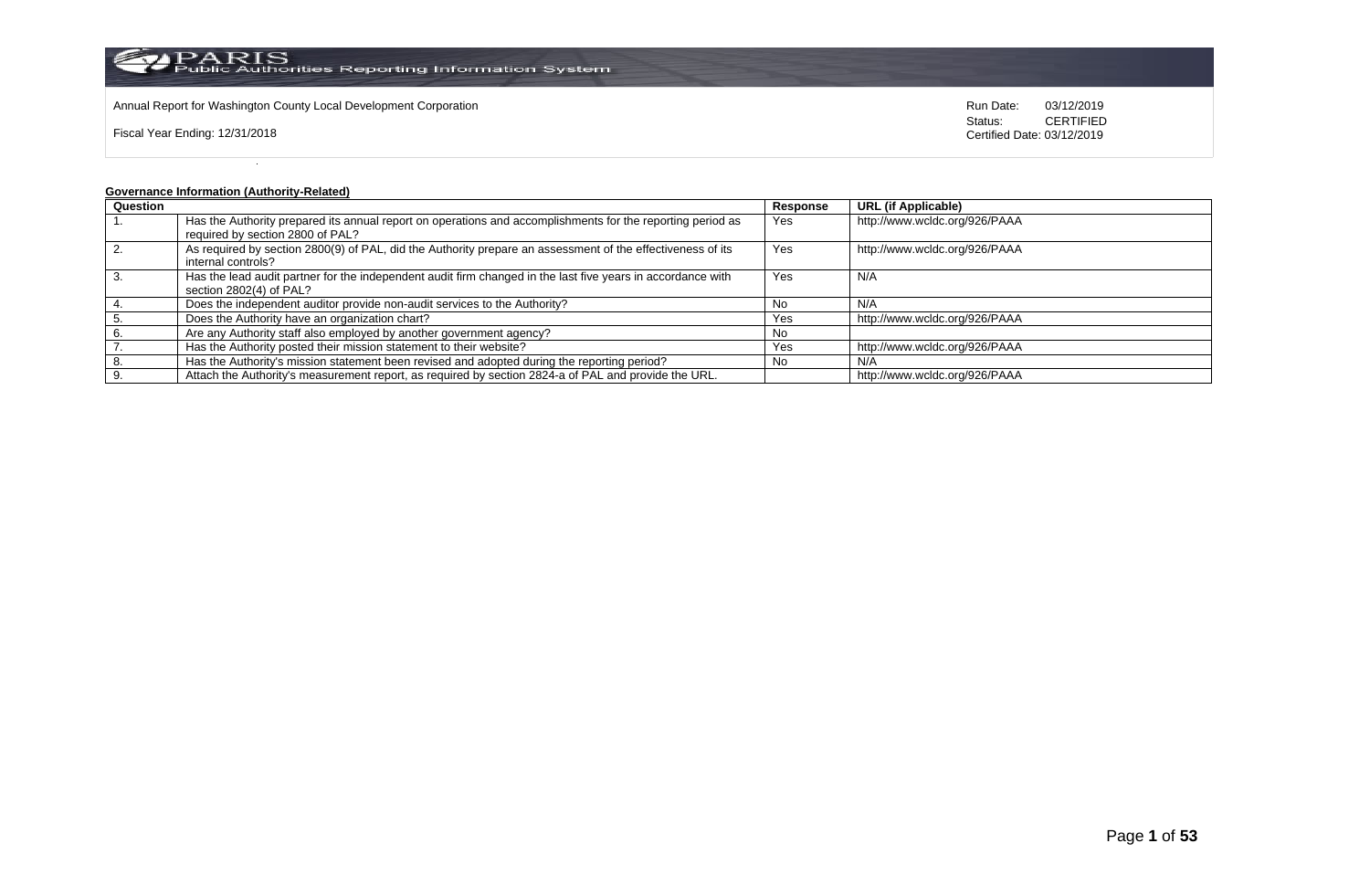Annual Report for Washington County Local Development Corporation Run Date: 03/12/2019 Run Date: 03/12/2019

Fiscal Year Ending: 12/31/2018

Status: **CERTIFIED** Certified Date: 03/12/2019

# **Governance Information (Board-Related)**

| Question |                                                                                                             | Response  | <b>URL (If Applicable)</b>               |
|----------|-------------------------------------------------------------------------------------------------------------|-----------|------------------------------------------|
|          | Has the Board established a Governance Committee in accordance with Section 2824(7) of PAL?                 | Yes       | N/A                                      |
| 2.       | Has the Board established an Audit Committee in accordance with Section 2824(4) of PAL?                     | Yes       | N/A                                      |
| 3.       | Has the Board established a Finance Committee in accordance with Section 2824(8) of PAL?                    | Yes       | N/A                                      |
| 4.       | Provide a URL link where a list of Board committees can be found (including the name of the committee and   |           | http://www.wcldc.org/926/PAAA            |
|          | the date established):                                                                                      |           |                                          |
| 5.       | Does the majority of the Board meet the independence requirements of Section 2825(2) of PAL?                | Yes       | N/A                                      |
| 6.       | Provide a URL link to the minutes of the Board and committee meetings held during the covered fiscal year   |           | http://www.wcldc.org/948/Agendas-Minutes |
|          | Has the Board adopted bylaws and made them available to Board members and staff?                            | Yes       | http://www.wcldc.org/926/PAAA            |
| 8.       | Has the Board adopted a code of ethics for Board members and staff?                                         | Yes       | http://www.wcldc.org/926/PAAA            |
| 9.       | Does the Board review and monitor the Authority's implementation of financial and management controls?      | Yes       | N/A                                      |
| 10.      | Does the Board execute direct oversight of the CEO and management in accordance with Section 2824(1) of     | Yes       | N/A                                      |
|          | PAL?                                                                                                        |           |                                          |
| 11.      | Has the Board adopted policies for the following in accordance with Section 2824(1) of PAL?                 |           |                                          |
|          | Salary and Compensation                                                                                     | Yes       | N/A                                      |
|          | Time and Attendance                                                                                         | Yes       | N/A                                      |
|          | <b>Whistleblower Protection</b>                                                                             | Yes       | N/A                                      |
|          | Defense and Indemnification of Board Members                                                                | Yes       | N/A                                      |
| 12.      | Has the Board adopted a policy prohibiting the extension of credit to Board members and staff in accordance | Yes       | N/A                                      |
|          | with Section 2824(5) of PAL?                                                                                |           |                                          |
| 13.      | Are the Authority's Board members, officers, and staff required to submit financial disclosure forms in     | Yes       | N/A                                      |
|          | accordance with Section 2825(3) of PAL?                                                                     |           |                                          |
| 14.      | Was a performance evaluation of the board completed?                                                        | <b>No</b> | N/A                                      |
| 15.      | Was compensation paid by the Authority made in accordance with employee or union contracts?                 | Yes       | N/A                                      |
| 16.      | Has the board adopted a conditional/additional compensation policy governing all employees?                 | Yes       | http://www.wcldc.org/926/PAAA            |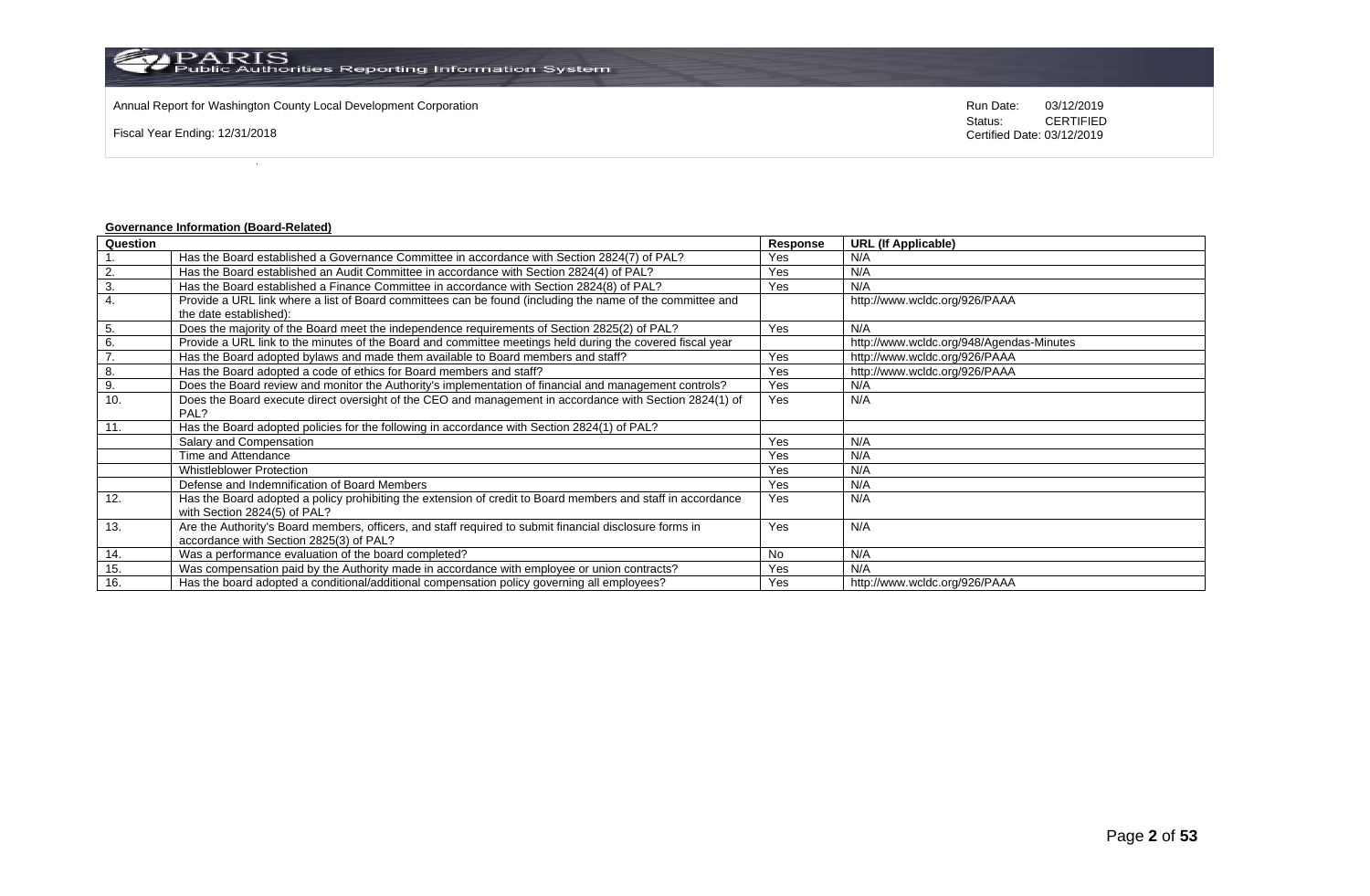

Annual Report for Washington County Local Development Corporation Run Date: 03/12/2019 Run Date: 03/12/2019

Fiscal Year Ending: 12/31/2018

Status: **CERTIFIED** Certified Date: 03/12/2019

### **Board of Directors Listing**

 $\overline{a}$ 

| <b>Name</b>                    | Campbell, Brian     | Nominated By                          | Ex-Officio |
|--------------------------------|---------------------|---------------------------------------|------------|
| <b>Chair of the Board</b>      | No                  | <b>Appointed By</b>                   | Ex-Officio |
| If yes, Chair Designated by    |                     | <b>Confirmed by Senate?</b>           | N/A        |
| <b>Term Start Date</b>         | 1/1/2018            | Has the Board Member/Designee         | Yes        |
|                                |                     | Signed the Acknowledgement of         |            |
|                                |                     | <b>Fiduciary Duty?</b>                |            |
| <b>Term Expiration Date</b>    | Ex-Officio          | <b>Complied with Training</b>         | Yes        |
|                                |                     | <b>Requirement of Section 2824?</b>   |            |
| <b>Title</b>                   | <b>Board Member</b> | Does the Board Member/Designee        | <b>No</b>  |
|                                |                     | also Hold an Elected or Appointed     |            |
|                                |                     | <b>State Government Position?</b>     |            |
| Has the Board Member Appointed | <b>No</b>           | Does the Board Member/Designee        | Yes        |
| a Designee?                    |                     | also Hold an Elected or Appointed     |            |
|                                |                     | <b>Municipal Government Position?</b> |            |
| <b>Designee Name</b>           |                     | <b>Ex-Officio</b>                     | Yes        |

| Name                                          | Clary, Sue          | Nominated By                                                                                                 | Ex-Officio |
|-----------------------------------------------|---------------------|--------------------------------------------------------------------------------------------------------------|------------|
| <b>Chair of the Board</b>                     | <b>No</b>           | <b>Appointed By</b>                                                                                          | Ex-Officio |
| If yes, Chair Designated by                   |                     | <b>Confirmed by Senate?</b>                                                                                  | No         |
| <b>Term Start Date</b>                        | 1/1/2018            | Has the Board Member/Designee<br>Signed the Acknowledgement of<br><b>Fiduciary Duty?</b>                     | Yes        |
| <b>Term Expiration Date</b>                   | Ex-Officio          | <b>Complied with Training</b><br><b>Requirement of Section 2824?</b>                                         | <b>No</b>  |
| Title                                         | <b>Board Member</b> | Does the Board Member/Designee<br>also Hold an Elected or Appointed<br><b>State Government Position?</b>     | No         |
| Has the Board Member Appointed<br>a Designee? | Yes                 | Does the Board Member/Designee<br>also Hold an Elected or Appointed<br><b>Municipal Government Position?</b> | Yes        |
| <b>Designee Name</b>                          | Dave Higby          | Ex-Officio                                                                                                   | Yes        |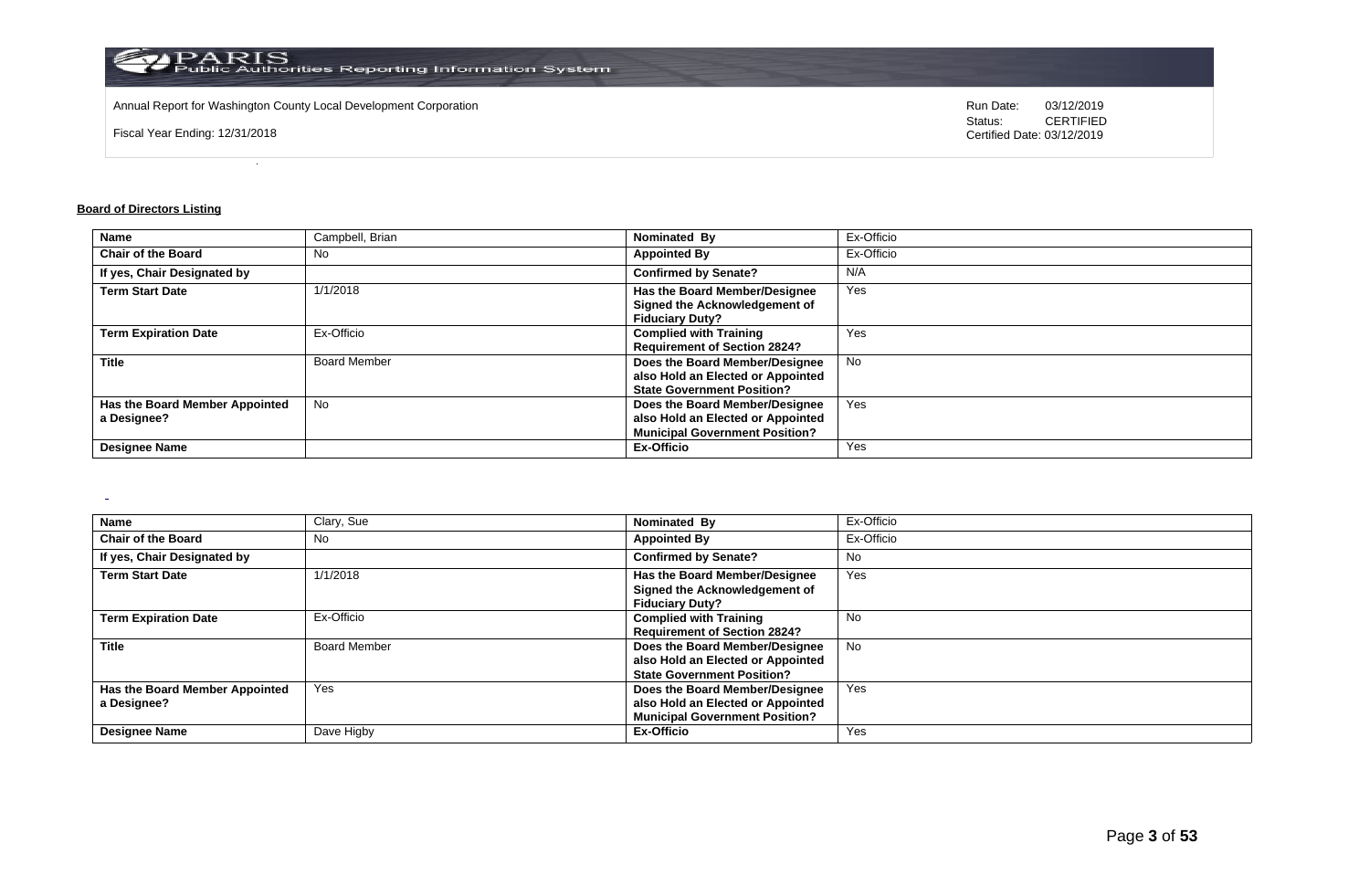

Annual Report for Washington County Local Development Corporation **Company County Constructed Annual Report for Washington County Local Development Corporation Annual Report for Washington County Local Development Corporat** 

Fiscal Year Ending: 12/31/2018

CERTIFIED Certified Date: 03/12/2019

| Name                                          | Fedler, Catherine   | Nominated By                                                                                                 | Ex-Officio |
|-----------------------------------------------|---------------------|--------------------------------------------------------------------------------------------------------------|------------|
| <b>Chair of the Board</b>                     | No                  | <b>Appointed By</b>                                                                                          | Ex-Officio |
| If yes, Chair Designated by                   |                     | <b>Confirmed by Senate?</b>                                                                                  | N/A        |
| <b>Term Start Date</b>                        | 1/1/2018            | Has the Board Member/Designee<br>Signed the Acknowledgement of<br><b>Fiduciary Duty?</b>                     | Yes        |
| <b>Term Expiration Date</b>                   | Ex-Officio          | <b>Complied with Training</b><br><b>Requirement of Section 2824?</b>                                         | Yes        |
| <b>Title</b>                                  | <b>Board Member</b> | Does the Board Member/Designee<br>also Hold an Elected or Appointed<br><b>State Government Position?</b>     | <b>No</b>  |
| Has the Board Member Appointed<br>a Designee? | <b>No</b>           | Does the Board Member/Designee<br>also Hold an Elected or Appointed<br><b>Municipal Government Position?</b> | Yes        |
| <b>Designee Name</b>                          |                     | Ex-Officio                                                                                                   | Yes        |

 $\sim$ 

| <b>Name</b>                                   | Ferguson, Paul      | Nominated By                                                                                                 | Ex-Officio |
|-----------------------------------------------|---------------------|--------------------------------------------------------------------------------------------------------------|------------|
| <b>Chair of the Board</b>                     | No                  | <b>Appointed By</b>                                                                                          | Ex-Officio |
| If yes, Chair Designated by                   |                     | <b>Confirmed by Senate?</b>                                                                                  | No         |
| <b>Term Start Date</b>                        | 1/1/2018            | Has the Board Member/Designee<br>Signed the Acknowledgement of<br><b>Fiduciary Duty?</b>                     | No         |
| <b>Term Expiration Date</b>                   | Ex-Officio          | <b>Complied with Training</b><br><b>Requirement of Section 2824?</b>                                         | <b>No</b>  |
| <b>Title</b>                                  | <b>Board Member</b> | Does the Board Member/Designee<br>also Hold an Elected or Appointed<br><b>State Government Position?</b>     | No         |
| Has the Board Member Appointed<br>a Designee? | No                  | Does the Board Member/Designee<br>also Hold an Elected or Appointed<br><b>Municipal Government Position?</b> | Yes        |
| <b>Designee Name</b>                          |                     | Ex-Officio                                                                                                   | Yes        |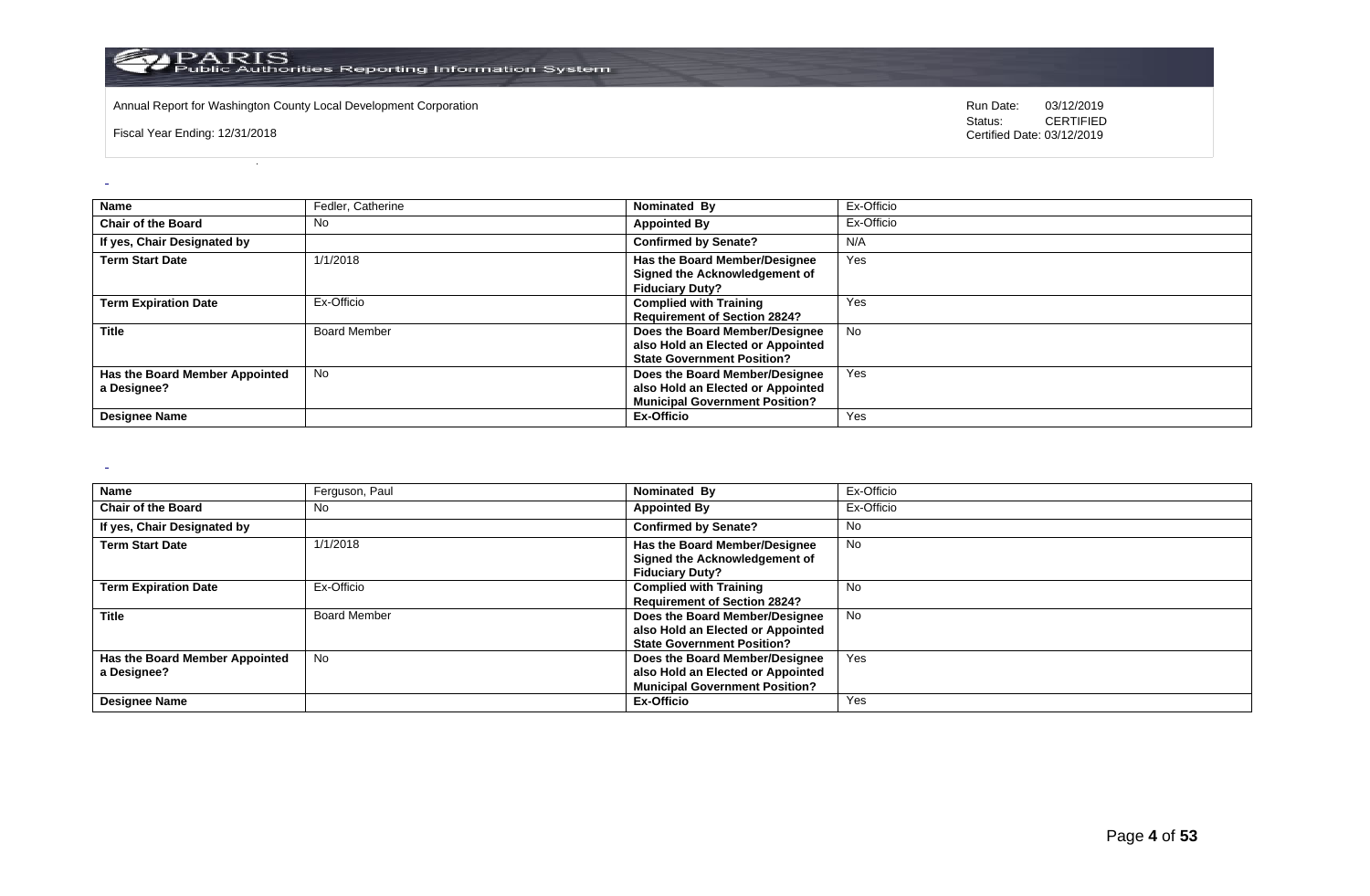

Annual Report for Washington County Local Development Corporation **Company County Constructed Annual Report for Washington County Local Development Corporation Annual Report for Washington County Local Development Corporat** 

Fiscal Year Ending: 12/31/2018

CERTIFIED Certified Date: 03/12/2019

| <b>Name</b>                                   | Haff, Dana          | Nominated By                                                                                                 | Ex-Officio |
|-----------------------------------------------|---------------------|--------------------------------------------------------------------------------------------------------------|------------|
| <b>Chair of the Board</b>                     | <b>No</b>           | <b>Appointed By</b>                                                                                          | Ex-Officio |
| If yes, Chair Designated by                   |                     | <b>Confirmed by Senate?</b>                                                                                  | N/A        |
| <b>Term Start Date</b>                        | 1/1/2018            | Has the Board Member/Designee<br>Signed the Acknowledgement of<br><b>Fiduciary Duty?</b>                     | Yes        |
| <b>Term Expiration Date</b>                   | Ex-Officio          | <b>Complied with Training</b><br><b>Requirement of Section 2824?</b>                                         | Yes        |
| <b>Title</b>                                  | <b>Board Member</b> | Does the Board Member/Designee<br>also Hold an Elected or Appointed<br><b>State Government Position?</b>     | <b>No</b>  |
| Has the Board Member Appointed<br>a Designee? | <b>No</b>           | Does the Board Member/Designee<br>also Hold an Elected or Appointed<br><b>Municipal Government Position?</b> | Yes        |
| <b>Designee Name</b>                          |                     | Ex-Officio                                                                                                   | Yes        |

 $\sim$ 

| <b>Name</b>                                   | Henke, Robert       | Nominated By                                                                                                 | Ex-Officio |
|-----------------------------------------------|---------------------|--------------------------------------------------------------------------------------------------------------|------------|
| <b>Chair of the Board</b>                     | No                  | <b>Appointed By</b>                                                                                          | Ex-Officio |
| If yes, Chair Designated by                   |                     | <b>Confirmed by Senate?</b>                                                                                  | N/A        |
| <b>Term Start Date</b>                        | 1/1/2018            | <b>Has the Board Member/Designee</b><br>Signed the Acknowledgement of<br><b>Fiduciary Duty?</b>              | Yes        |
| <b>Term Expiration Date</b>                   | Ex-Officio          | <b>Complied with Training</b><br><b>Requirement of Section 2824?</b>                                         | Yes        |
| <b>Title</b>                                  | <b>Board Member</b> | Does the Board Member/Designee<br>also Hold an Elected or Appointed<br><b>State Government Position?</b>     | No         |
| Has the Board Member Appointed<br>a Designee? | Yes                 | Does the Board Member/Designee<br>also Hold an Elected or Appointed<br><b>Municipal Government Position?</b> | Yes        |
| <b>Designee Name</b>                          | Jared Humiston      | Ex-Officio                                                                                                   | Yes        |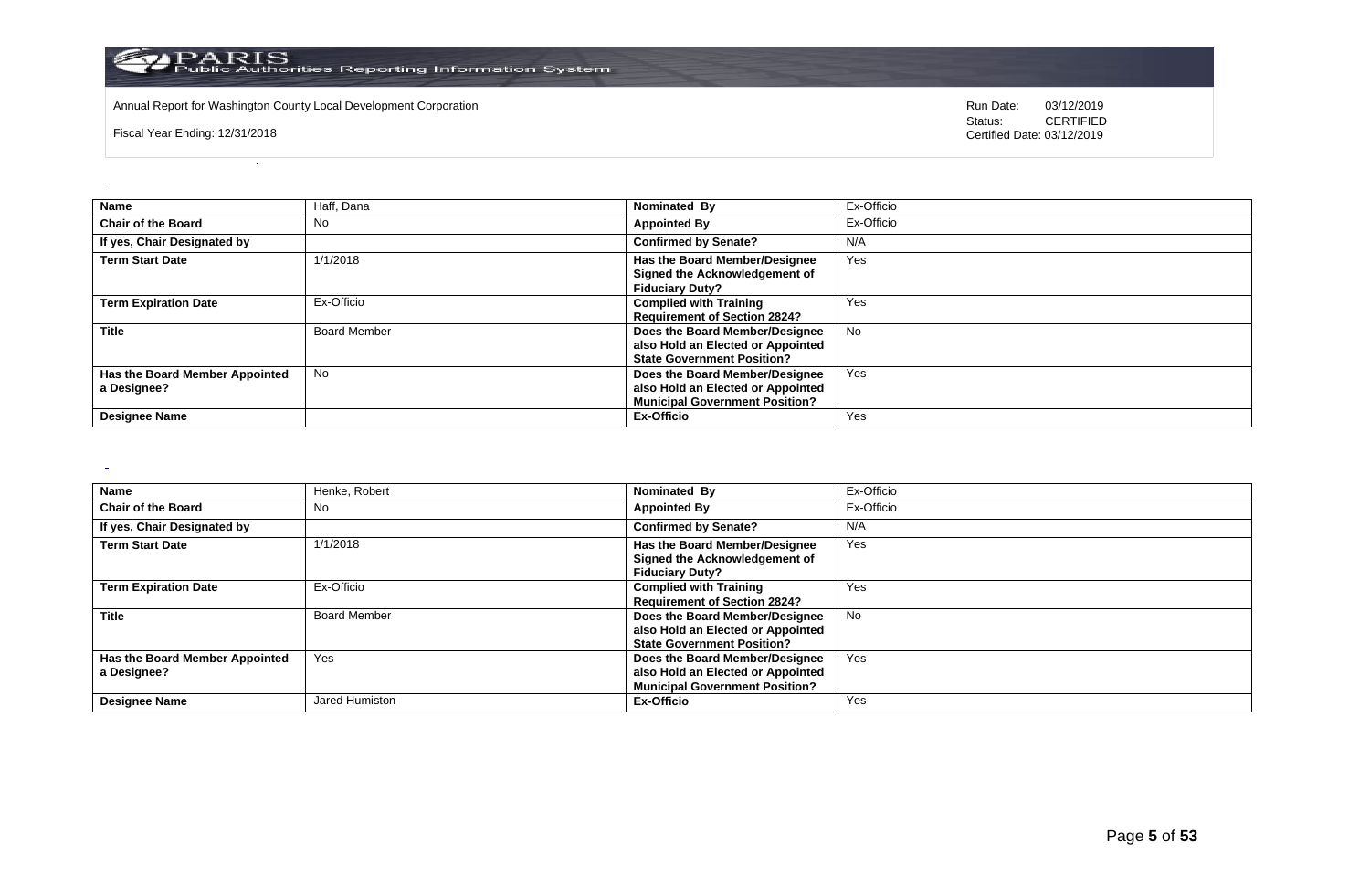

Annual Report for Washington County Local Development Corporation **Company County Constructed Annual Report for Washington County Local Development Corporation Annual Report for Washington County Local Development Corporat** 

Fiscal Year Ending: 12/31/2018

CERTIFIED Certified Date: 03/12/2019

| Name                                          | Hicks, Matt         | Nominated By                                                                                                 | Ex-Officio |
|-----------------------------------------------|---------------------|--------------------------------------------------------------------------------------------------------------|------------|
| <b>Chair of the Board</b>                     | No                  | <b>Appointed By</b>                                                                                          | Ex-Officio |
| If yes, Chair Designated by                   |                     | <b>Confirmed by Senate?</b>                                                                                  | N/A        |
| <b>Term Start Date</b>                        | 1/1/2018            | Has the Board Member/Designee<br>Signed the Acknowledgement of<br><b>Fiduciary Duty?</b>                     | Yes        |
| <b>Term Expiration Date</b>                   | Ex-Officio          | <b>Complied with Training</b><br><b>Requirement of Section 2824?</b>                                         | Yes        |
| <b>Title</b>                                  | <b>Board Member</b> | Does the Board Member/Designee<br>also Hold an Elected or Appointed<br><b>State Government Position?</b>     | <b>No</b>  |
| Has the Board Member Appointed<br>a Designee? | Yes                 | Does the Board Member/Designee<br>also Hold an Elected or Appointed<br><b>Municipal Government Position?</b> | Yes        |
| <b>Designee Name</b>                          | Jay Niles           | Ex-Officio                                                                                                   | Yes        |

 $\sim$ 

| <b>Name</b>                    | Hogan, Dana         | Nominated By                          | Ex-Officio |
|--------------------------------|---------------------|---------------------------------------|------------|
| <b>Chair of the Board</b>      | No                  | <b>Appointed By</b>                   | Ex-Officio |
| If yes, Chair Designated by    |                     | <b>Confirmed by Senate?</b>           | N/A        |
| <b>Term Start Date</b>         | 1/1/2018            | Has the Board Member/Designee         | Yes        |
|                                |                     | Signed the Acknowledgement of         |            |
|                                |                     | <b>Fiduciary Duty?</b>                |            |
| <b>Term Expiration Date</b>    | Ex-Officio          | <b>Complied with Training</b>         | Yes        |
|                                |                     | <b>Requirement of Section 2824?</b>   |            |
| <b>Title</b>                   | <b>Board Member</b> | Does the Board Member/Designee        | No.        |
|                                |                     | also Hold an Elected or Appointed     |            |
|                                |                     | <b>State Government Position?</b>     |            |
| Has the Board Member Appointed | No                  | Does the Board Member/Designee        | Yes        |
| a Designee?                    |                     | also Hold an Elected or Appointed     |            |
|                                |                     | <b>Municipal Government Position?</b> |            |
| <b>Designee Name</b>           |                     | Ex-Officio                            | Yes        |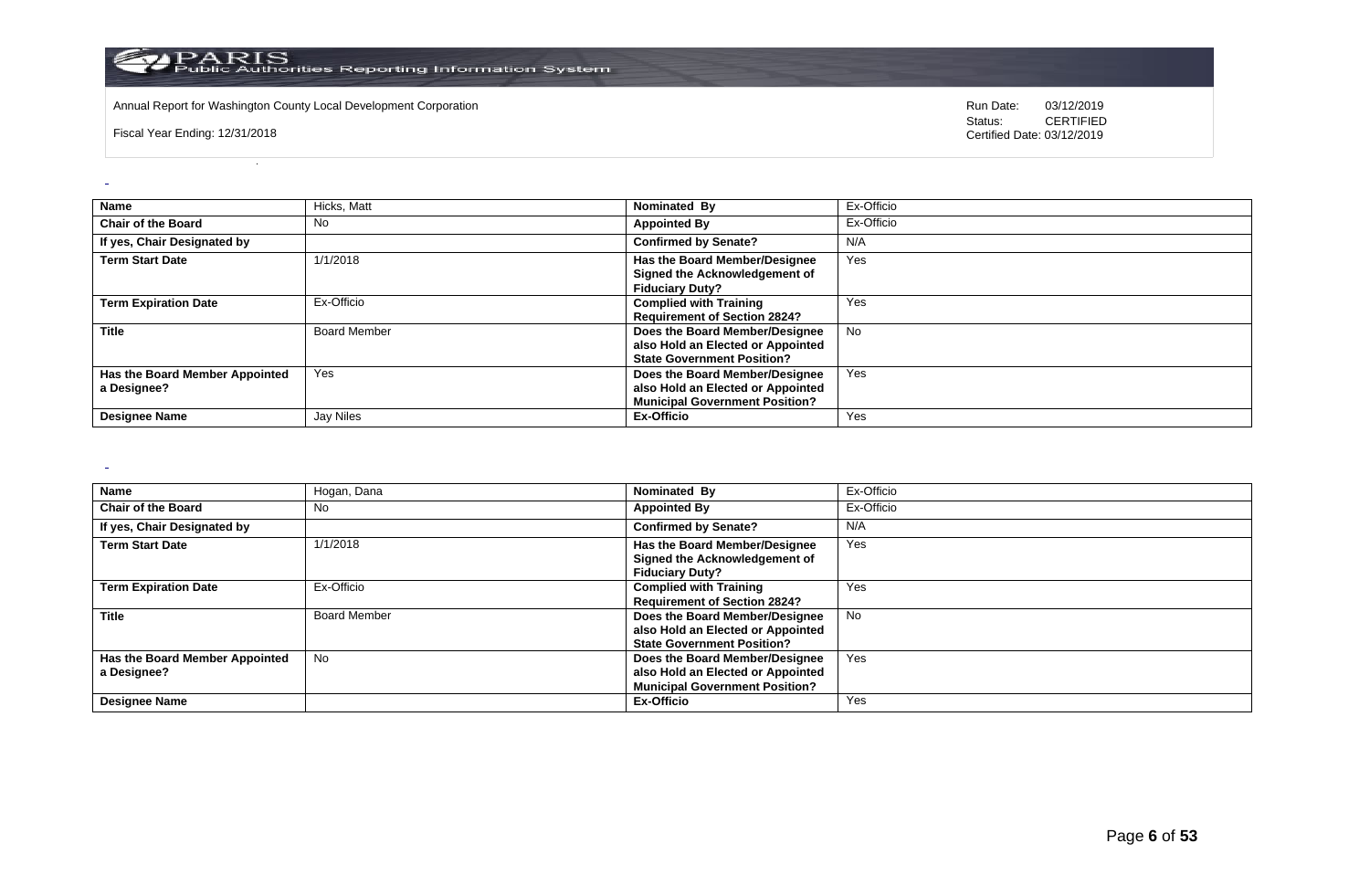

Annual Report for Washington County Local Development Corporation **Company County Constructed Annual Report for Washington County Local Development Corporation Annual Report for Washington County Local Development Corporat** 

Fiscal Year Ending: 12/31/2018

CERTIFIED Certified Date: 03/12/2019

| Name                                          | Idleman, Sara       | Nominated By                                                                                                 | Ex-Officio |
|-----------------------------------------------|---------------------|--------------------------------------------------------------------------------------------------------------|------------|
| <b>Chair of the Board</b>                     | No                  | <b>Appointed By</b>                                                                                          | Ex-Officio |
| If yes, Chair Designated by                   |                     | <b>Confirmed by Senate?</b>                                                                                  | N/A        |
| <b>Term Start Date</b>                        | 1/1/2018            | Has the Board Member/Designee<br>Signed the Acknowledgement of<br><b>Fiduciary Duty?</b>                     | Yes        |
| <b>Term Expiration Date</b>                   | Ex-Officio          | <b>Complied with Training</b><br><b>Requirement of Section 2824?</b>                                         | Yes        |
| <b>Title</b>                                  | <b>Board Member</b> | Does the Board Member/Designee<br>also Hold an Elected or Appointed<br><b>State Government Position?</b>     | <b>No</b>  |
| Has the Board Member Appointed<br>a Designee? | <b>No</b>           | Does the Board Member/Designee<br>also Hold an Elected or Appointed<br><b>Municipal Government Position?</b> | Yes        |
| <b>Designee Name</b>                          |                     | Ex-Officio                                                                                                   | Yes        |

 $\sim$ 

| <b>Name</b>                                   | LaPointe, John      | Nominated By                                                                                                 | Ex-Officio |
|-----------------------------------------------|---------------------|--------------------------------------------------------------------------------------------------------------|------------|
| <b>Chair of the Board</b>                     | No                  | <b>Appointed By</b>                                                                                          | Ex-Officio |
| If yes, Chair Designated by                   |                     | <b>Confirmed by Senate?</b>                                                                                  | N/A        |
| <b>Term Start Date</b>                        | 1/1/2018            | Has the Board Member/Designee<br>Signed the Acknowledgement of<br><b>Fiduciary Duty?</b>                     | Yes        |
| <b>Term Expiration Date</b>                   | Ex-Officio          | <b>Complied with Training</b><br><b>Requirement of Section 2824?</b>                                         | <b>No</b>  |
| <b>Title</b>                                  | <b>Board Member</b> | Does the Board Member/Designee<br>also Hold an Elected or Appointed<br><b>State Government Position?</b>     | <b>No</b>  |
| Has the Board Member Appointed<br>a Designee? | No                  | Does the Board Member/Designee<br>also Hold an Elected or Appointed<br><b>Municipal Government Position?</b> | Yes        |
| <b>Designee Name</b>                          |                     | <b>Ex-Officio</b>                                                                                            | Yes        |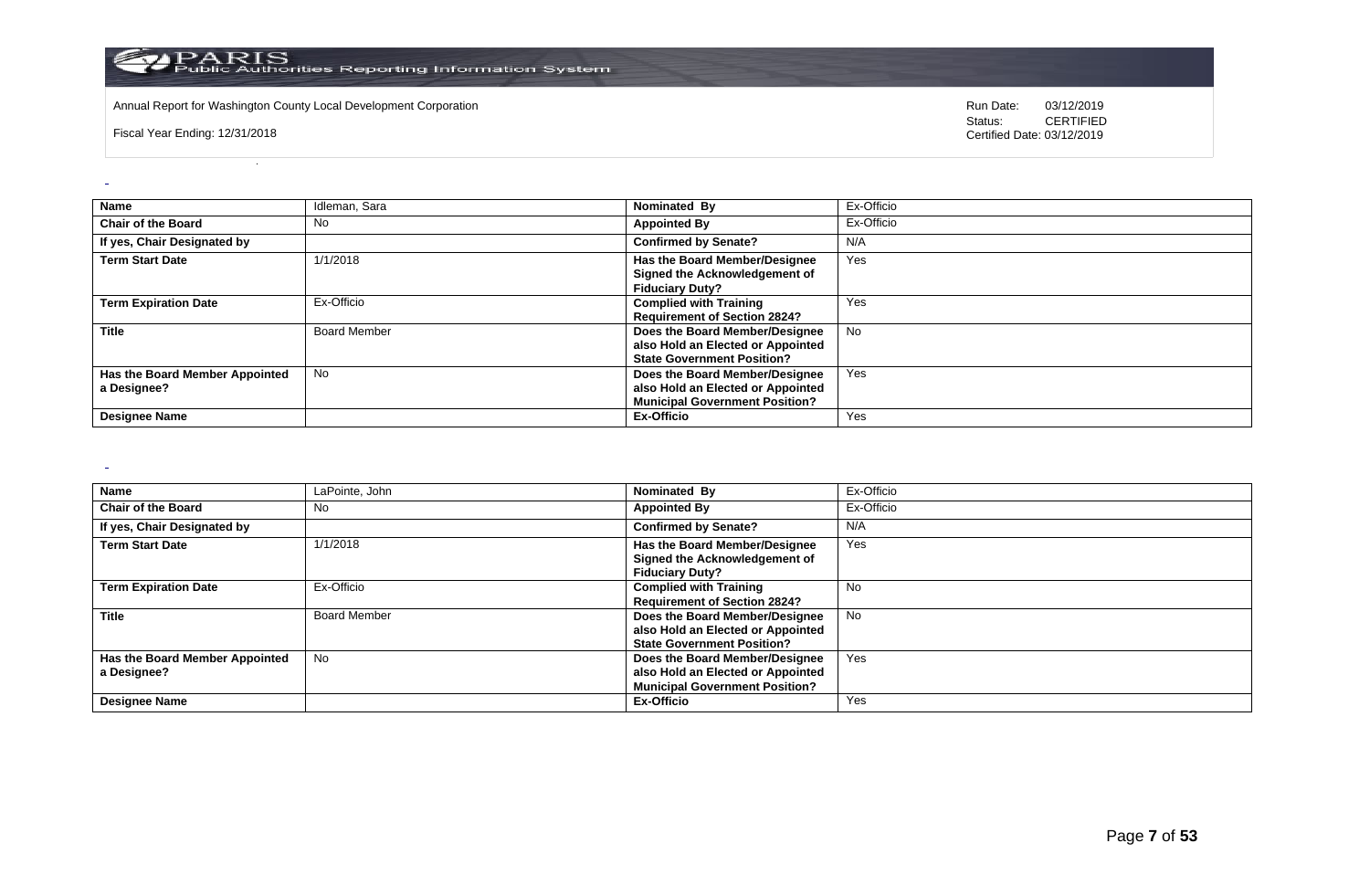

Annual Report for Washington County Local Development Corporation **Company County Constructed Annual Report for Washington County Local Development Corporation Annual Report for Washington County Local Development Corporat** 

Fiscal Year Ending: 12/31/2018

CERTIFIED Certified Date: 03/12/2019

| Name                                          | Middleton, Terry    | Nominated By                                                                                                 | Ex-Officio |
|-----------------------------------------------|---------------------|--------------------------------------------------------------------------------------------------------------|------------|
| <b>Chair of the Board</b>                     | No                  | <b>Appointed By</b>                                                                                          | Ex-Officio |
| If yes, Chair Designated by                   |                     | <b>Confirmed by Senate?</b>                                                                                  | No         |
| <b>Term Start Date</b>                        | 1/1/2018            | Has the Board Member/Designee<br>Signed the Acknowledgement of<br><b>Fiduciary Duty?</b>                     | Yes        |
| <b>Term Expiration Date</b>                   | Ex-Officio          | <b>Complied with Training</b><br><b>Requirement of Section 2824?</b>                                         | Yes        |
| <b>Title</b>                                  | <b>Board Member</b> | Does the Board Member/Designee<br>also Hold an Elected or Appointed<br><b>State Government Position?</b>     | <b>No</b>  |
| Has the Board Member Appointed<br>a Designee? | <b>No</b>           | Does the Board Member/Designee<br>also Hold an Elected or Appointed<br><b>Municipal Government Position?</b> | Yes        |
| <b>Designee Name</b>                          |                     | Ex-Officio                                                                                                   | Yes        |

 $\sim$ 

| <b>Name</b>                                   | Moore, Richard      | Nominated By                                                                                                 | Ex-Officio |
|-----------------------------------------------|---------------------|--------------------------------------------------------------------------------------------------------------|------------|
| <b>Chair of the Board</b>                     | No                  | <b>Appointed By</b>                                                                                          | Ex-Officio |
| If yes, Chair Designated by                   |                     | <b>Confirmed by Senate?</b>                                                                                  | N/A        |
| <b>Term Start Date</b>                        | 1/1/2018            | <b>Has the Board Member/Designee</b><br>Signed the Acknowledgement of<br><b>Fiduciary Duty?</b>              | Yes        |
| <b>Term Expiration Date</b>                   | Ex-Officio          | <b>Complied with Training</b><br><b>Requirement of Section 2824?</b>                                         | Yes        |
| <b>Title</b>                                  | <b>Board Member</b> | Does the Board Member/Designee<br>also Hold an Elected or Appointed<br><b>State Government Position?</b>     | No         |
| Has the Board Member Appointed<br>a Designee? | No.                 | Does the Board Member/Designee<br>also Hold an Elected or Appointed<br><b>Municipal Government Position?</b> | Yes        |
| <b>Designee Name</b>                          |                     | Ex-Officio                                                                                                   | Yes        |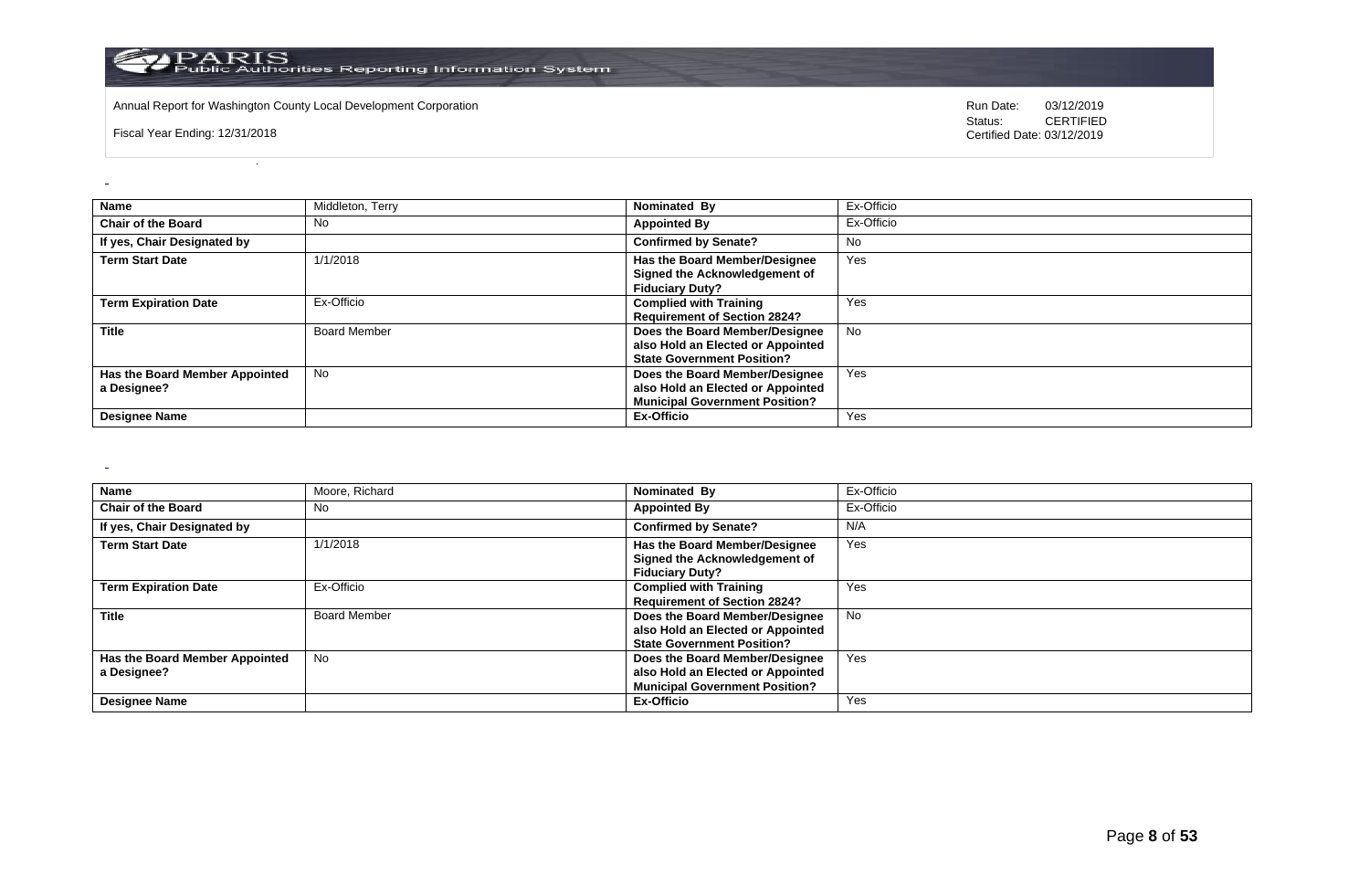

Annual Report for Washington County Local Development Corporation **Company County Constructed Annual Report for Washington County Local Development Corporation Annual Report for Washington County Local Development Corporat** 

Fiscal Year Ending: 12/31/2018

CERTIFIED Certified Date: 03/12/2019

| <b>Name</b>                                   | O'Brien, David      | Nominated By                                                                                                 | Ex-Officio |
|-----------------------------------------------|---------------------|--------------------------------------------------------------------------------------------------------------|------------|
| <b>Chair of the Board</b>                     | No                  | <b>Appointed By</b>                                                                                          | Ex-Officio |
| If yes, Chair Designated by                   |                     | <b>Confirmed by Senate?</b>                                                                                  | N/A        |
| <b>Term Start Date</b>                        | 1/1/2018            | Has the Board Member/Designee<br>Signed the Acknowledgement of<br><b>Fiduciary Duty?</b>                     | Yes        |
| <b>Term Expiration Date</b>                   | Ex-Officio          | <b>Complied with Training</b><br><b>Requirement of Section 2824?</b>                                         | Yes        |
| <b>Title</b>                                  | <b>Board Member</b> | Does the Board Member/Designee<br>also Hold an Elected or Appointed<br><b>State Government Position?</b>     | <b>No</b>  |
| Has the Board Member Appointed<br>a Designee? | <b>No</b>           | Does the Board Member/Designee<br>also Hold an Elected or Appointed<br><b>Municipal Government Position?</b> | Yes        |
| <b>Designee Name</b>                          |                     | Ex-Officio                                                                                                   | Yes        |

 $\sim$ 

| <b>Name</b>                    | Rozell, John        | Nominated By                          | Ex-Officio |
|--------------------------------|---------------------|---------------------------------------|------------|
| <b>Chair of the Board</b>      | No                  | <b>Appointed By</b>                   | Ex-Officio |
| If yes, Chair Designated by    |                     | <b>Confirmed by Senate?</b>           | No.        |
| <b>Term Start Date</b>         | 1/1/2018            | Has the Board Member/Designee         | Yes        |
|                                |                     | Signed the Acknowledgement of         |            |
|                                |                     | <b>Fiduciary Duty?</b>                |            |
| <b>Term Expiration Date</b>    | Ex-Officio          | <b>Complied with Training</b>         | No         |
|                                |                     | <b>Requirement of Section 2824?</b>   |            |
| <b>Title</b>                   | <b>Board Member</b> | Does the Board Member/Designee        | No         |
|                                |                     | also Hold an Elected or Appointed     |            |
|                                |                     | <b>State Government Position?</b>     |            |
| Has the Board Member Appointed | No                  | Does the Board Member/Designee        | Yes        |
| a Designee?                    |                     | also Hold an Elected or Appointed     |            |
|                                |                     | <b>Municipal Government Position?</b> |            |
| <b>Designee Name</b>           |                     | <b>Ex-Officio</b>                     | Yes        |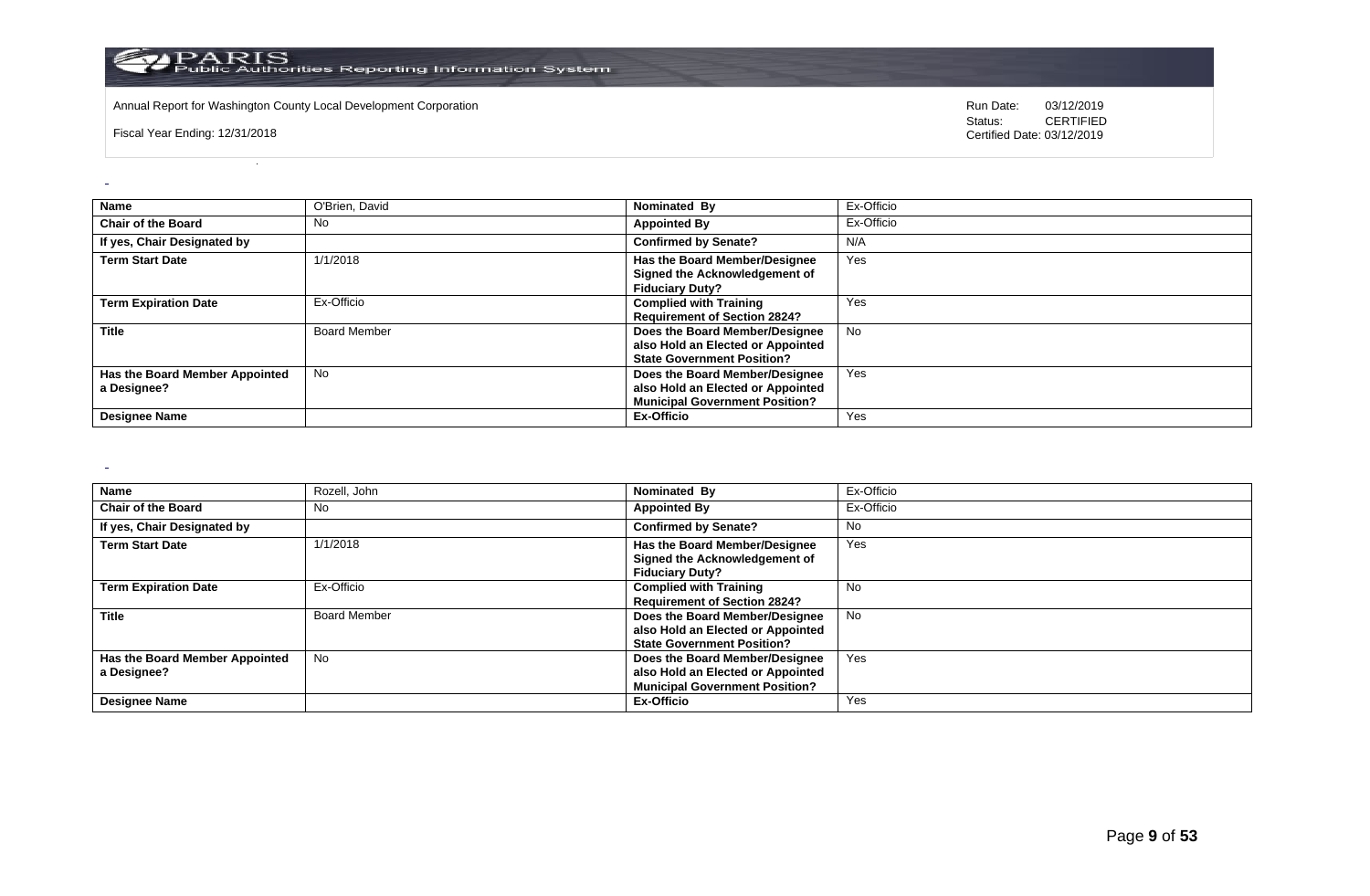

Annual Report for Washington County Local Development Corporation **Company County Constructed Annual Report for Washington County Local Development Corporation Annual Report for Washington County Local Development Corporat** 

Fiscal Year Ending: 12/31/2018

CERTIFIED Certified Date: 03/12/2019

| <b>Name</b>                                   | Shaw, Dan           | Nominated By                                                                                                 | Ex-Officio |
|-----------------------------------------------|---------------------|--------------------------------------------------------------------------------------------------------------|------------|
| <b>Chair of the Board</b>                     | No                  | <b>Appointed By</b>                                                                                          | Ex-Officio |
| If yes, Chair Designated by                   |                     | <b>Confirmed by Senate?</b>                                                                                  | N/A        |
| <b>Term Start Date</b>                        | 1/1/2018            | Has the Board Member/Designee<br>Signed the Acknowledgement of<br><b>Fiduciary Duty?</b>                     | Yes        |
| <b>Term Expiration Date</b>                   | Ex-Officio          | <b>Complied with Training</b><br><b>Requirement of Section 2824?</b>                                         | Yes        |
| <b>Title</b>                                  | <b>Board Member</b> | Does the Board Member/Designee<br>also Hold an Elected or Appointed<br><b>State Government Position?</b>     | <b>No</b>  |
| Has the Board Member Appointed<br>a Designee? | <b>No</b>           | Does the Board Member/Designee<br>also Hold an Elected or Appointed<br><b>Municipal Government Position?</b> | Yes        |
| <b>Designee Name</b>                          |                     | Ex-Officio                                                                                                   | Yes        |

 $\sim$ 

 $\overline{a}$ 

| <b>Name</b>                    | Shay, Robert          | Nominated By                                                   | Ex-Officio |
|--------------------------------|-----------------------|----------------------------------------------------------------|------------|
| <b>Chair of the Board</b>      | No                    | <b>Appointed By</b>                                            | Ex-Officio |
| If yes, Chair Designated by    |                       | <b>Confirmed by Senate?</b>                                    | N/A        |
| <b>Term Start Date</b>         | 1/1/2018              | Has the Board Member/Designee<br>Signed the Acknowledgement of | Yes        |
|                                |                       | <b>Fiduciary Duty?</b>                                         |            |
| <b>Term Expiration Date</b>    | Ex-Officio            | <b>Complied with Training</b>                                  | Yes        |
|                                |                       | <b>Requirement of Section 2824?</b>                            |            |
| <b>Title</b>                   | <b>Board Member</b>   | Does the Board Member/Designee                                 | <b>No</b>  |
|                                |                       | also Hold an Elected or Appointed                              |            |
|                                |                       | <b>State Government Position?</b>                              |            |
| Has the Board Member Appointed | Yes                   | Does the Board Member/Designee                                 | Yes        |
| a Designee?                    |                       | also Hold an Elected or Appointed                              |            |
|                                |                       | <b>Municipal Government Position?</b>                          |            |
| <b>Designee Name</b>           | <b>Marion Watkins</b> | Ex-Officio                                                     | Yes        |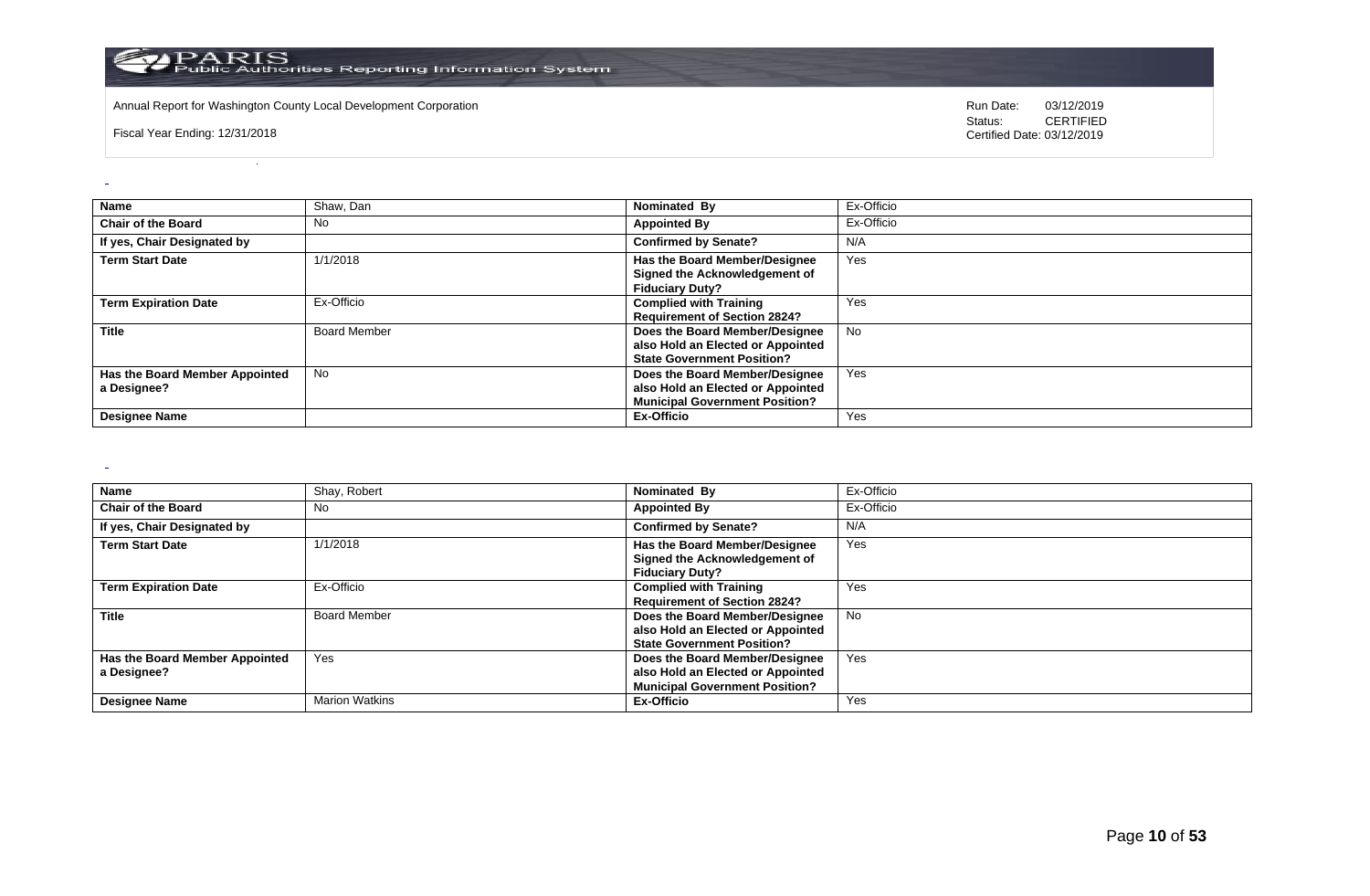

Annual Report for Washington County Local Development Corporation **Company County Constructed Annual Report for Washington County Local Development Corporation Annual Report for Washington County Local Development Corporat** 

Fiscal Year Ending: 12/31/2018

 $\omega$ 

 $\sim$ 

| Name                                          | Skellie, Jay        | Nominated By                                                                                                 | Ex-Officio |
|-----------------------------------------------|---------------------|--------------------------------------------------------------------------------------------------------------|------------|
| <b>Chair of the Board</b>                     | No                  | <b>Appointed By</b>                                                                                          | Ex-Officio |
| If yes, Chair Designated by                   |                     | <b>Confirmed by Senate?</b>                                                                                  | N/A        |
| <b>Term Start Date</b>                        | 1/1/2018            | <b>Has the Board Member/Designee</b><br>Signed the Acknowledgement of<br><b>Fiduciary Duty?</b>              | Yes        |
| <b>Term Expiration Date</b>                   | Ex-Officio          | <b>Complied with Training</b><br><b>Requirement of Section 2824?</b>                                         | No         |
| <b>Title</b>                                  | <b>Board Member</b> | Does the Board Member/Designee<br>also Hold an Elected or Appointed<br><b>State Government Position?</b>     | <b>No</b>  |
| Has the Board Member Appointed<br>a Designee? | Yes                 | Does the Board Member/Designee<br>also Hold an Elected or Appointed<br><b>Municipal Government Position?</b> | Yes        |
| <b>Designee Name</b>                          | Mark Mahoney        | Ex-Officio                                                                                                   | Yes        |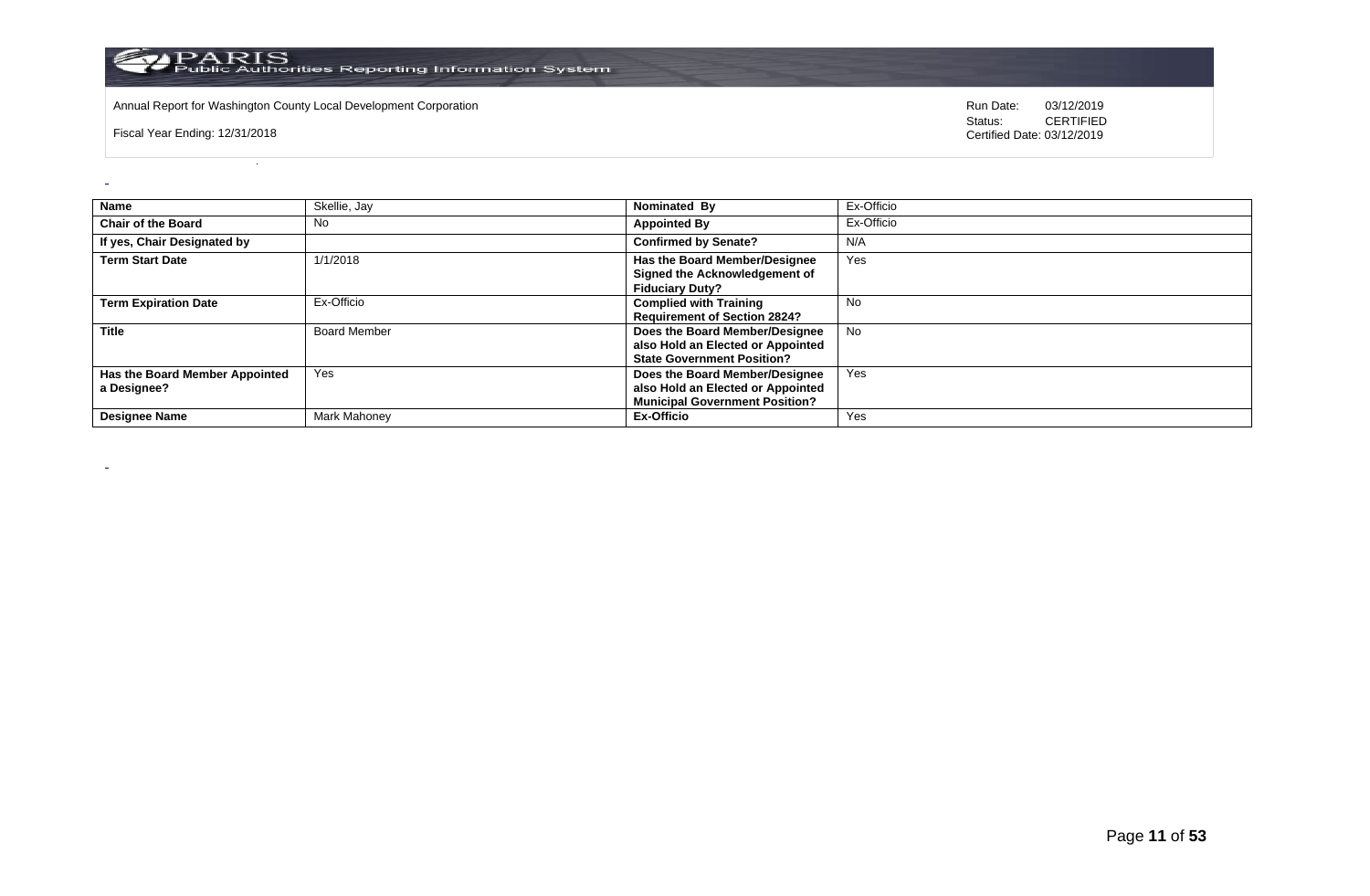# Annual Report for Washington County Local Development Corporation **Computer Computer Computer Computer Computer**<br>
Status: CERTIFIED

Fiscal Year Ending: 12/31/2018

CERTIFIED Certified Date: 03/12/2019

## **Staff Listing**

| <b>Name</b> | <b>Title</b> | Group     | Department/ | Union | Bargaining Full Time/ Exempt Base |                  |     |               | Actual      | <b>Overtime</b> | Performance Extra Pay |        | <b>Other</b>                          | Total              | Individual           | lf yes, Is |
|-------------|--------------|-----------|-------------|-------|-----------------------------------|------------------|-----|---------------|-------------|-----------------|-----------------------|--------|---------------------------------------|--------------------|----------------------|------------|
|             |              |           | Subsidiary  | Name  | Unit                              | <b>Part Time</b> |     | Annualized    | salary paid | paid by         | Bonus                 |        | Compensati Compensat also paid by the |                    |                      |            |
|             |              |           |             |       |                                   |                  |     | <b>Salary</b> | to the      | Authority       |                       |        | on/Allowanc ion                       |                    | paid another         | payment    |
|             |              |           |             |       |                                   |                  |     |               | Individual  |                 |                       |        | es/Adjustme by                        |                    | entity to            | made by a  |
|             |              |           |             |       |                                   |                  |     |               |             |                 |                       |        | nts                                   | <b>Authority</b>   | perform the State or |            |
|             |              |           |             |       |                                   |                  |     |               |             |                 |                       |        |                                       |                    | work of the local    |            |
|             |              |           |             |       |                                   |                  |     |               |             |                 |                       |        |                                       |                    | <b>Authority</b>     | qovernmel  |
|             |              |           |             |       |                                   |                  |     |               |             |                 |                       |        |                                       |                    |                      |            |
| Derway,     | President    | Executive |             |       |                                   |                  | Yes | \$68,900.00   | \$63,438.24 | \$0.00          | \$0.00                | \$0.00 |                                       | \$0.00 \$63,438.24 | No                   |            |
| Deanna L    |              |           |             |       |                                   |                  |     |               |             |                 |                       |        |                                       |                    |                      |            |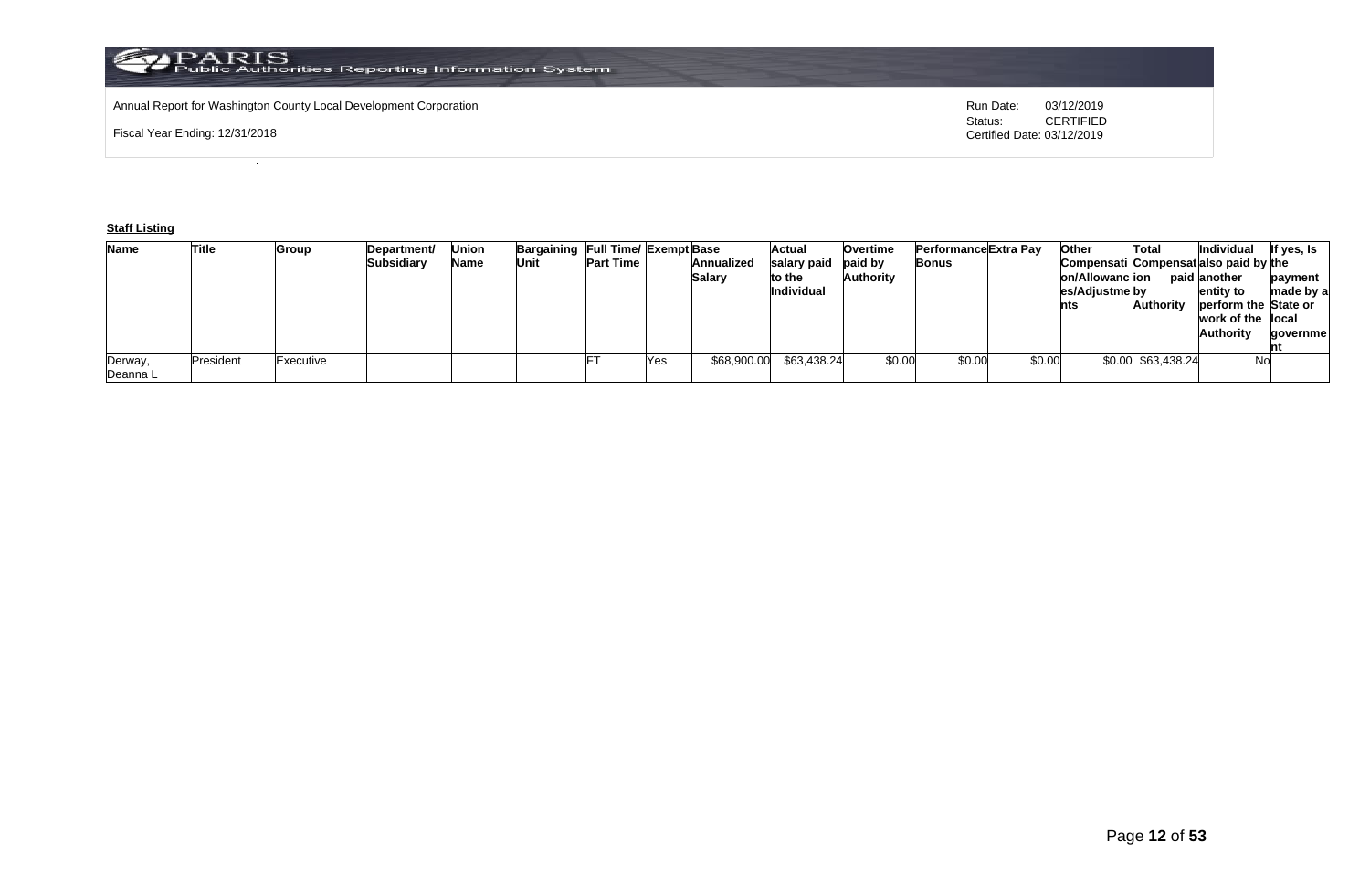| <b>PARIS</b><br>Public Authorities Reporting Information System   |                                       |                  |
|-------------------------------------------------------------------|---------------------------------------|------------------|
| Annual Report for Washington County Local Development Corporation | Run Date:                             | 03/12/2019       |
| Fiscal Year Ending: 12/31/2018                                    | Status:<br>Certified Date: 03/12/2019 | <b>CERTIFIED</b> |

# **Benefit Information**

| -N Ic<br>າ mentioned benefits for former staff or individuals affiliated<br>d the Authority continue to<br>e to pav for any of the above men<br>During the fiscal vear.<br>With the Authority after those individuals left the Authority? |  |
|-------------------------------------------------------------------------------------------------------------------------------------------------------------------------------------------------------------------------------------------|--|
|-------------------------------------------------------------------------------------------------------------------------------------------------------------------------------------------------------------------------------------------|--|

# **Board Members**

| <b>Name</b> | <b>Title</b>                 | Severance<br>Package | Payment<br>for<br><b>Unused</b><br>Leave | Club<br>Member-<br>ships | Use of<br>Corporate<br>Credit<br>Cards | Personal<br>Loans | Auto | Transportation | Housing<br>Allowance | Spousal /<br><b>Dependent</b><br>Life<br>Insurance | Tuition<br><b>Assistance</b> | <b>Multi-Year</b><br>Employment | None of<br>these<br><b>Benefits</b> | Other |
|-------------|------------------------------|----------------------|------------------------------------------|--------------------------|----------------------------------------|-------------------|------|----------------|----------------------|----------------------------------------------------|------------------------------|---------------------------------|-------------------------------------|-------|
| Campbell,   | Board of                     |                      |                                          |                          |                                        |                   |      |                |                      |                                                    |                              |                                 | Χ                                   |       |
| Brian       | <b>Directors</b>             |                      |                                          |                          |                                        |                   |      |                |                      |                                                    |                              |                                 |                                     |       |
| Clary, Sue  | Board of                     |                      |                                          |                          |                                        |                   |      |                |                      |                                                    |                              |                                 | X                                   |       |
|             | <b>Directors</b>             |                      |                                          |                          |                                        |                   |      |                |                      |                                                    |                              |                                 |                                     |       |
| Fedler,     | Board of                     |                      |                                          |                          |                                        |                   |      |                |                      |                                                    |                              |                                 | X                                   |       |
| Catherine   | <b>Directors</b>             |                      |                                          |                          |                                        |                   |      |                |                      |                                                    |                              |                                 |                                     |       |
| Ferguson,   | Board of                     |                      |                                          |                          |                                        |                   |      |                |                      |                                                    |                              |                                 | X                                   |       |
| Paul        | <b>Directors</b>             |                      |                                          |                          |                                        |                   |      |                |                      |                                                    |                              |                                 |                                     |       |
| Haff, Dana  | Board of<br><b>Directors</b> |                      |                                          |                          |                                        |                   |      |                |                      |                                                    |                              |                                 | X                                   |       |
| Henke,      | Board of                     |                      |                                          |                          |                                        |                   |      |                |                      |                                                    |                              |                                 | X                                   |       |
| Robert      | <b>Directors</b>             |                      |                                          |                          |                                        |                   |      |                |                      |                                                    |                              |                                 |                                     |       |
| Hicks, Matt | Board of                     |                      |                                          |                          |                                        |                   |      |                |                      |                                                    |                              |                                 | X                                   |       |
|             | <b>Directors</b>             |                      |                                          |                          |                                        |                   |      |                |                      |                                                    |                              |                                 |                                     |       |
| Higby, Dave | Board of<br><b>Directors</b> |                      |                                          |                          |                                        |                   |      |                |                      |                                                    |                              |                                 | X                                   |       |
| Hogan,      | Board of                     |                      |                                          |                          |                                        |                   |      |                |                      |                                                    |                              |                                 | X                                   |       |
| Dana        | Directors                    |                      |                                          |                          |                                        |                   |      |                |                      |                                                    |                              |                                 |                                     |       |
| Humiston,   | Board of                     |                      |                                          |                          |                                        |                   |      |                |                      |                                                    |                              |                                 | X                                   |       |
| Jared       | Directors                    |                      |                                          |                          |                                        |                   |      |                |                      |                                                    |                              |                                 |                                     |       |
| Idleman,    | Board of                     |                      |                                          |                          |                                        |                   |      |                |                      |                                                    |                              |                                 | X                                   |       |
| Sara        | Directors                    |                      |                                          |                          |                                        |                   |      |                |                      |                                                    |                              |                                 |                                     |       |
| LaPointe,   | Board of                     |                      |                                          |                          |                                        |                   |      |                |                      |                                                    |                              |                                 | X                                   |       |
| John        | Directors                    |                      |                                          |                          |                                        |                   |      |                |                      |                                                    |                              |                                 |                                     |       |
| Mahoney,    | Board of                     |                      |                                          |                          |                                        |                   |      |                |                      |                                                    |                              |                                 | X                                   |       |
| Mark        | <b>Directors</b>             |                      |                                          |                          |                                        |                   |      |                |                      |                                                    |                              |                                 |                                     |       |
| Middleton,  | Board of                     |                      |                                          |                          |                                        |                   |      |                |                      |                                                    |                              |                                 | X                                   |       |
| Terry       | <b>Directors</b>             |                      |                                          |                          |                                        |                   |      |                |                      |                                                    |                              |                                 |                                     |       |
| Moore,      | Board of                     |                      |                                          |                          |                                        |                   |      |                |                      |                                                    |                              |                                 | $\times$                            |       |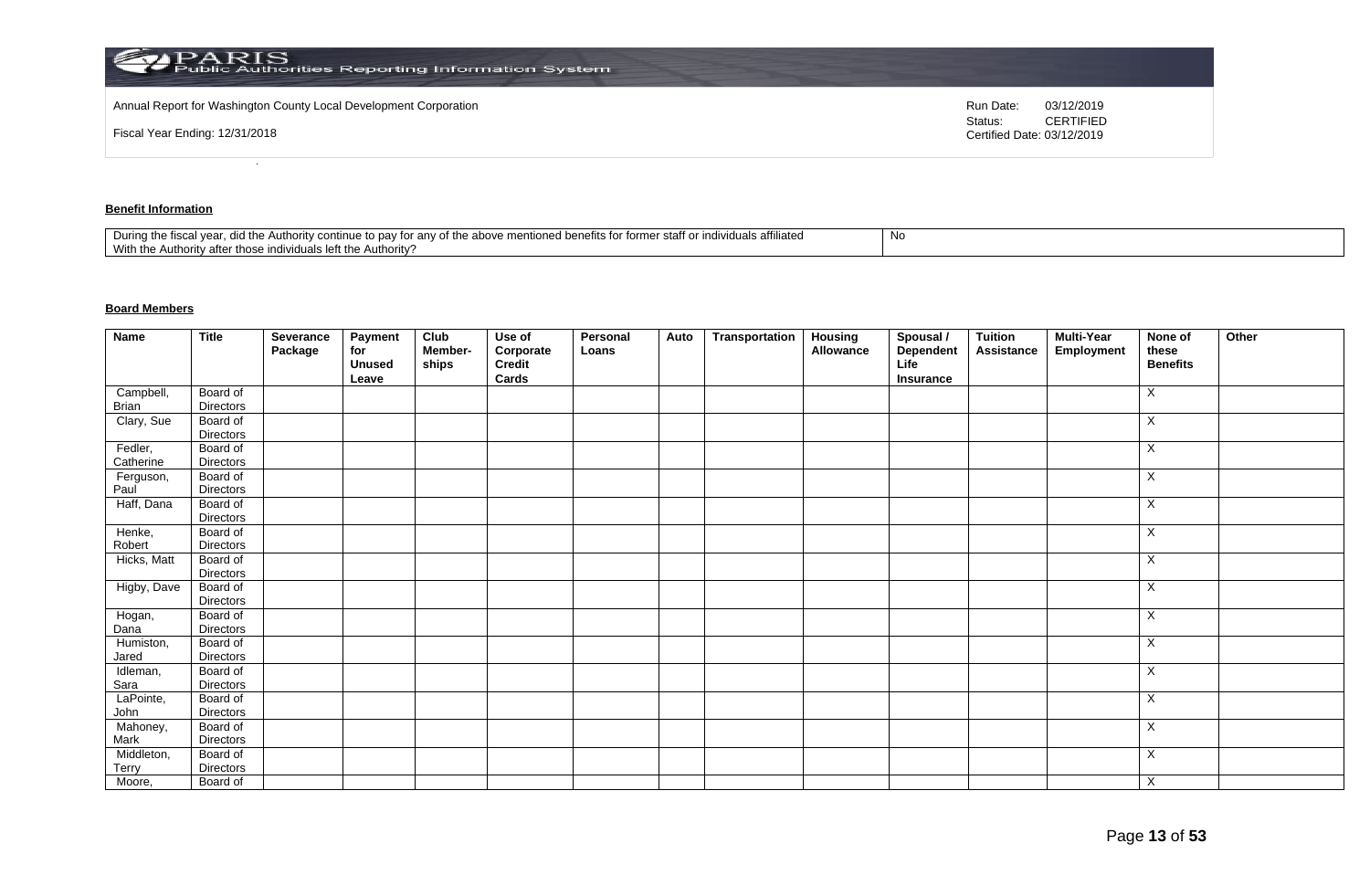

Annual Report for Washington County Local Development Corporation **Company County Constructed Annual Report for Washington County Local Development Corporation Annual Report for Washington County Local Development Corporat** 

Fiscal Year Ending: 12/31/2018

CERTIFIED Certified Date: 03/12/2019

| <b>Name</b>        | <b>Title</b>          | Severance<br>Package | Payment<br>for<br><b>Unused</b><br>Leave | Club<br>Member-<br>ships | Use of<br>Corporate<br>Credit<br>Cards | Personal<br>Loans | Auto | Transportation | <b>Housing</b><br>Allowance | Spousal /<br><b>Dependent</b><br>Life<br><b>Insurance</b> | Tuition<br><b>Assistance</b> | <b>Multi-Year</b><br><b>Employment</b> | None of<br>these<br><b>Benefits</b> | Other |
|--------------------|-----------------------|----------------------|------------------------------------------|--------------------------|----------------------------------------|-------------------|------|----------------|-----------------------------|-----------------------------------------------------------|------------------------------|----------------------------------------|-------------------------------------|-------|
| Richard            | Directors             |                      |                                          |                          |                                        |                   |      |                |                             |                                                           |                              |                                        |                                     |       |
| Niles, Jay         | Board of<br>Directors |                      |                                          |                          |                                        |                   |      |                |                             |                                                           |                              |                                        | $\Lambda$                           |       |
| O'Brien,<br>David  | Board of<br>Directors |                      |                                          |                          |                                        |                   |      |                |                             |                                                           |                              |                                        | $\lambda$                           |       |
| Rozell, John       | Board of<br>Directors |                      |                                          |                          |                                        |                   |      |                |                             |                                                           |                              |                                        | $\checkmark$<br>$\sim$              |       |
| Shaw, Dan          | Board of<br>Directors |                      |                                          |                          |                                        |                   |      |                |                             |                                                           |                              |                                        | $\lambda$                           |       |
| Shay,<br>Robert    | Board of<br>Directors |                      |                                          |                          |                                        |                   |      |                |                             |                                                           |                              |                                        | $\checkmark$<br>$\Lambda$           |       |
| Skellie, Jay       | Board of<br>Directors |                      |                                          |                          |                                        |                   |      |                |                             |                                                           |                              |                                        | ⋏                                   |       |
| Watkins,<br>Marion | Board of<br>Directors |                      |                                          |                          |                                        |                   |      |                |                             |                                                           |                              |                                        | $\checkmark$<br>$\lambda$           |       |

**Staff**

| <b>Name</b> | Title | Severance | Pavment       | Club          | Use of    | Persona | Auto | Transportation | Housina          | Spousal          | Tuition    | <b>Multi-Year</b> | None of         | Other |
|-------------|-------|-----------|---------------|---------------|-----------|---------|------|----------------|------------------|------------------|------------|-------------------|-----------------|-------|
|             |       | Package   | for           | <b>Member</b> | Corporate | Loans   |      |                | <b>Allowance</b> | Dependent        | Assistance | Employment        | these           |       |
|             |       |           | <b>Unused</b> | ships         | Credit    |         |      |                |                  | Life             |            |                   | <b>Benefits</b> |       |
|             |       |           | Leave         |               | Cards     |         |      |                |                  | <b>Insurance</b> |            |                   |                 |       |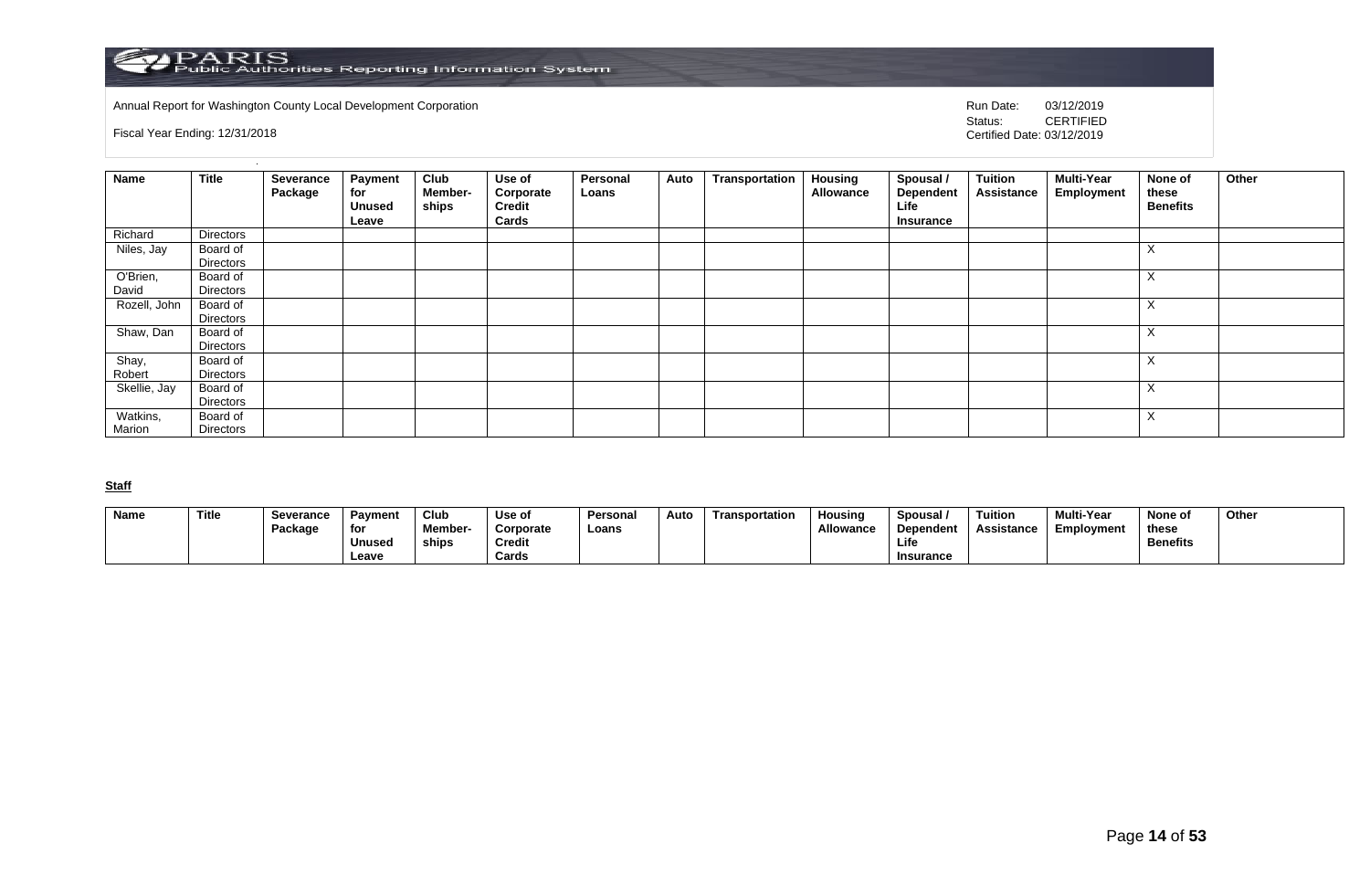| PARIS<br>Public Authorities Reporting Information System                                            |                                                                                      |
|-----------------------------------------------------------------------------------------------------|--------------------------------------------------------------------------------------|
| Annual Report for Washington County Local Development Corporation<br>Fiscal Year Ending: 12/31/2018 | Run Date:<br>03/12/2019<br><b>CERTIFIED</b><br>Status:<br>Certified Date: 03/12/2019 |
|                                                                                                     |                                                                                      |

# **Subsidiary/Component Unit Verification**

| Is the list of subsidiaries, as assembled by the Office of the State Comptroller, correct?                                            |      |
|---------------------------------------------------------------------------------------------------------------------------------------|------|
|                                                                                                                                       |      |
| Are there other subsidiaries or component units of the Authority that are active, not included in the PARIS reports submitted by this | .INC |
| Authority and not independently filing reports in PARIS?                                                                              |      |

| Name of Subsidiary/Component Unit               | Status        |                          |
|-------------------------------------------------|---------------|--------------------------|
| <b>Request Subsidiary/Component Unit Change</b> |               |                          |
| Name of Subsidiary/Component Unit               | <b>Status</b> | <b>Requested Changes</b> |
| <b>Request Add Subsidiaries/Component Units</b> |               |                          |

| Name of Subsidiary/Component Unit | <b>Establishment Date</b> | Purpose of Subsidiary/Component Unit |
|-----------------------------------|---------------------------|--------------------------------------|
|-----------------------------------|---------------------------|--------------------------------------|

# **Request Delete Subsidiaries/Component Units**

| Name o<br>omponent Unit<br>-<br><b>∍idiar</b> w‴<br><b>SUDSK</b> | tion Date<br>Termi | Reaso<br>mination<br>τοι | Proc.<br>. Docur<br>າent Name<br>natioi.<br>$\overline{a}$<br>ന |
|------------------------------------------------------------------|--------------------|--------------------------|-----------------------------------------------------------------|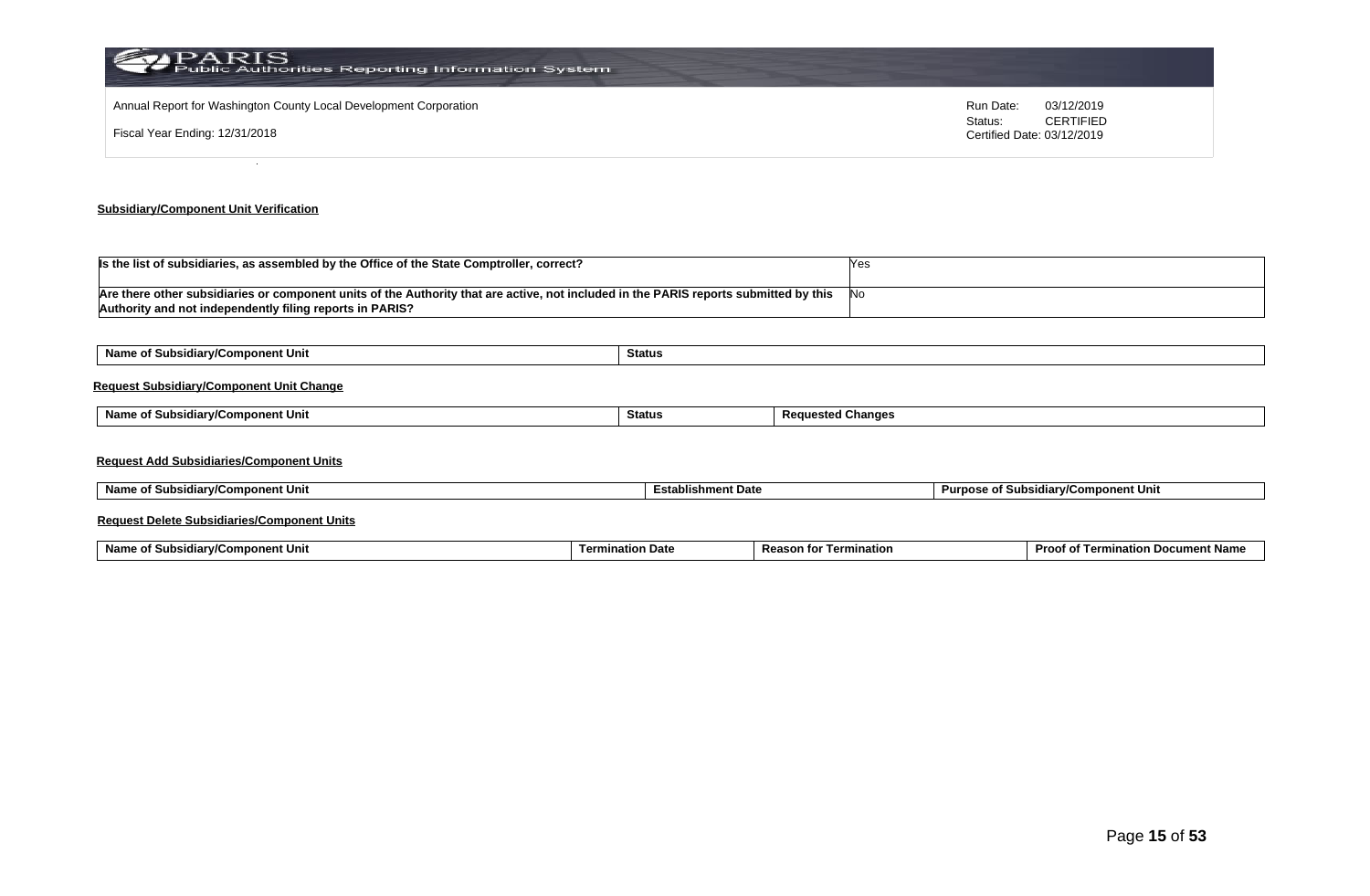

Other long-term obligations due within one

year

#### Annual Report for Washington County Local Development Corporation Run Date: 03/12/2019 Run Date: 03/12/2019

Fiscal Year Ending: 12/31/2018

Status: **CERTIFIED** Certified Date: 03/12/2019

#### **Summary Financial Information SUMM**

**Noncurrent Liabilities**

| SUMMARY STATEMENT OF NET ASSETS |                                 |                                        |                |
|---------------------------------|---------------------------------|----------------------------------------|----------------|
|                                 |                                 |                                        | Amount         |
| <b>Assets</b>                   |                                 |                                        |                |
| <b>Current Assets</b>           |                                 |                                        |                |
|                                 | Cash and cash equivalents       |                                        | \$898,324.00   |
|                                 | Investments                     |                                        | \$427,764.00   |
|                                 | Receivables, net                |                                        | \$462,930.00   |
|                                 | Other assets                    |                                        | \$0.00         |
|                                 | <b>Total Current Assets</b>     |                                        | \$1,789,018.00 |
| <b>Noncurrent Assets</b>        |                                 |                                        |                |
|                                 | Restricted cash and investments |                                        | \$420,124.00   |
|                                 | Long-term receivables, net      |                                        | \$2,340,650.00 |
|                                 | Other assets                    |                                        | \$0.00         |
|                                 | <b>Capital Assets</b>           |                                        |                |
|                                 |                                 | Land and other nondepreciable property | \$0.00         |
|                                 |                                 | <b>Buildings and equipment</b>         | \$0.00         |
|                                 |                                 | Infrastructure                         | \$0.00         |
|                                 |                                 | Accumulated depreciation               | \$0.00         |
|                                 |                                 | Net Capital Assets                     | \$0.00         |
|                                 | <b>Total Noncurrent Assets</b>  |                                        | \$2,760,774.00 |
| <b>Total Assets</b>             |                                 |                                        | \$4,549,792.00 |
| Liabilities                     |                                 |                                        |                |
| <b>Current Liabilities</b>      |                                 |                                        |                |
|                                 | Accounts payable                |                                        | \$150,323.00   |
|                                 | Pension contribution payable    |                                        | \$0.00         |
|                                 | Other post-employment benefits  |                                        | \$0.00         |
|                                 | <b>Accrued liabilities</b>      |                                        | \$0.00         |

Deferred revenues \$0.00 Bonds and notes payable \$11,046.00

Total Current Liabilities \$161,369.00

\$0.00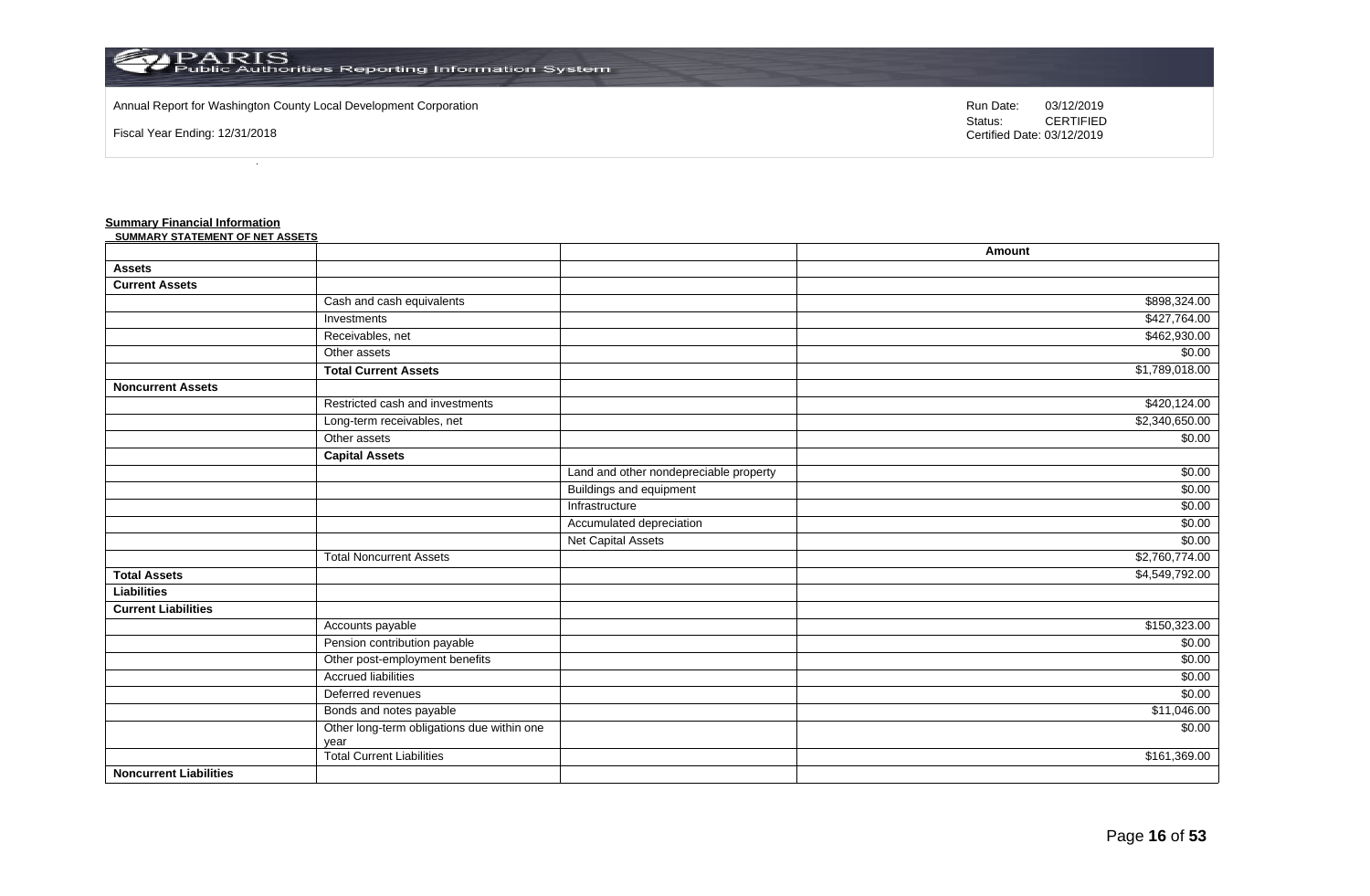#### Annual Report for Washington County Local Development Corporation Run Date: 03/12/2019 Run Date: 03/12/2019

Fiscal Year Ending: 12/31/2018

Status: **CERTIFIED** Certified Date: 03/12/2019

|                            | Pension contribution payable                       | \$0.00         |
|----------------------------|----------------------------------------------------|----------------|
|                            | Other post-employment benefits                     | \$0.00         |
|                            | Bonds and notes payable                            | \$105,470.00   |
|                            | Long Term Leases                                   | \$0.00         |
|                            | Other long-term obligations                        | \$0.00         |
|                            | <b>Total Noncurrent Liabilities</b>                | \$105,470.00   |
| <b>Total Liabilities</b>   |                                                    | \$266,839.00   |
| <b>Net Asset (Deficit)</b> |                                                    |                |
| <b>Net Assets</b>          |                                                    |                |
|                            | Invested in capital assets, net of related<br>debt | \$0.00         |
|                            | Restricted                                         | \$409,936.00   |
|                            | Unrestricted                                       | \$3,873,017.00 |
|                            | <b>Total Net Assets</b>                            | \$4,282,953.00 |

#### **SUMMARY STATEMENT OF REVENUE, EXPENSES AND CHANGES IN NET ASSETS**

|                                |                                 | Amount       |
|--------------------------------|---------------------------------|--------------|
| <b>Operating Revenues</b>      |                                 |              |
|                                | Charges for services            | \$23,703.00  |
|                                | Rental & financing income       | \$184,043.00 |
|                                | Other operating revenues        | \$2,351.00   |
|                                | <b>Total Operating Revenue</b>  | \$210,097.00 |
| <b>Operating Expenses</b>      |                                 |              |
|                                | Salaries and wages              | \$68,558.00  |
|                                | Other employee benefits         | \$17,223.00  |
|                                | Professional services contracts | \$27,717.00  |
|                                | Supplies and materials          | \$1,264.00   |
|                                | Depreciation & amortization     | \$0.00       |
|                                | Other operating expenses        | \$9,350.00   |
|                                | <b>Total Operating Expenses</b> | \$124,112.00 |
| <b>Operating Income (Loss)</b> |                                 | \$85,985.00  |
| <b>Nonoperating Revenues</b>   |                                 |              |
|                                | Investment earnings             | \$5,165.00   |
|                                | State subsidies/grants          | \$0.00       |
|                                | Federal subsidies/grants        | \$0.00       |
|                                | Municipal subsidies/grants      | \$80,000.00  |
|                                | Public authority subsidies      | \$0.00       |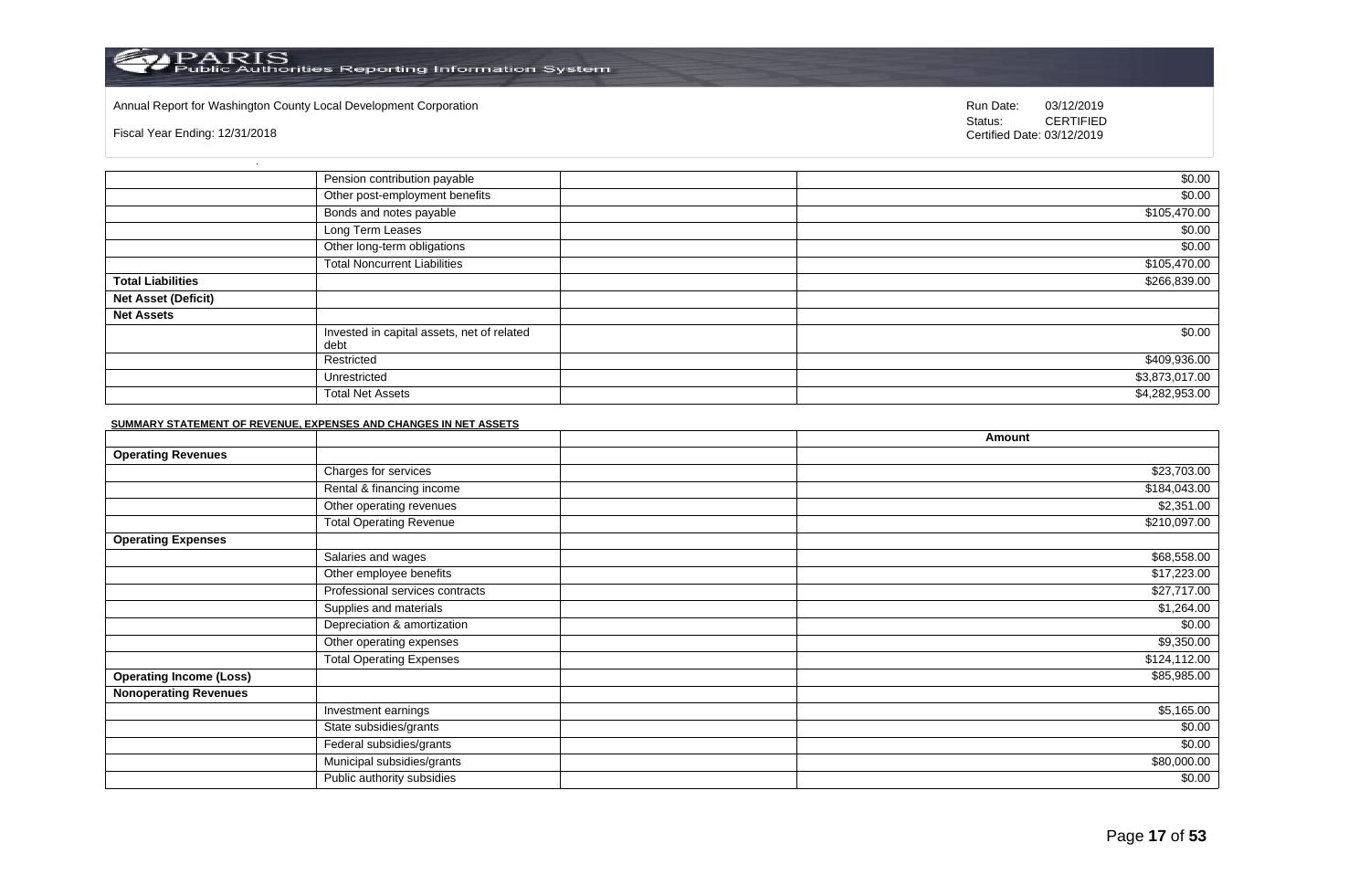

# Annual Report for Washington County Local Development Corporation **Company County Connect Connect Connect Connect**<br>
Status: CERTIFIED

Fiscal Year Ending: 12/31/2018

|                                     | Other nonoperating revenues           | $\sqrt{$0.00}$   |
|-------------------------------------|---------------------------------------|------------------|
|                                     | <b>Total Nonoperating Revenue</b>     | \$85,165.00      |
| <b>Nonoperating Expenses</b>        |                                       |                  |
|                                     | Interest and other financing charges  | \$1,452.00       |
|                                     | Subsidies to other public authorities | \$0.00           |
|                                     | Grants and donations                  | \$189,308.00     |
|                                     | Other nonoperating expenses           | \$136,129.00     |
|                                     | <b>Total Nonoperating Expenses</b>    | \$326,889.00     |
|                                     | Income (Loss) Before Contributions    | (\$155,739.00)   |
| <b>Capital Contributions</b>        |                                       | \$0.00           |
| Change in net assets                |                                       | $(\$155,739.00)$ |
| Net assets (deficit) beginning of   |                                       | \$4,438,692.00   |
| year                                |                                       |                  |
| Other net assets changes            |                                       | \$0.00           |
| Net assets (deficit) at end of year |                                       | \$4,282,953.00   |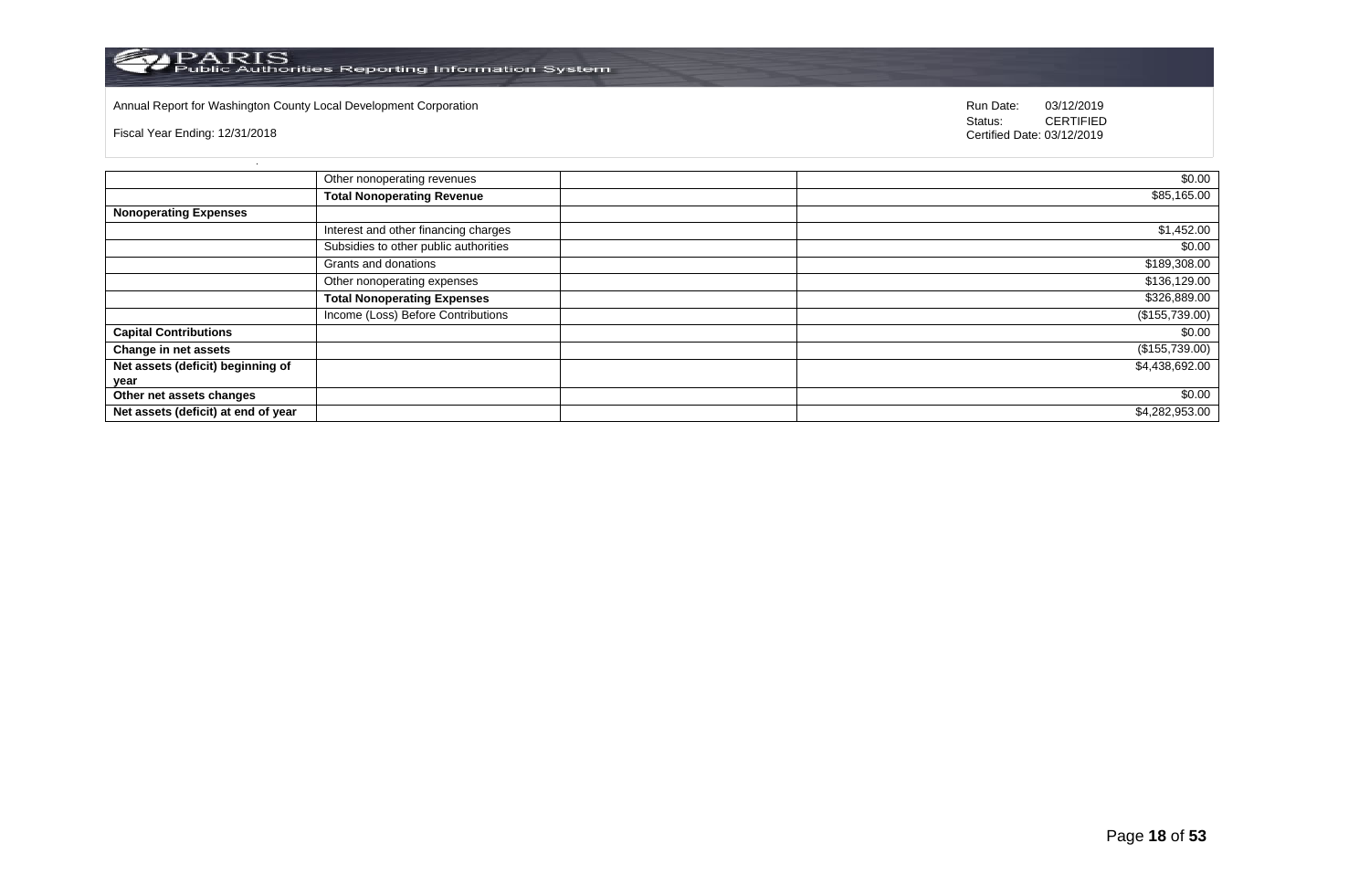

### **Current Debt**

| Question |                                                                                                                                                | Response |
|----------|------------------------------------------------------------------------------------------------------------------------------------------------|----------|
|          | Did the<br>Authority<br>i the reporting period'<br>i durina tr<br>v have anv outstanding debt. i<br>including condui<br>at any point<br>. uebr | Yes      |
|          | : reportina period'<br>during the<br>∵issued anv debt.<br>Autr<br>ority<br>"T Ves.<br>1163 US                                                  | Νo       |

# **New Debt Issuances**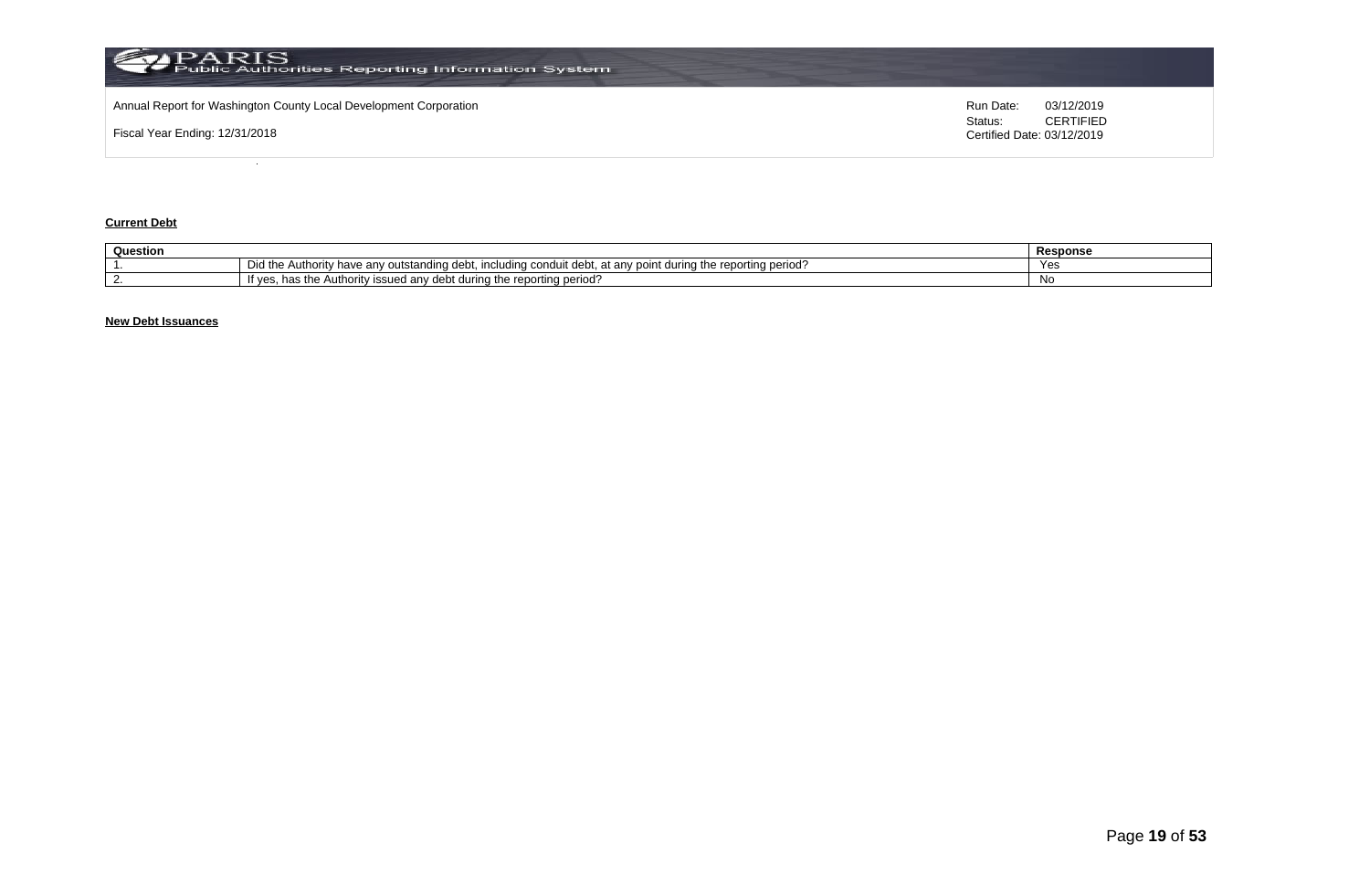

Annual Report for Washington County Local Development Corporation **Run Date:** 03/12/2019 Run Date: 03/12/2019

Fiscal Year Ending: 12/31/2018

Status: **CERTIFIED** Certified Date: 03/12/2019

# **Schedule of Authority Debt**

| <b>Type of Debt</b>                    |                                        |                                                    | <b>Statutory Authorization(\$)</b> | Outstanding Start of Fiscal New Debt Issuances(\$)<br>Year(\$) |      | Debt Retired (\$) | <b>Outstanding End of Fiscal</b><br>Year(\$) |
|----------------------------------------|----------------------------------------|----------------------------------------------------|------------------------------------|----------------------------------------------------------------|------|-------------------|----------------------------------------------|
| <b>State Obligation</b>                | <b>State Guaranteed</b>                |                                                    |                                    |                                                                |      |                   |                                              |
| State Obligation                       | <b>State Supported</b>                 |                                                    |                                    |                                                                |      |                   |                                              |
| <b>State Obligation</b>                | <b>State Contingent Obligation</b>     |                                                    |                                    |                                                                |      |                   |                                              |
| State Obligation                       | State Moral Obligation                 |                                                    |                                    |                                                                |      |                   |                                              |
| Other State-Funded                     | Other State-Funded                     |                                                    |                                    |                                                                |      |                   |                                              |
| Authority Debt - General<br>Obligation | Authority Debt - General<br>Obligation |                                                    |                                    |                                                                |      |                   |                                              |
| Authority Debt - Revenue               | Authority Debt - Revenue               |                                                    |                                    |                                                                |      |                   |                                              |
| Authority Debt - Other                 | Authority Debt - Other                 |                                                    | 0.00                               | 127,561.82                                                     | 0.00 | 11,045.91         | 116,515.91                                   |
| Conduit                                |                                        | <b>Conduit Debt</b>                                |                                    |                                                                |      |                   |                                              |
| Conduit                                |                                        | Conduit Debt - Pilot<br><b>Increment Financing</b> |                                    |                                                                |      |                   |                                              |
| <b>TOTALS</b>                          |                                        |                                                    | 0.00                               | 127,561.82                                                     | 0.00 | 11,045.91         | 116,515.91                                   |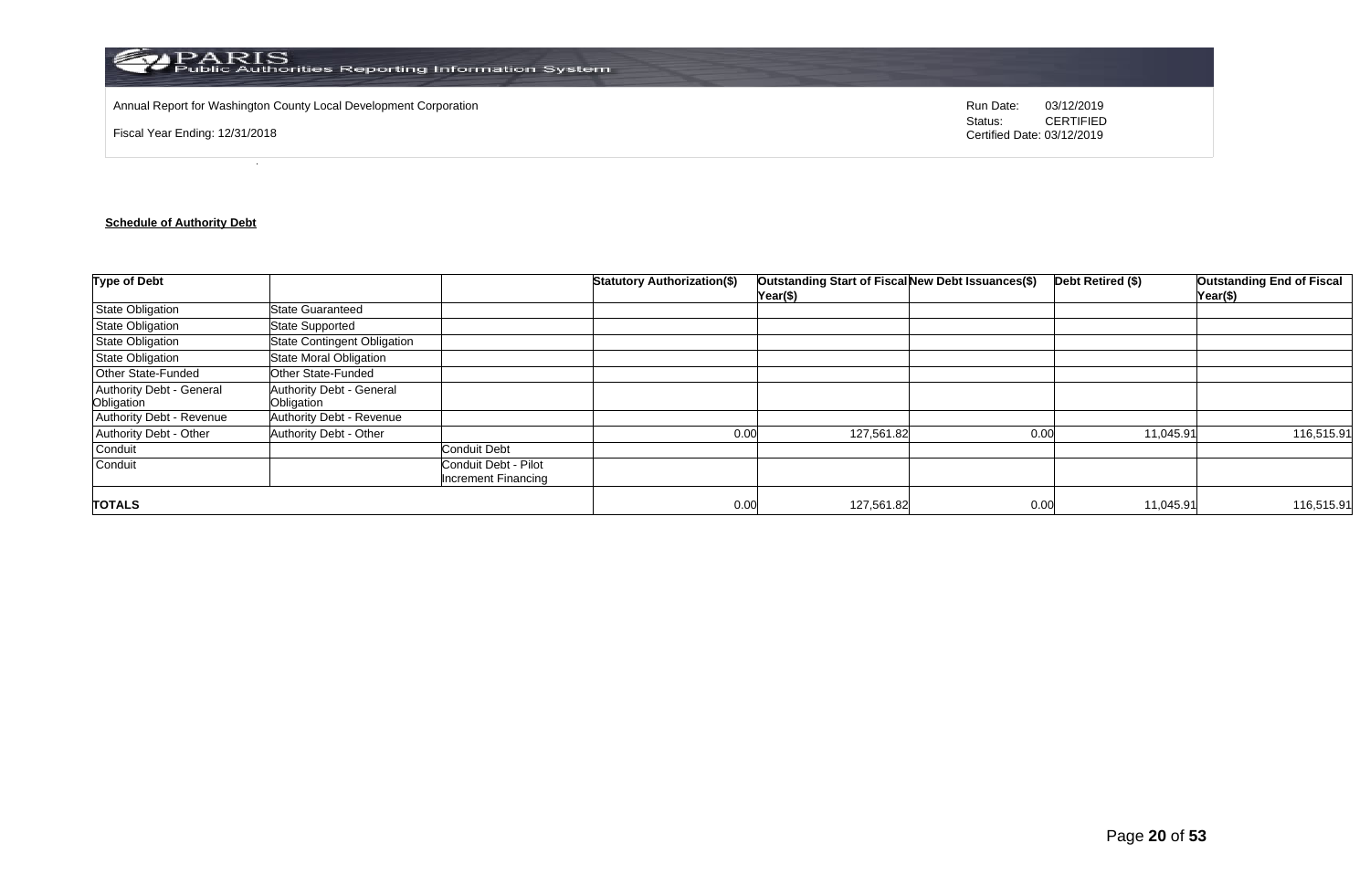

#### **Real Property Acquisition/Disposal List**

This Authority has indicated that it had no real property acquisitions or disposals during the reporting period.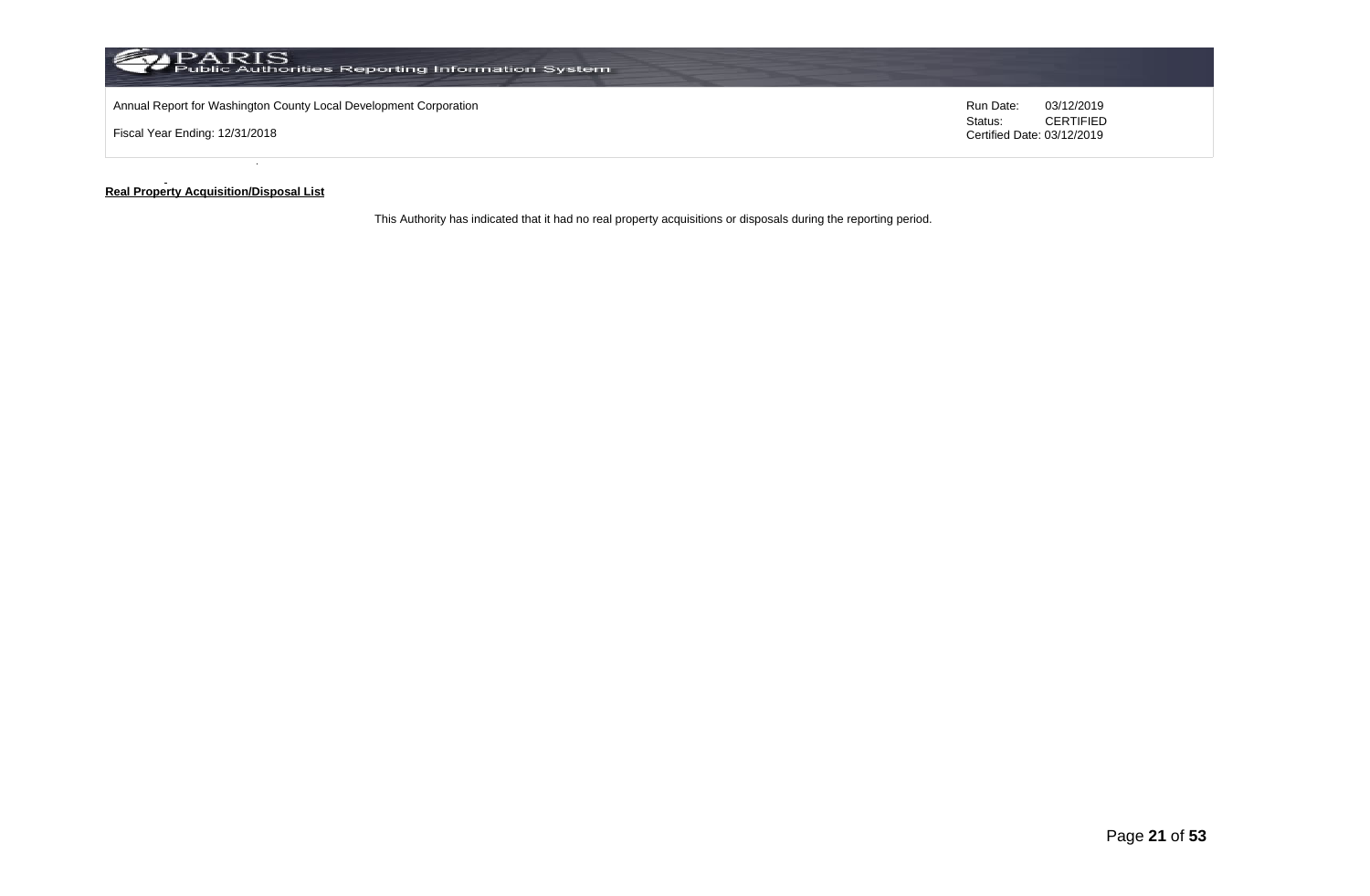

**Personal Property** 

This Authority has indicated that it had no personal property disposals during the reporting period.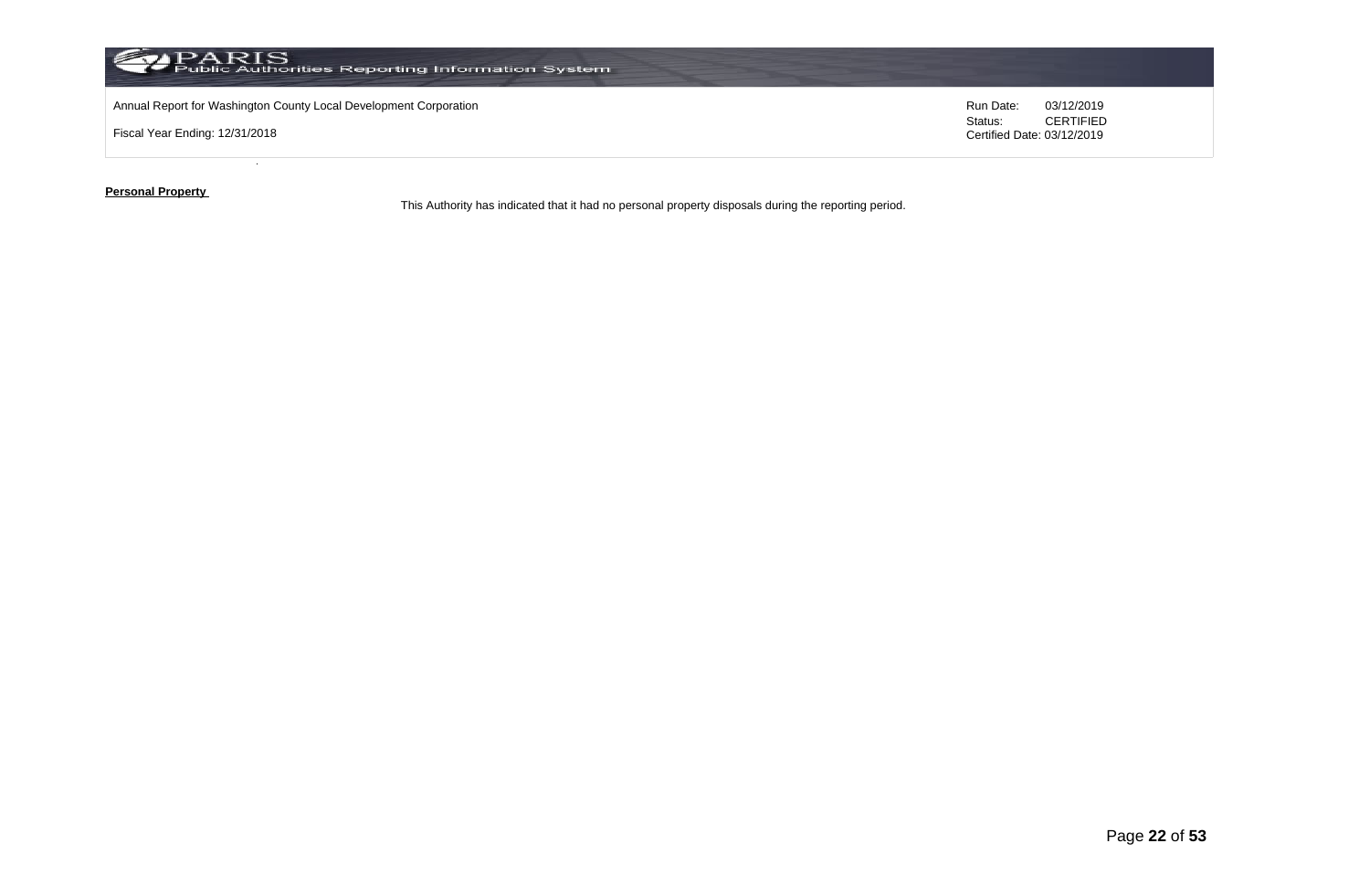

Annual Report for Washington County Local Development Corporation **Computer Computer Computer Computer Computer**<br>
Status: CERTIFIED

Fiscal Year Ending: 12/31/2018

CERTIFIED Certified Date: 03/12/2019

#### **Property Documents**

| Question |                                                                                                            | Response | URL (If Applicable)           |
|----------|------------------------------------------------------------------------------------------------------------|----------|-------------------------------|
|          | In accordance with Section 2896(3) of PAL, the Authority is required to prepare a report at least annually | Yes      | http://www.wcldc.org/926/PAAA |
|          | of all real property of the Authority. Has this report been prepared?                                      |          |                               |
|          | Has the Authority prepared policies, procedures, or guidelines regarding the use, awarding, monitoring,    | Yes      | http://www.wcldc.org/926/PAAA |
|          | and reporting of contracts for the acquisition and disposal of property?                                   |          |                               |
|          | In accordance with Section 2896(1) of PAL, has the Authority named a contracting officer who shall be      | Yes      | N/A                           |
|          | responsible for the Authority's compliance with and enforcement of such quidelines?                        |          |                               |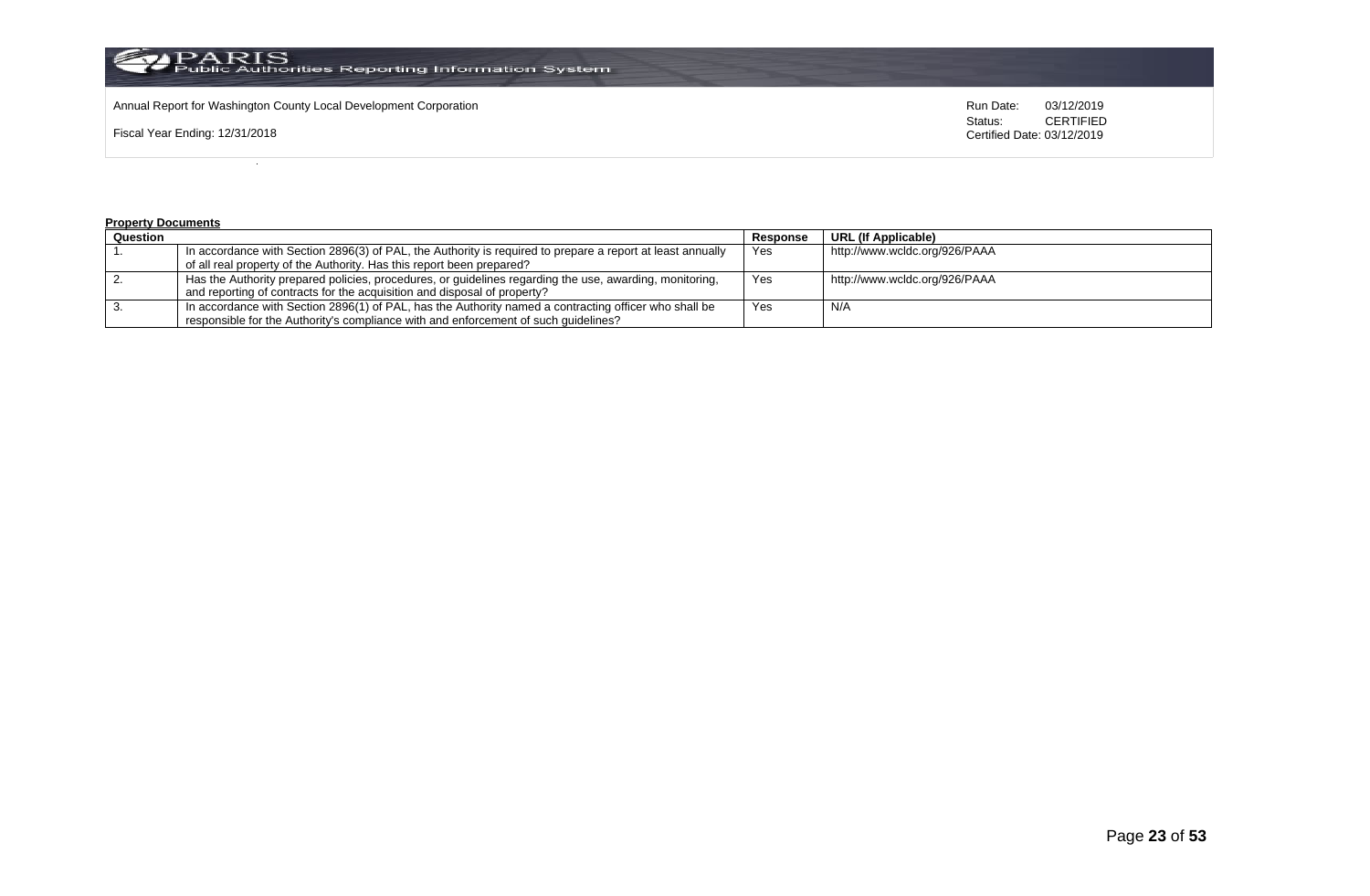

### **Grant Information**

This Authority has indicated that it did not award any grants during the reporting period.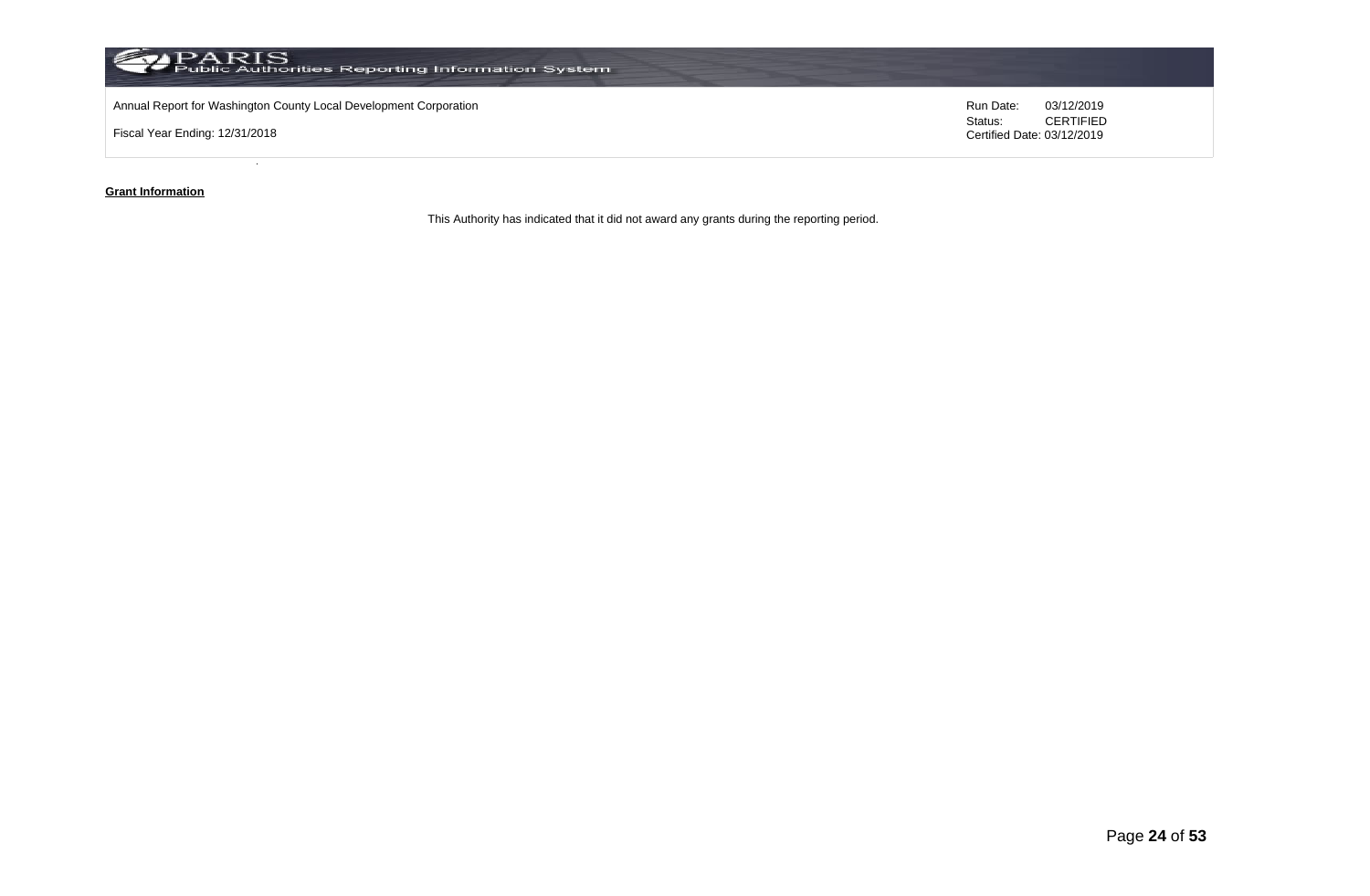

Annual Report for Washington County Local Development Corporation **Run Date:** 03/12/2019 Run Date: 03/12/2019

Fiscal Year Ending: 12/31/2018

Status: **CERTIFIED** Certified Date: 03/12/2019

#### **Loan Information**

| <b>Source of Loan Funds</b>   | Not for Profit       | <b>Original Amount of Loan</b>                             | \$124,625.00                      |
|-------------------------------|----------------------|------------------------------------------------------------|-----------------------------------|
| <b>Name of Loan Recipient</b> | 165 Broadway, LLC    | Date Loan Awarded                                          | 4/18/2017                         |
| <b>Address Line1</b>          | 1500 County Route 42 | Interest Rate (%)                                          | 6                                 |
| <b>Address Line2</b>          |                      | Length of Loan(# of years to repay)                        |                                   |
| City                          | <b>FORT EDWARD</b>   | Amount of Loan Principal Repaid to Date                    | \$18,472.39                       |
| State                         | . NY                 | <b>Purpose of Loan</b>                                     | <b>Business Expansion/Startup</b> |
| <b>Postal Code</b>            | 12828                | Was the loan expected to result in new jobs being created? | Yes                               |
| Plus4                         |                      | If Yes, how many jobs were planned to be created?          |                                   |
| <b>Province/Region</b>        |                      | If Yes, how many jobs have been created to date?           | 13                                |
| Country                       | <b>United States</b> | Have the terms of the loan been completed?                 | No                                |

| <b>Source of Loan Funds</b>   | Not for Profit             | <b>Original Amount of Loan</b>                             | \$150,000.00                      |
|-------------------------------|----------------------------|------------------------------------------------------------|-----------------------------------|
| <b>Name of Loan Recipient</b> | 209 Broadway Whitehall LLC | Date Loan Awarded                                          | 4/28/2015                         |
| <b>Address Line1</b>          | 68 Morgans Lane            | Interest Rate (%)                                          |                                   |
| <b>Address Line2</b>          |                            | Length of Loan(# of years to repay)                        | 10                                |
| City                          | <b>COMSTOCK</b>            | Amount of Loan Principal Repaid to Date                    | \$35,403.54                       |
| State                         | <b>NY</b>                  | <b>Purpose of Loan</b>                                     | <b>Business Expansion/Startup</b> |
| <b>Postal Code</b>            | 12821                      | Was the loan expected to result in new jobs being created? | Yes                               |
| Plus4                         |                            | If Yes, how many jobs were planned to be created?   3      |                                   |
| <b>Province/Region</b>        |                            | If Yes, how many jobs have been created to date?           |                                   |
| Country                       | <b>United States</b>       | Have the terms of the loan been completed?                 | Yes                               |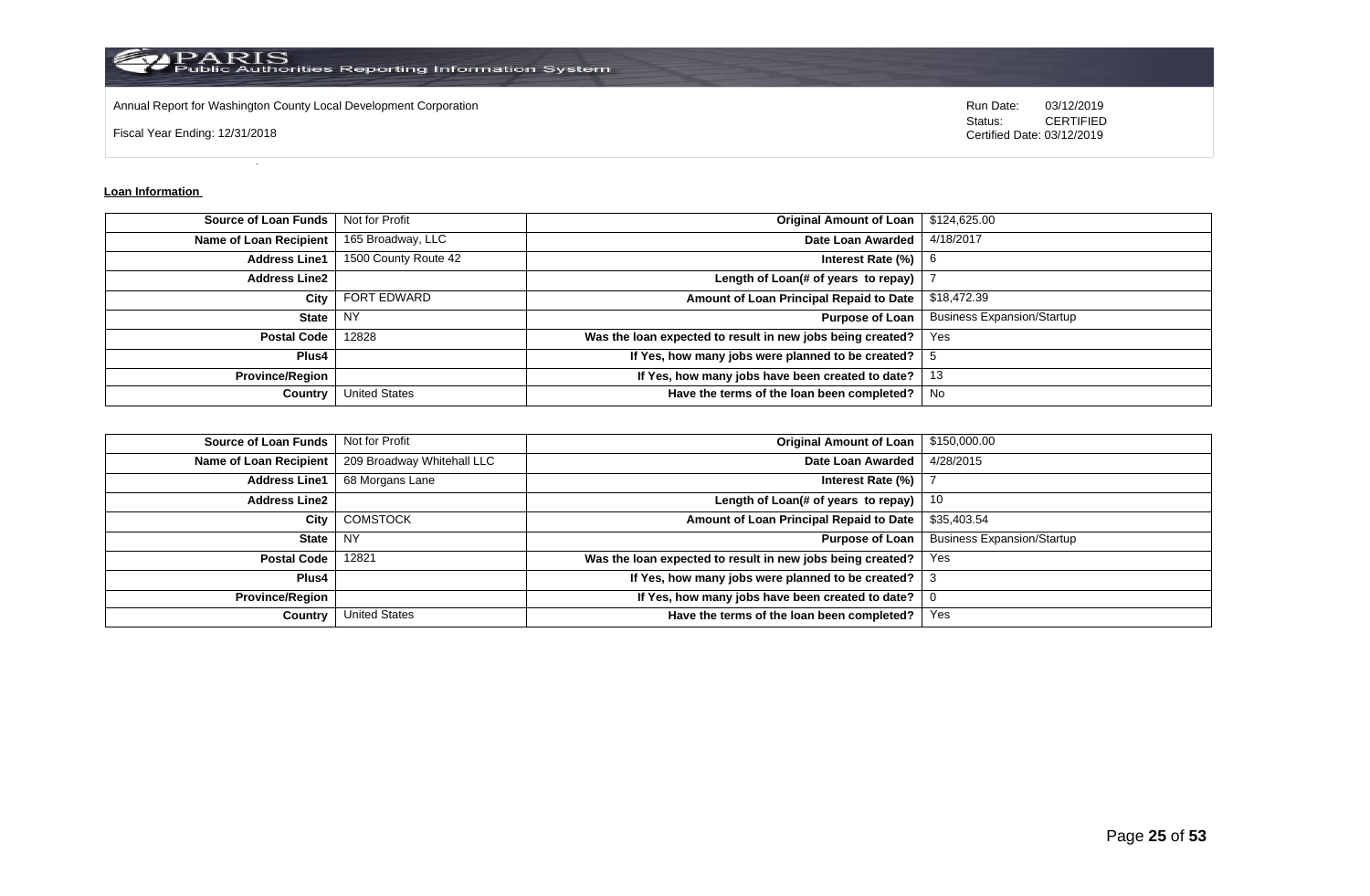

Annual Report for Washington County Local Development Corporation Run Date: 03/12/2019 Run Date: 03/12/2019

Fiscal Year Ending: 12/31/2018

 Status: CERTIFIED Certified Date: 03/12/2019

**Source of Loan Funds** Not for Profit **Company of Loan 1 Set 10** Not for Profit **Original Amount of Loan** 1 \$65,000.00 **Name of Loan Recipient** 209-217 Main street, LLC. **Date Loan Awarded** 3/16/2016 **Address Line1** 2 Grants Way **Interest Rate (%)** 6 **Address Line2 Length of Loan(# of years to repay)** 20 **City** GANSEVOORT **Amount of Loan Principal Repaid to Date** \$4,298.31 **State** NY **Purpose of Loan** Business Expansion/Startup **Postal Code** 12831 **Was the loan expected to result in new jobs being created?** Yes **Plus4 If Yes, how many jobs were planned to be created?** 5 **Province/Region If Yes, how many jobs have been created to date?** 5 **Country** United States **Have the terms of the loan been completed?** No

| Source of Loan Funds   | Not for Profit       | <b>Original Amount of Loan</b>                             | \$25,000.00                                                                       |
|------------------------|----------------------|------------------------------------------------------------|-----------------------------------------------------------------------------------|
| Name of Loan Recipient | A B&B On The Green   | Date Loan Awarded                                          | 6/4/2015                                                                          |
| <b>Address Line1</b>   | 89 County Route 41   | Interest Rate (%)                                          | 6                                                                                 |
| <b>Address Line2</b>   |                      | Length of Loan(# of years to repay)                        |                                                                                   |
| City                   | <b>HUDSON FALLS</b>  | Amount of Loan Principal Repaid to Date                    | \$15,319.99                                                                       |
| State                  | NY.                  | <b>Purpose of Loan</b>                                     | <b>Commercial Property</b><br>Construction/Acquisition/Revitalization/Improvement |
| <b>Postal Code</b>     | 12839                | Was the loan expected to result in new jobs being created? | Yes                                                                               |
| Plus4                  | $-3813$              | If Yes, how many jobs were planned to be created?          |                                                                                   |
| <b>Province/Region</b> |                      | If Yes, how many jobs have been created to date?           |                                                                                   |
| Country                | <b>United States</b> | Have the terms of the loan been completed?                 | No                                                                                |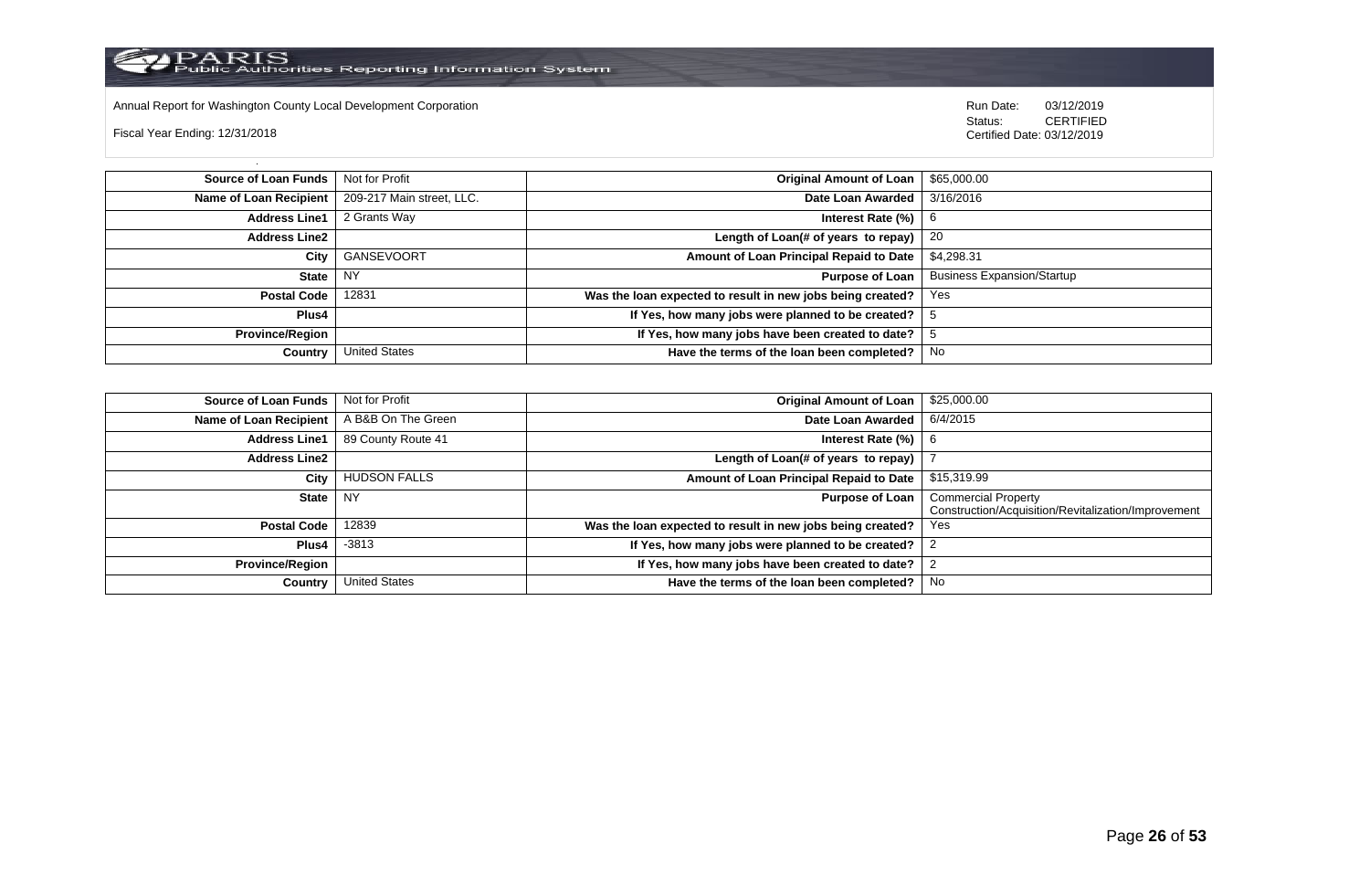

Annual Report for Washington County Local Development Corporation Run Date: 03/12/2019 Run Date: 03/12/2019

Fiscal Year Ending: 12/31/2018

 Status: CERTIFIED Certified Date: 03/12/2019

**Source of Loan Funds** Not for Profit **Containers and Containers Amount Original Amount of Loan** \$100,000.00 **Name of Loan Recipient** Argyle Cheese Factory **Date Loan Awarded** 10/26/2012 **Address Line1** 990 Coach Rd. **Interest Rate (%)** 5.5 **Address Line2 Length of Loan(# of years to repay)** | 7 **City** ARGYLE **Amount of Loan Principal Repaid to Date** \$79,181.42 **State** NY **Purpose of Loan** Equipment and Fixed Asset Acquisition **Postal Code** 12809 **Was the loan expected to result in new jobs being created?** Yes **Plus4 If Yes, how many jobs were planned to be created?** 5 **Province/Region If Yes, how many jobs have been created to date?** 12 **Country** United States **Have the terms of the loan been completed?** No

| Source of Loan Funds   | Not for Profit       | <b>Original Amount of Loan</b>                             | \$50,000.00                                                                       |
|------------------------|----------------------|------------------------------------------------------------|-----------------------------------------------------------------------------------|
| Name of Loan Recipient | BDO Pizza, Inc.      | Date Loan Awarded                                          | 10/12/2016                                                                        |
| <b>Address Line1</b>   | 2 Grants Way         | Interest Rate (%)                                          | 6                                                                                 |
| <b>Address Line2</b>   |                      | Length of Loan(# of years to repay) $ $                    | -10                                                                               |
| City                   | GANSEVOORT           | Amount of Loan Principal Repaid to Date                    | \$6,731.37                                                                        |
| State                  | NY.                  | <b>Purpose of Loan</b>                                     | <b>Commercial Property</b><br>Construction/Acquisition/Revitalization/Improvement |
| <b>Postal Code</b>     | 12831                | Was the loan expected to result in new jobs being created? | Yes                                                                               |
| Plus4                  |                      | If Yes, how many jobs were planned to be created?          | 10                                                                                |
| <b>Province/Region</b> |                      | If Yes, how many jobs have been created to date?           | O                                                                                 |
| Country                | <b>United States</b> | Have the terms of the loan been completed?                 | No                                                                                |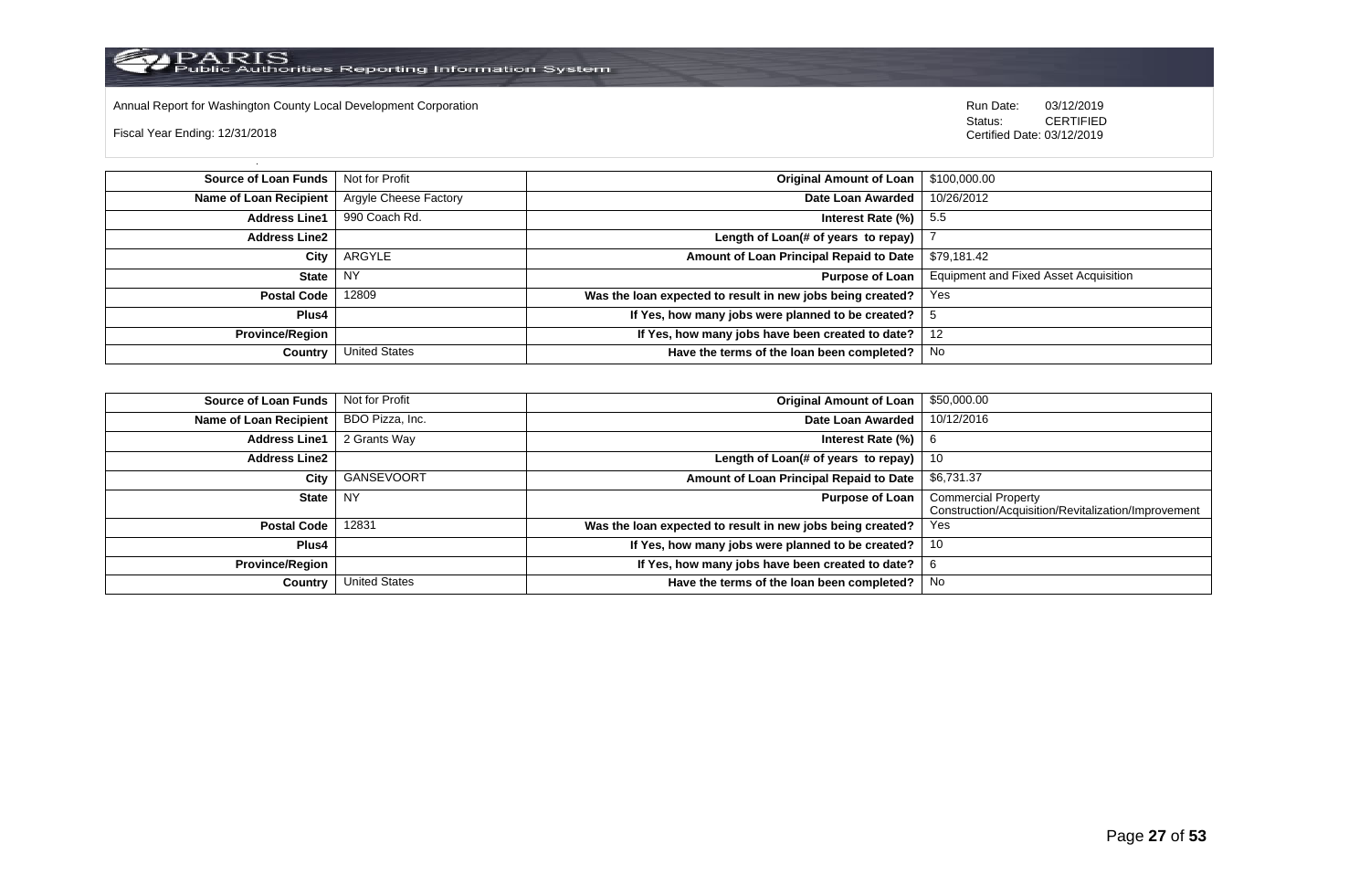

Annual Report for Washington County Local Development Corporation Run Date: 03/12/2019 Run Date: 03/12/2019

Fiscal Year Ending: 12/31/2018

 Status: CERTIFIED Certified Date: 03/12/2019

**Source of Loan Funds** Not for Profit **Containers and Containers Amount Original Amount of Loan** \$180,000.00 **Name of Loan Recipient** Battenkill Valley Fibers **Date Loan Awarded** 8/5/2010 **Address Line1** 2532 State Route 40 **Interest Rate (%)** 5 **Address Line2 Length of Loan(# of years to repay)** | 7 **City** GREENWICH **Amount of Loan Principal Repaid to Date** \$113,628.14 **State** NY **Purpose of Loan** Business Expansion/Startup **Postal Code** 12834 **Was the loan expected to result in new jobs being created?** No **Plus4 If Yes, how many jobs were planned to be created? Province/Region If Yes, how many jobs have been created to date? Country** United States **Have the terms of the loan been completed?** No

| Source of Loan Funds   | Not for Profit                 | <b>Original Amount of Loan</b>                             | \$40,700.00                                  |
|------------------------|--------------------------------|------------------------------------------------------------|----------------------------------------------|
| Name of Loan Recipient | Battenkill Valley Fibers, Inc. | Date Loan Awarded                                          | 6/14/2018                                    |
| <b>Address Line1</b>   | 2532 State Route 40            | Interest Rate $(\%)$                                       | 6                                            |
| Address Line2          |                                | Length of Loan(# of years to repay)                        |                                              |
| City                   | GREENWICH                      | Amount of Loan Principal Repaid to Date                    | \$3,523.91                                   |
| State                  | NY                             | Purpose of Loan                                            | <b>Equipment and Fixed Asset Acquisition</b> |
| <b>Postal Code</b>     | 12834                          | Was the loan expected to result in new jobs being created? | Yes                                          |
| Plus4                  |                                | If Yes, how many jobs were planned to be created?          |                                              |
| Province/Region        |                                | If Yes, how many jobs have been created to date?           | O                                            |
| Country                | <b>United States</b>           | Have the terms of the loan been completed?                 | No                                           |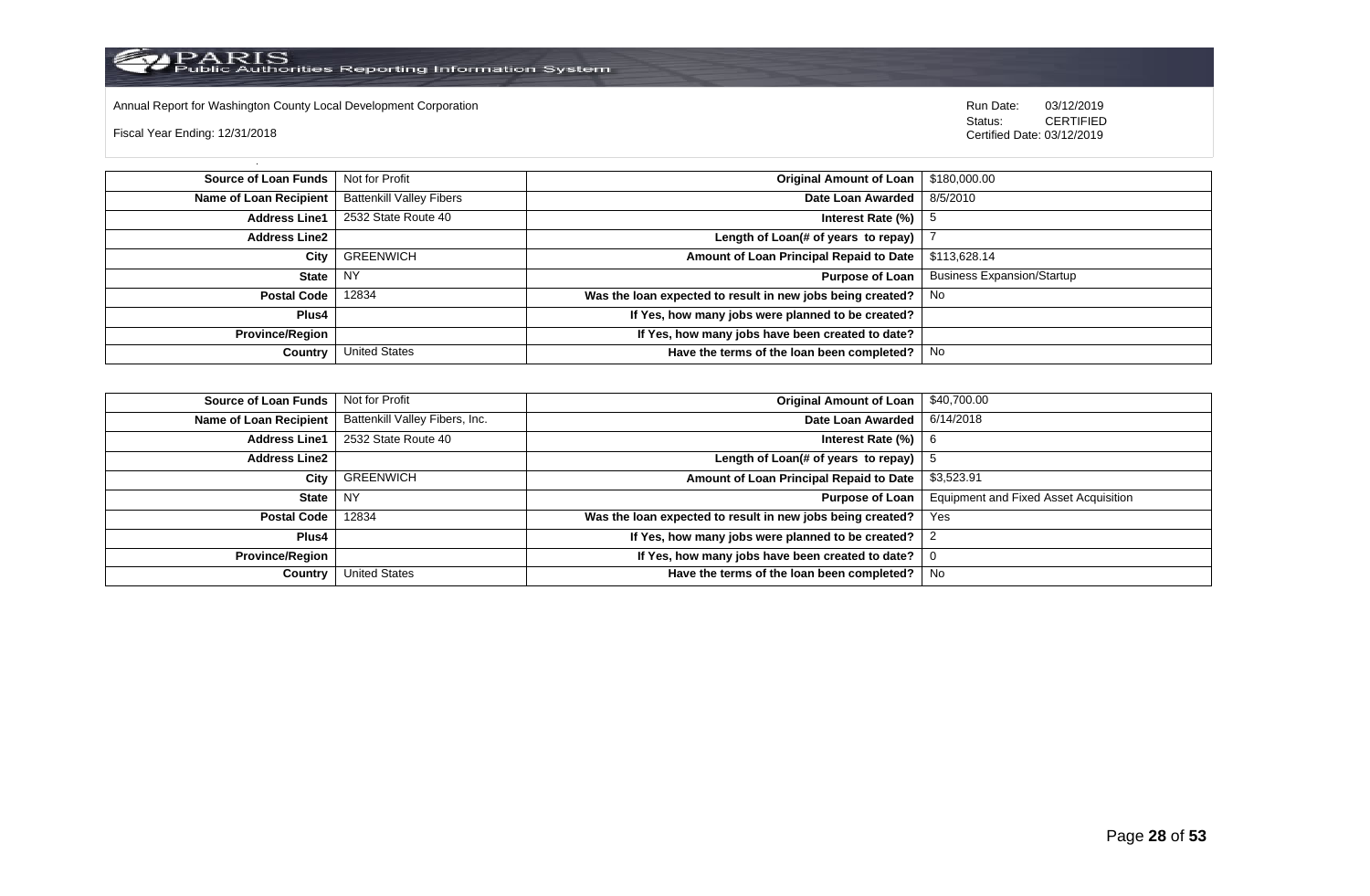

Annual Report for Washington County Local Development Corporation Run Date: 03/12/2019 Run Date: 03/12/2019

Fiscal Year Ending: 12/31/2018

 Status: CERTIFIED Certified Date: 03/12/2019

**Source of Loan Funds** Not for Profit **Containers and Containers Amount Original Amount of Loan** \$150,000.00 **Name of Loan Recipient** Battle Hill Brewing Company LLC **Date Loan Awarded** 2/11/2015 **Address Line1** PO Box 36 **Interest Rate (%)** 6 **Address Line2 Length of Loan(# of years to repay)** | 7 **City** FORT ANN **Amount of Loan Principal Repaid to Date** \$64,245.21 **State** NY **Purpose of Loan** Business Expansion/Startup **Postal Code** 12827 **Was the loan expected to result in new jobs being created?** Yes **Plus4 If Yes, how many jobs were planned to be created?** 2 **Province/Region If Yes, how many jobs have been created to date?** 11 **Country** United States **Have the terms of the loan been completed?** No

| <b>Source of Loan Funds</b> | Not for Profit        | <b>Original Amount of Loan</b>                             | \$100,000.00                                        |
|-----------------------------|-----------------------|------------------------------------------------------------|-----------------------------------------------------|
| Name of Loan Recipient      | Bennett& Carter, Inc. | Date Loan Awarded                                          | 4/12/2018                                           |
| <b>Address Line1</b>        | 46-48 River St.       | Interest Rate (%)                                          | 6                                                   |
| <b>Address Line2</b>        |                       | Length of Loan(# of years to repay)                        | 10                                                  |
| City                        | <b>HUDSON FALLS</b>   | Amount of Loan Principal Repaid to Date                    | \$1,206.33                                          |
| <b>State</b>                | <b>NY</b>             | <b>Purpose of Loan</b>                                     | <b>Commercial Property</b>                          |
|                             |                       |                                                            | Construction/Acquisition/Revitalization/Improvement |
| <b>Postal Code</b>          | 12839                 | Was the loan expected to result in new jobs being created? | Yes                                                 |
| Plus4                       |                       | If Yes, how many jobs were planned to be created?          |                                                     |
| <b>Province/Region</b>      |                       | If Yes, how many jobs have been created to date?           | ు                                                   |
| Country                     | United States         | Have the terms of the loan been completed?                 | No.                                                 |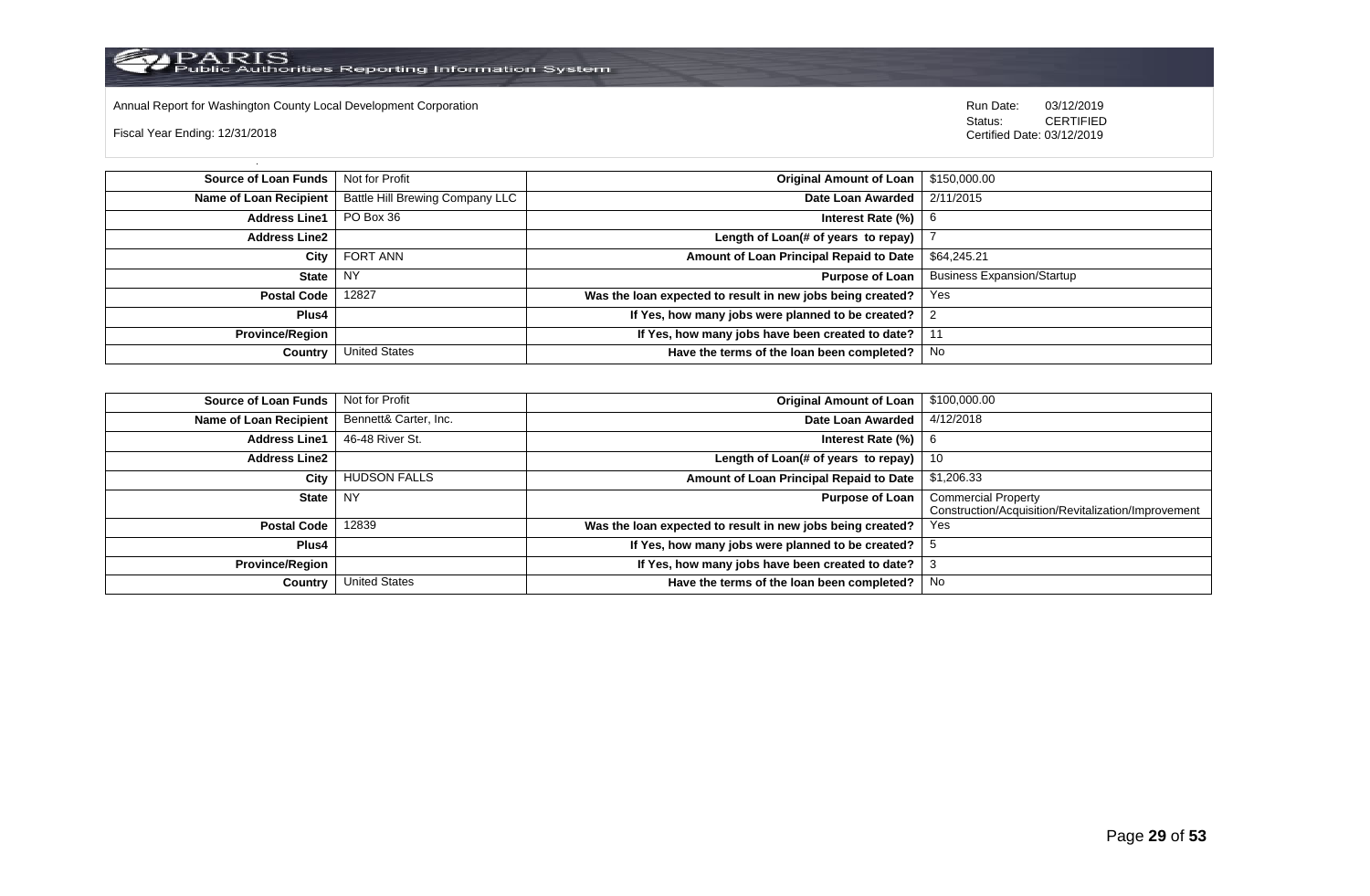

Annual Report for Washington County Local Development Corporation Run Date: 03/12/2019 Run Date: 03/12/2019

Fiscal Year Ending: 12/31/2018

 Status: CERTIFIED Certified Date: 03/12/2019

**Source of Loan Funds** Not for Profit **Containers and Containers Amount Original Amount of Loan** \$150,000.00 **Name of Loan Recipient** Binley Real Estate Holdings, LLC **Date Loan Awarded** 11/11/2009 **Address Line1** 99 ½ East St. **Interest Rate (%)** 4 **Address Line2 Length of Loan(# of years to repay)** 15 **City** FORT EDWARD **Amount of Loan Principal Repaid to Date** \$91,487.92 **State** NY **Purpose of Loan** Business Expansion/Startup **Postal Code** 12828 **Was the loan expected to result in new jobs being created?** No **Plus4 If Yes, how many jobs were planned to be created? Province/Region If Yes, how many jobs have been created to date? Country** United States **Have the terms of the loan been completed?** No

| Source of Loan Funds   | Not for Profit       | Original Amount of Loan                                    | \$150,000.00                      |
|------------------------|----------------------|------------------------------------------------------------|-----------------------------------|
| Name of Loan Recipient | Can Industries, Inc. | Date Loan Awarded                                          | 12/1/2006                         |
| <b>Address Line1</b>   | 60 Engineers Lane    | Interest Rate $(\%)$   5.19                                |                                   |
| Address Line2          |                      | Length of Loan(# of years to repay) $\vert$ 15             |                                   |
| City                   | FARMINGDALE          | Amount of Loan Principal Repaid to Date                    | \$115,098.55                      |
| State                  | NY                   | <b>Purpose of Loan</b>                                     | <b>Business Expansion/Startup</b> |
| Postal Code            | 11735                | Was the loan expected to result in new jobs being created? | l No                              |
| Plus4                  |                      | If Yes, how many jobs were planned to be created?          |                                   |
| Province/Region        |                      | If Yes, how many jobs have been created to date?           |                                   |
| Country                | <b>United States</b> | Have the terms of the loan been completed?                 | No                                |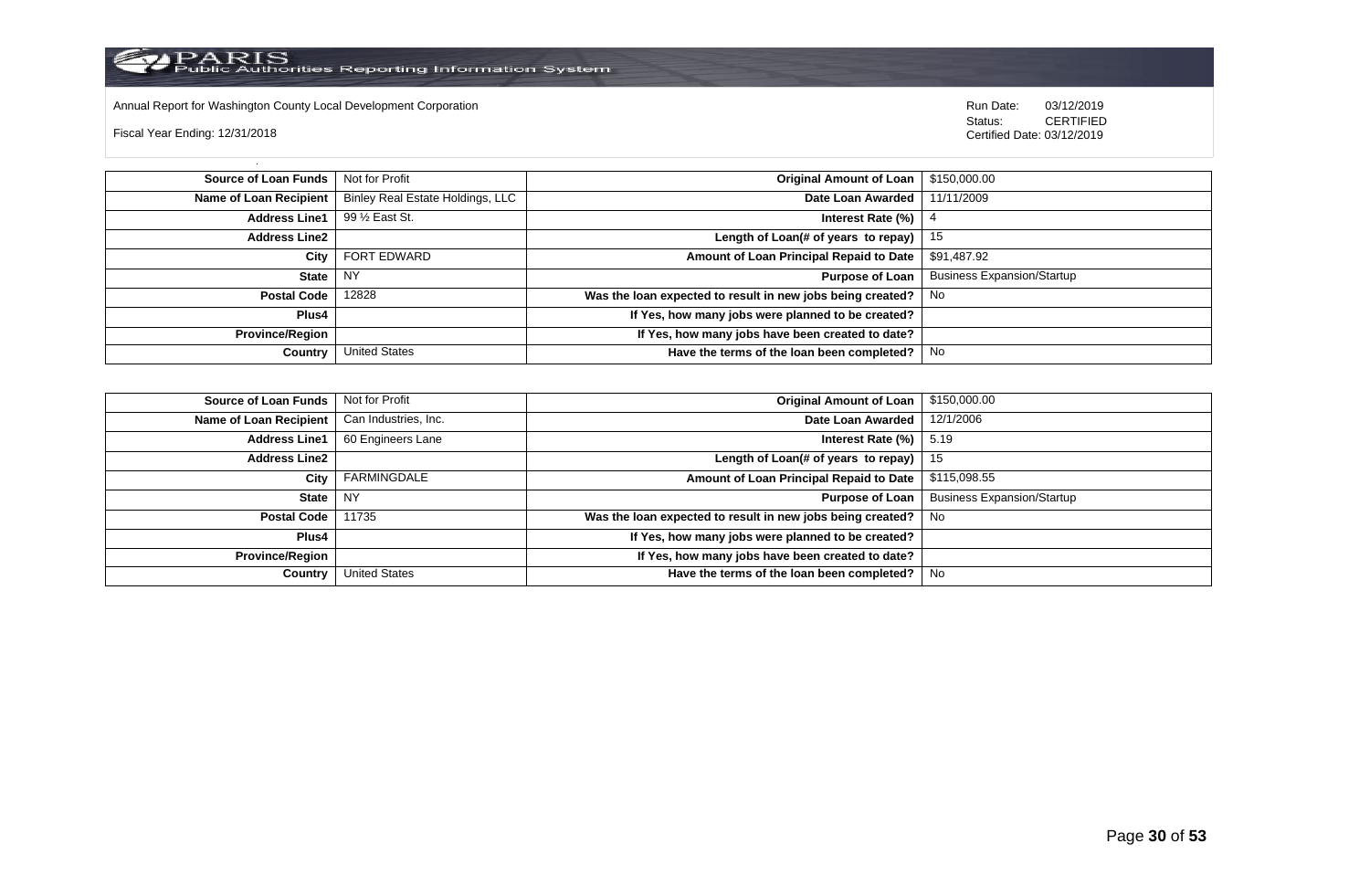

Annual Report for Washington County Local Development Corporation Run Date: 03/12/2019 Run Date: 03/12/2019

Fiscal Year Ending: 12/31/2018

 Status: CERTIFIED Certified Date: 03/12/2019

**Source of Loan Funds** Not for Profit **Containers and Containers Amount Original Amount of Loan** \$100,000.00 **Name of Loan Recipient** Center Road Enterprises, LLC **Date Loan Awarded** 12/3/2009 **Address Line1** 139 Center Road **Interest Rate (%)** 5 **Address Line2 Length of Loan(# of years to repay)** 15 **City** EAGLE BRIDGE **Amount of Loan Principal Repaid to Date** \$43,644.08 **State** NY **Purpose of Loan** Equipment and Fixed Asset Acquisition **Postal Code** 12057 **Was the loan expected to result in new jobs being created?** No **Plus4 If Yes, how many jobs were planned to be created? Province/Region If Yes, how many jobs have been created to date? Country** United States **Have the terms of the loan been completed?** No

| <b>Source of Loan Funds</b> | Not for Profit               | <b>Original Amount of Loan</b>                             | \$140,000.00                      |
|-----------------------------|------------------------------|------------------------------------------------------------|-----------------------------------|
| Name of Loan Recipient      | Center Road Enterprises, LLC | Date Loan Awarded                                          | 10/27/2011                        |
|                             | DBA Eagle Bridge Custom Meat |                                                            |                                   |
|                             | and Smokehouse               |                                                            |                                   |
| <b>Address Line1</b>        | 139 Center Road              | Interest Rate (%)                                          | -5.5                              |
| <b>Address Line2</b>        |                              | Length of Loan(# of years to repay)                        |                                   |
| City                        | <b>EAGLE BRIDGE</b>          | Amount of Loan Principal Repaid to Date                    | \$51,004.19                       |
| <b>State</b>                | <b>NY</b>                    | <b>Purpose of Loan</b>                                     | <b>Business Expansion/Startup</b> |
| <b>Postal Code</b>          | 12057                        | Was the loan expected to result in new jobs being created? | No                                |
| <b>Plus4</b>                |                              | If Yes, how many jobs were planned to be created?          |                                   |
| <b>Province/Region</b>      |                              | If Yes, how many jobs have been created to date?           |                                   |
| Country                     | <b>United States</b>         | Have the terms of the loan been completed?                 | No                                |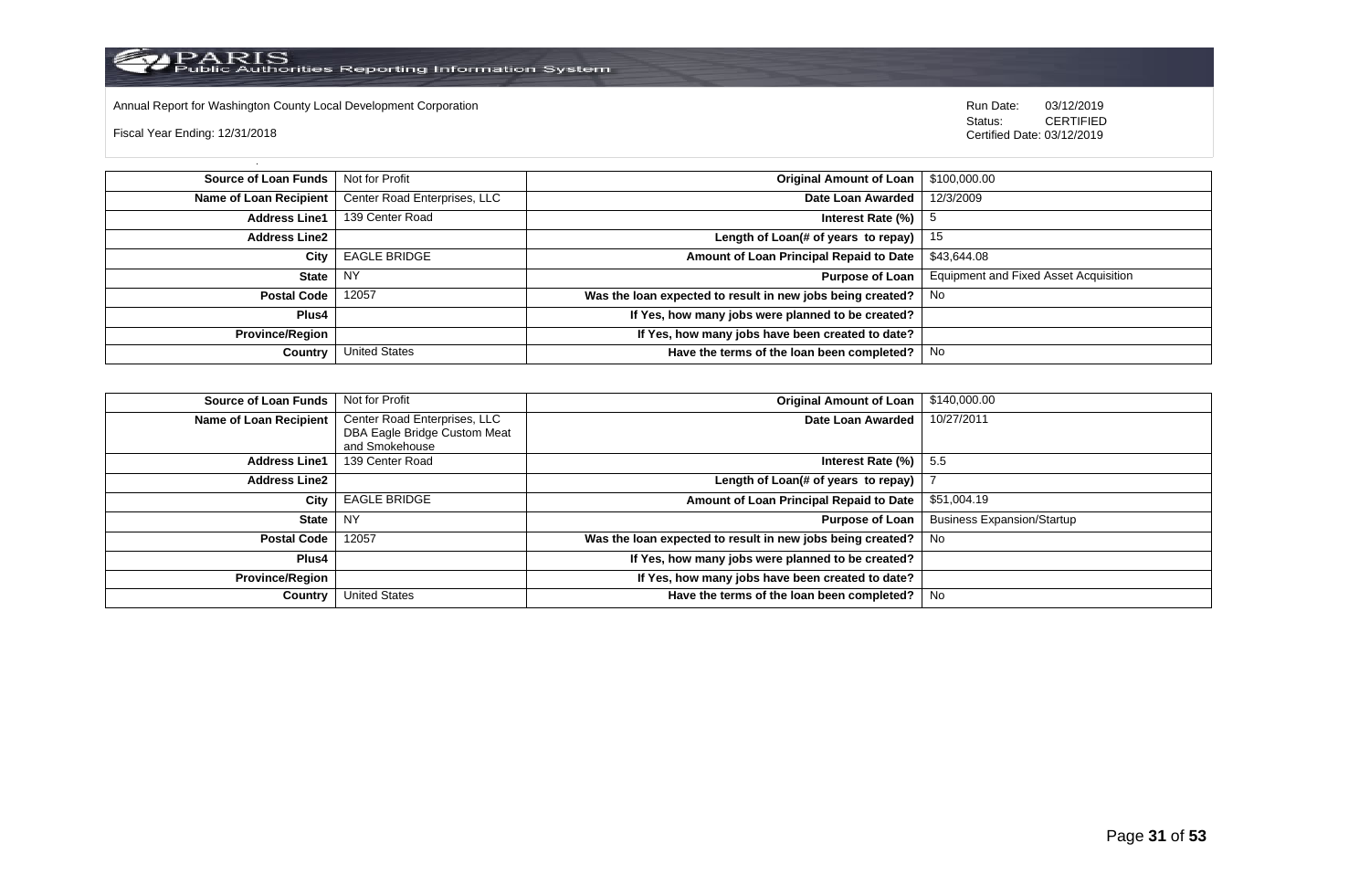

Annual Report for Washington County Local Development Corporation **Computer Computer Computer Computer Computer**<br>
Status: CERTIFIED

Fiscal Year Ending: 12/31/2018

| <b>Source of Loan Funds</b>   | Not for Profit                | <b>Original Amount of Loan</b>                             | \$80,000.00                                         |
|-------------------------------|-------------------------------|------------------------------------------------------------|-----------------------------------------------------|
| <b>Name of Loan Recipient</b> | Claude Barrett Jr and Chelsey | Date Loan Awarded                                          | 4/18/2017                                           |
|                               | Allen DBA/Bonnie and Clyde's  |                                                            |                                                     |
|                               | Gourmet on the Run            |                                                            |                                                     |
| <b>Address Line1</b>          | 30 Marion Street              | Interest Rate (%)                                          |                                                     |
| <b>Address Line2</b>          |                               | Length of Loan(# of years to repay)                        |                                                     |
| City                          | <b>FORT EDWARD</b>            | Amount of Loan Principal Repaid to Date                    | \$10.201.85                                         |
| <b>State</b>                  | <b>NY</b>                     | <b>Purpose of Loan</b>                                     | <b>Commercial Property</b>                          |
|                               |                               |                                                            | Construction/Acquisition/Revitalization/Improvement |
| <b>Postal Code</b>            | 12828                         | Was the loan expected to result in new jobs being created? | <b>Yes</b>                                          |
| Plus4                         |                               | If Yes, how many jobs were planned to be created?          |                                                     |
| <b>Province/Region</b>        |                               | If Yes, how many jobs have been created to date?           |                                                     |
| Country                       | <b>United States</b>          | Have the terms of the loan been completed?                 | No                                                  |

| <b>Source of Loan Funds</b> | Not for Profit                | <b>Original Amount of Loan</b>                             | \$20,000.00                                  |
|-----------------------------|-------------------------------|------------------------------------------------------------|----------------------------------------------|
| Name of Loan Recipient      | Claude Everrett Jr. & Chelsey | Date Loan Awarded                                          | 3/9/2018                                     |
|                             | Yvonne Allen                  |                                                            |                                              |
| <b>Address Line1</b>        | 30 Marion St.                 | Interest Rate (%)                                          | -6                                           |
| <b>Address Line2</b>        |                               | Length of Loan(# of years to repay)                        |                                              |
| City                        | <b>FORT EDWARD</b>            | Amount of Loan Principal Repaid to Date                    | \$2,624.09                                   |
| State                       | <b>NY</b>                     | <b>Purpose of Loan</b>                                     | <b>Equipment and Fixed Asset Acquisition</b> |
| <b>Postal Code</b>          | 12828                         | Was the loan expected to result in new jobs being created? | Yes                                          |
| Plus4                       |                               | If Yes, how many jobs were planned to be created?          |                                              |
| <b>Province/Region</b>      |                               | If Yes, how many jobs have been created to date?           |                                              |
| Country                     | <b>United States</b>          | Have the terms of the loan been completed?                 | No                                           |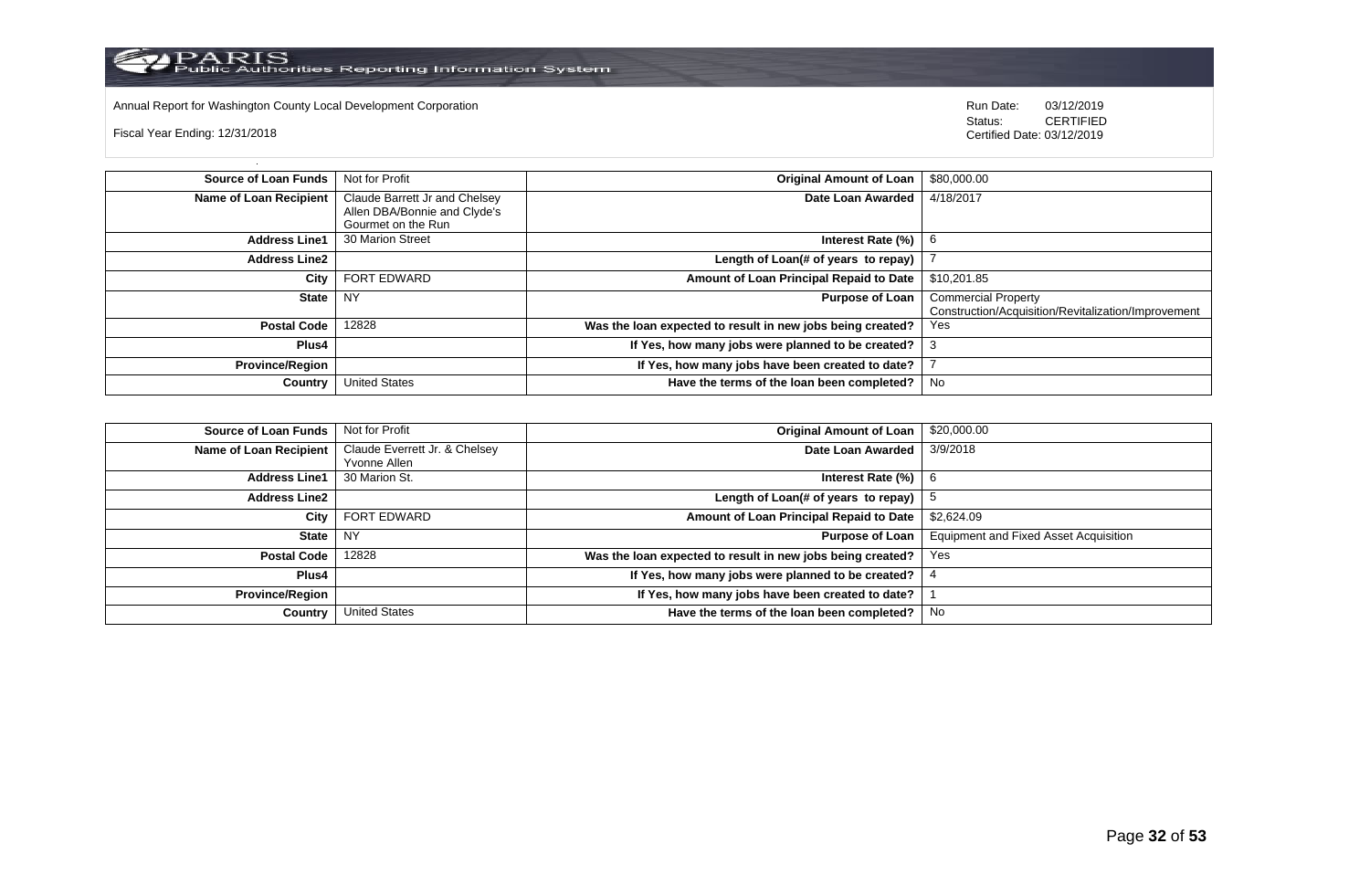Annual Report for Washington County Local Development Corporation **Computer Computer Computer Computer Computer**<br>
Status: CERTIFIED

Fiscal Year Ending: 12/31/2018

| Source of Loan Funds   | Not for Profit       | Original Amount of Loan                                    | \$150,000.00                                                                      |
|------------------------|----------------------|------------------------------------------------------------|-----------------------------------------------------------------------------------|
| Name of Loan Recipient | Croatan, LLC         | Date Loan Awarded                                          | 7/9/2018                                                                          |
| <b>Address Line1</b>   | PO Box 191           | Interest Rate (%)                                          | - 6                                                                               |
| <b>Address Line2</b>   |                      | Length of Loan(# of years to repay) $ $                    | - 15                                                                              |
| City                   | <b>GREENWICH</b>     | Amount of Loan Principal Repaid to Date                    | \$2,528.47                                                                        |
| <b>State</b>           | <b>NY</b>            | Purpose of Loan                                            | <b>Commercial Property</b><br>Construction/Acquisition/Revitalization/Improvement |
| <b>Postal Code</b>     | 12834                | Was the loan expected to result in new jobs being created? | Yes                                                                               |
| <b>Plus4</b>           |                      | If Yes, how many jobs were planned to be created?          | - 10                                                                              |
| <b>Province/Region</b> |                      | If Yes, how many jobs have been created to date?           |                                                                                   |
| Country                | <b>United States</b> | Have the terms of the loan been completed?                 | No                                                                                |

| <b>Source of Loan Funds</b>   | Not for Profit         | <b>Original Amount of Loan</b>                             | \$77,000.00                       |
|-------------------------------|------------------------|------------------------------------------------------------|-----------------------------------|
| <b>Name of Loan Recipient</b> | Dancing Ewe Farms, LLC | Date Loan Awarded                                          | 6/29/2016                         |
| <b>Address Line1</b>          | 181 County Route 12    | Interest Rate (%)                                          | -6                                |
| <b>Address Line2</b>          |                        | Length of Loan(# of years to repay)                        | 10                                |
| City                          | GRANVILLE              | Amount of Loan Principal Repaid to Date                    | \$12,888.60                       |
| <b>State</b>                  | l NY                   | <b>Purpose of Loan</b>                                     | <b>Business Expansion/Startup</b> |
| <b>Postal Code</b>            | 12832                  | Was the loan expected to result in new jobs being created? | Yes                               |
| Plus4                         |                        | If Yes, how many jobs were planned to be created?          |                                   |
| <b>Province/Region</b>        |                        | If Yes, how many jobs have been created to date?           |                                   |
| Country                       | <b>United States</b>   | Have the terms of the loan been completed?                 | No                                |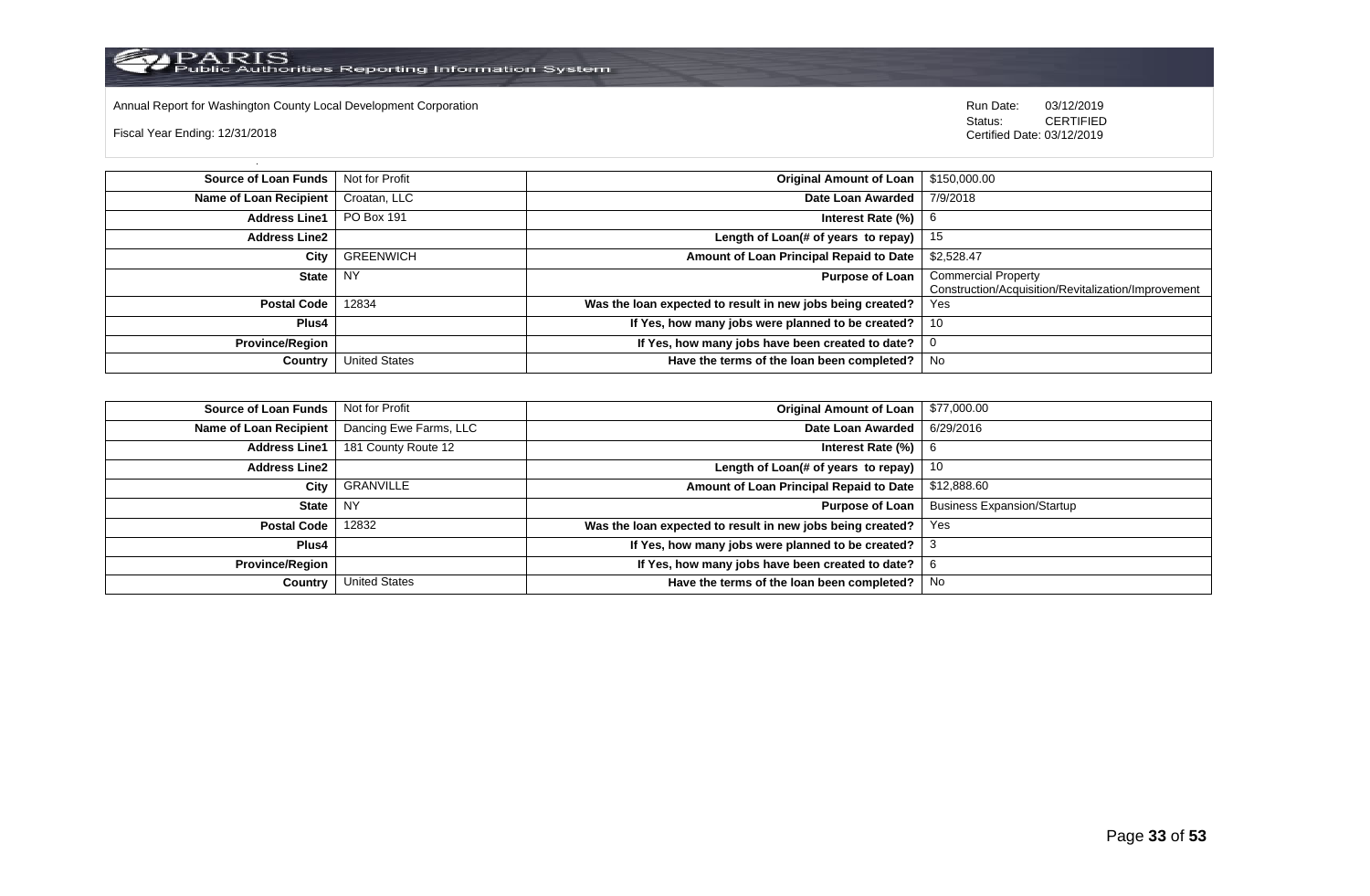

Annual Report for Washington County Local Development Corporation Run Date: 03/12/2019 Run Date: 03/12/2019

Fiscal Year Ending: 12/31/2018

 Status: CERTIFIED Certified Date: 03/12/2019

**Source of Loan Funds** Not for Profit **Company of Loan 1 S25,000.00 Original Amount of Loan** 1 \$25,000.00 **Name of Loan Recipient** David Wetherell **Date Loan Awarded** 11/14/1995 **Address Line1** 81 Stoddard Rd. **Interest Rate (%)** 7.25 **Address Line2 Length of Loan(# of years to repay)** | 7 **City** HAMPTON **Amount of Loan Principal Repaid to Date** \$24,288.43 **State** NY **Purpose of Loan** Equipment and Fixed Asset Acquisition **Postal Code** 12837 **Was the loan expected to result in new jobs being created?** No **Plus4 If Yes, how many jobs were planned to be created? Province/Region If Yes, how many jobs have been created to date? Country** United States **Have the terms of the loan been completed?** No

| <b>Source of Loan Funds</b> Not for Profit |                      | Original Amount of Loan                                    | \$80,000.00                                  |
|--------------------------------------------|----------------------|------------------------------------------------------------|----------------------------------------------|
| Name of Loan Recipient   Dry Town Hops LLC |                      | Date Loan Awarded                                          | 6/30/2015                                    |
| <b>Address Line1</b>                       | PO Box 21            | Interest Rate $(\%)$                                       | -6                                           |
| Address Line2                              |                      | Length of Loan(# of years to repay) $ $                    | - 15                                         |
| <b>City</b>                                | ARGYLE               | Amount of Loan Principal Repaid to Date                    | \$10,917.86                                  |
| <b>State</b>                               | NY                   | Purpose of Loan                                            | <b>Equipment and Fixed Asset Acquisition</b> |
| Postal Code                                | 12809                | Was the loan expected to result in new jobs being created? | Yes                                          |
| Plus4                                      |                      | If Yes, how many jobs were planned to be created?          |                                              |
| Province/Region                            |                      | If Yes, how many jobs have been created to date?           |                                              |
| Country                                    | <b>United States</b> | Have the terms of the loan been completed?                 | No                                           |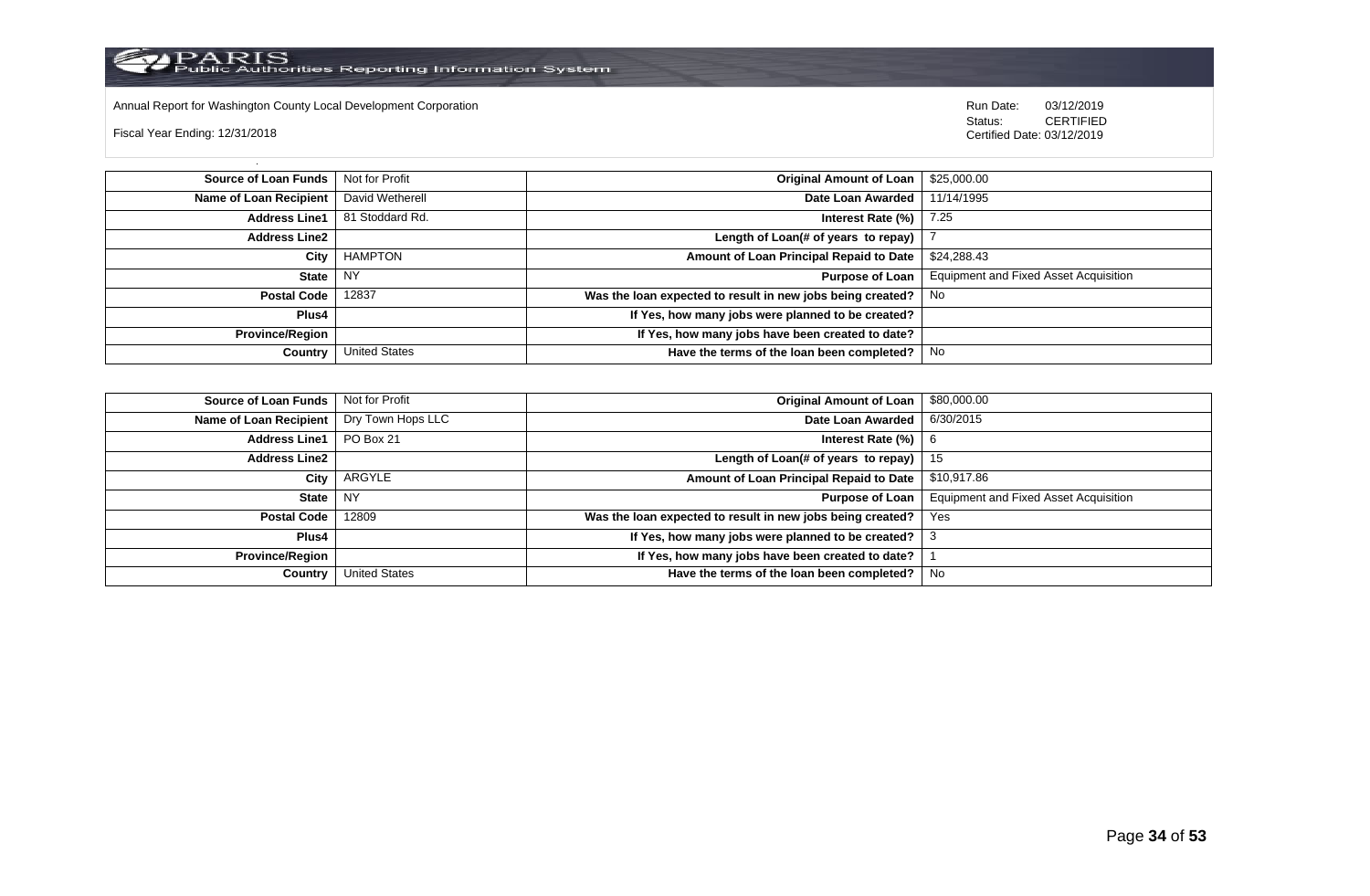

Annual Report for Washington County Local Development Corporation Run Date: 03/12/2019 Run Date: 03/12/2019

Fiscal Year Ending: 12/31/2018

 Status: CERTIFIED Certified Date: 03/12/2019

**Source of Loan Funds** Not for Profit **Containers and Containers Amount Original Amount of Loan** \$350,000.00 **Name of Loan Recipient** Eastern Castings Company **Date Loan Awarded** 6/30/2003 **Address Line1** PO Box 128 **Interest Rate (%)** 4 **Address Line2 Length of Loan(# of years to repay)** 12 **City** CAMBRIDGE **Amount of Loan Principal Repaid to Date** \$60,395.89 **State** NY **Purpose of Loan** Equipment and Fixed Asset Acquisition **Postal Code** 12816 **Was the loan expected to result in new jobs being created?** No **Plus4 If Yes, how many jobs were planned to be created? Province/Region If Yes, how many jobs have been created to date? Country** United States **Have the terms of the loan been completed?** No

| Source of Loan Funds   | Not for Profit               | Original Amount of Loan                                    | \$37,500.00                       |
|------------------------|------------------------------|------------------------------------------------------------|-----------------------------------|
| Name of Loan Recipient | Edwards Market, LLC          | Date Loan Awarded                                          | 12/20/2013                        |
| <b>Address Line1</b>   | 11 West Main Street, Suite 2 | Interest Rate $(\%)$   5.5                                 |                                   |
| Address Line2          |                              | Length of Loan(# of years to repay) $ $                    |                                   |
| City                   | GRANVILLE                    | Amount of Loan Principal Repaid to Date                    | \$33,378.72                       |
| State                  | NY                           | Purpose of Loan                                            | <b>Business Expansion/Startup</b> |
| <b>Postal Code</b>     | 12832                        | Was the loan expected to result in new jobs being created? | Yes                               |
| Plus4                  |                              | If Yes, how many jobs were planned to be created?          |                                   |
| Province/Region        |                              | If Yes, how many jobs have been created to date?   11      |                                   |
| Country                | <b>United States</b>         | Have the terms of the loan been completed?                 | No                                |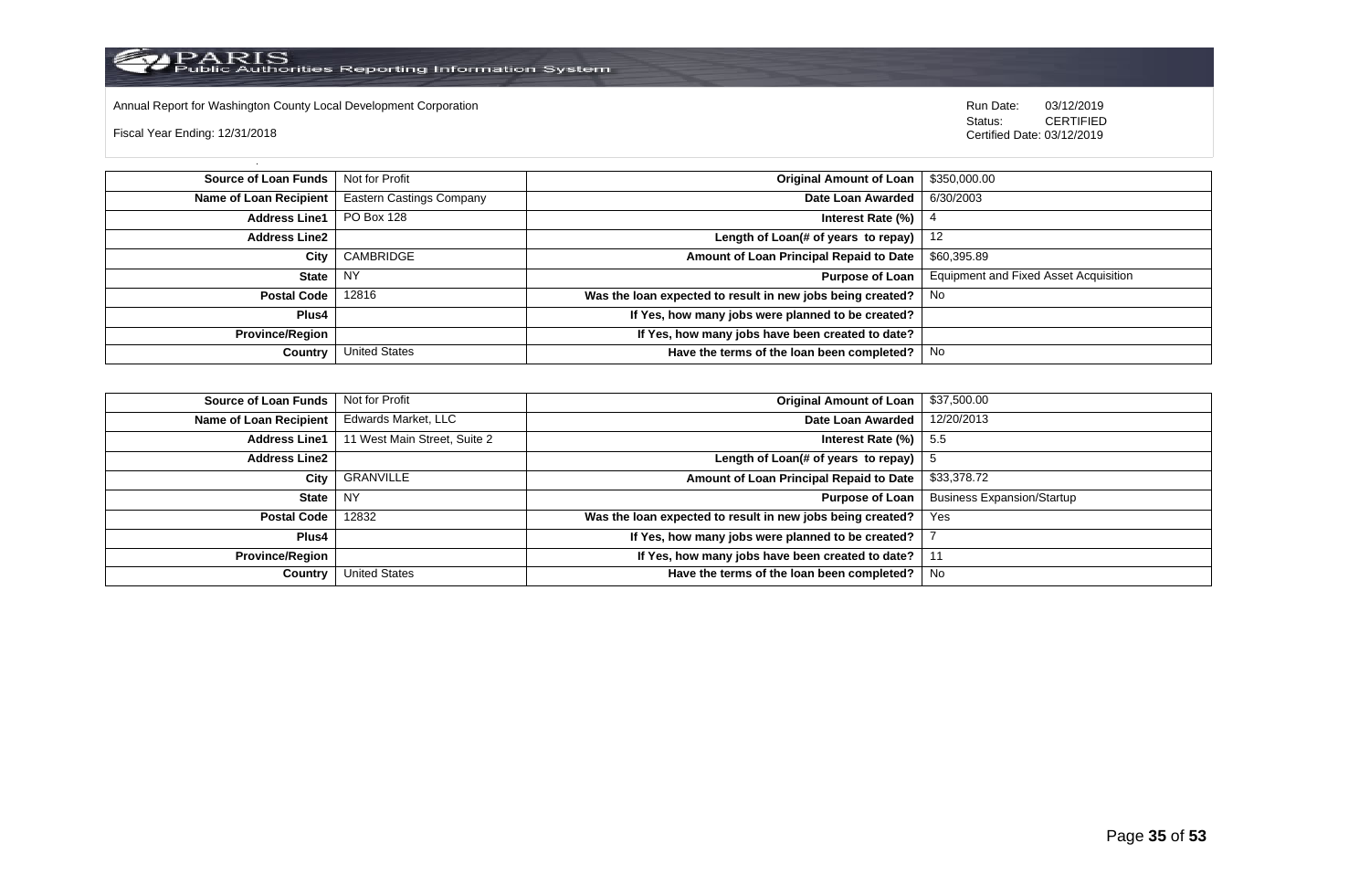

Annual Report for Washington County Local Development Corporation **Company County Constructed Annual Report for Washington County Local Development Corporation Annual Report for Washington County Local Development Corporat** 

Fiscal Year Ending: 12/31/2018

| Source of Loan Funds   | Not for Profit                | <b>Original Amount of Loan</b>                             | \$10,000.00                                  |
|------------------------|-------------------------------|------------------------------------------------------------|----------------------------------------------|
| Name of Loan Recipient | Esther Davis dba/Abuelos Cafe | Date Loan Awarded                                          | 8/23/2013                                    |
| <b>Address Line1</b>   | 368 Broadway                  | Interest Rate (%)                                          | -6                                           |
| Address Line2          |                               | Length of Loan(# of years to repay) $ $                    | ು                                            |
| City                   | FORT EDWARD                   | Amount of Loan Principal Repaid to Date                    | \$2,074.51                                   |
| State                  | - NY                          | Purpose of Loan                                            | <b>Equipment and Fixed Asset Acquisition</b> |
| <b>Postal Code</b>     | 12828                         | Was the loan expected to result in new jobs being created? | Yes                                          |
| Plus4                  |                               | If Yes, how many jobs were planned to be created?          |                                              |
| Province/Region        |                               | If Yes, how many jobs have been created to date?           | U                                            |
| Country                | <b>United States</b>          | Have the terms of the loan been completed?                 | No                                           |

| <b>Source of Loan Funds</b> | Not for Profit                | <b>Original Amount of Loan</b>                             | \$65,000.00                       |
|-----------------------------|-------------------------------|------------------------------------------------------------|-----------------------------------|
| Name of Loan Recipient      | Green Thumb Nursery & Country | Date Loan Awarded                                          | 7/2/2009                          |
|                             | Store, Inc.                   |                                                            |                                   |
| <b>Address Line1</b>        | 393 Vaughn Road               | Interest Rate (%)                                          |                                   |
| <b>Address Line2</b>        |                               | Length of Loan(# of years to repay)                        | 10                                |
| City                        | <b>HUDSON FALLS</b>           | Amount of Loan Principal Repaid to Date                    | \$61,949.59                       |
| State                       | NY.                           | <b>Purpose of Loan</b>                                     | <b>Business Expansion/Startup</b> |
| <b>Postal Code</b>          | 12839                         | Was the loan expected to result in new jobs being created? | No                                |
| Plus4                       |                               | If Yes, how many jobs were planned to be created?          |                                   |
| <b>Province/Region</b>      |                               | If Yes, how many jobs have been created to date?           |                                   |
| Country                     | United States                 | Have the terms of the loan been completed?                 | No                                |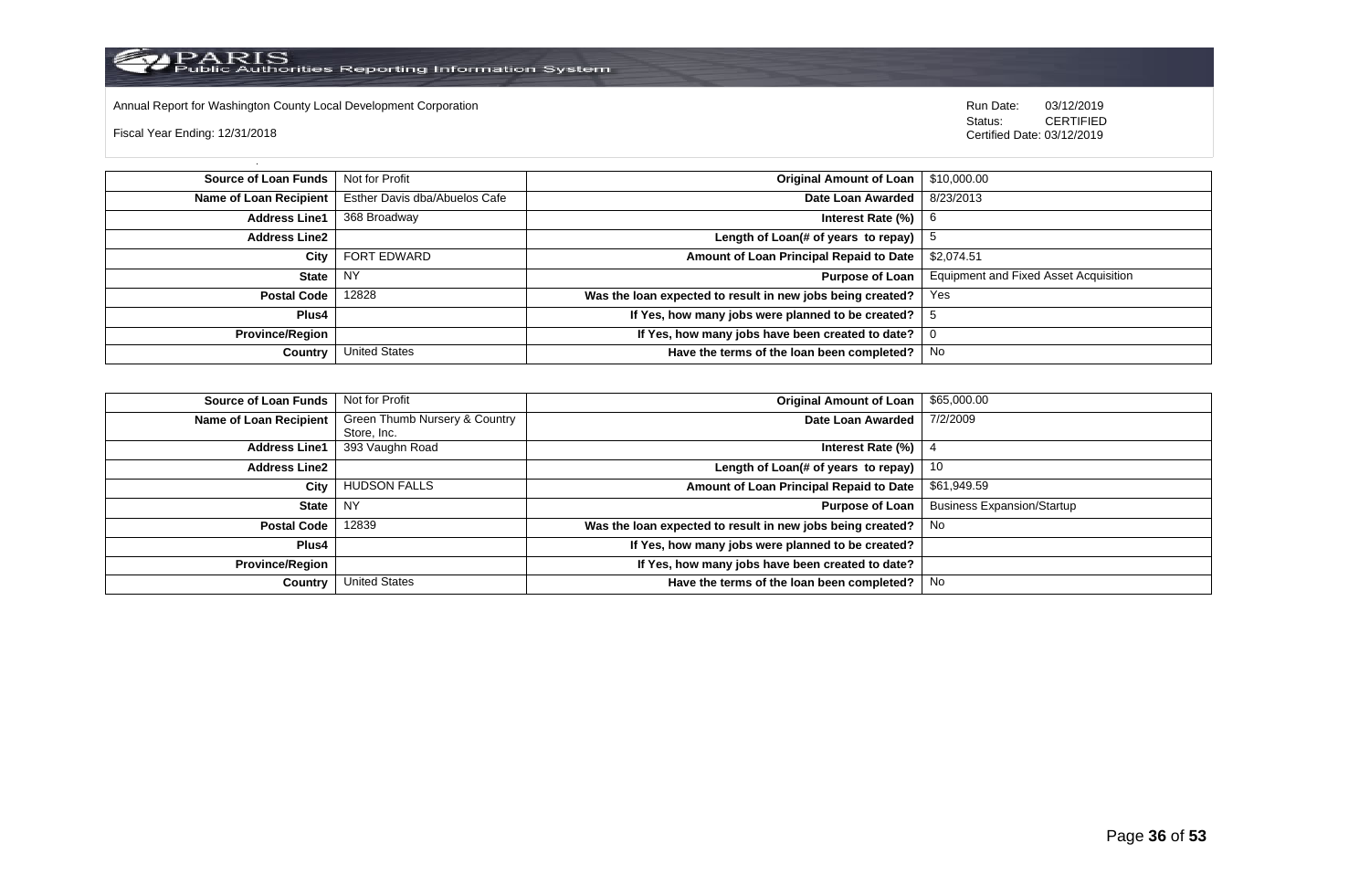

Annual Report for Washington County Local Development Corporation **Company County Connect Connect Connect Connect**<br>
Status: CERTIFIED

Fiscal Year Ending: 12/31/2018

| Source of Loan Funds          | Not for Profit                        | <b>Original Amount of Loan</b>                             | \$150,000.00                                                                      |
|-------------------------------|---------------------------------------|------------------------------------------------------------|-----------------------------------------------------------------------------------|
| <b>Name of Loan Recipient</b> | Greenwich Preservation Group,<br>LLC. | Date Loan Awarded                                          | 5/3/2018                                                                          |
| <b>Address Line1</b>          | <b>PO Box 191</b>                     | Interest Rate (%)                                          | -6                                                                                |
| <b>Address Line2</b>          |                                       | Length of Loan(# of years to repay) $ $                    | 15                                                                                |
| City                          | <b>GREENWICH</b>                      | Amount of Loan Principal Repaid to Date                    | \$3,562.71                                                                        |
| State                         | <b>NY</b>                             | <b>Purpose of Loan</b>                                     | <b>Commercial Property</b><br>Construction/Acquisition/Revitalization/Improvement |
| <b>Postal Code</b>            | 12834                                 | Was the loan expected to result in new jobs being created? | Yes                                                                               |
| <b>Plus4</b>                  |                                       | If Yes, how many jobs were planned to be created?          | 10                                                                                |
| <b>Province/Region</b>        |                                       | If Yes, how many jobs have been created to date?           | 0                                                                                 |
| Country                       | <b>United States</b>                  | Have the terms of the loan been completed?                 | No                                                                                |

| <b>Source of Loan Funds</b>   | Not for Profit               | <b>Original Amount of Loan</b>                             | \$125,000.00                                                                      |
|-------------------------------|------------------------------|------------------------------------------------------------|-----------------------------------------------------------------------------------|
| <b>Name of Loan Recipient</b> | Harrington's Care A Lot Inc. | Date Loan Awarded                                          | 9/23/2015                                                                         |
| <b>Address Line1</b>          | 523 Lower Oak St.            | Interest Rate $(\%)$   6                                   |                                                                                   |
| <b>Address Line2</b>          |                              | Length of Loan(# of years to repay)                        | 10                                                                                |
| City                          | <b>HUDSON FALLS</b>          | Amount of Loan Principal Repaid to Date                    | \$27,127.92                                                                       |
| <b>State</b>                  | <b>NY</b>                    | <b>Purpose of Loan</b>                                     | <b>Commercial Property</b><br>Construction/Acquisition/Revitalization/Improvement |
| <b>Postal Code</b>            | 12839                        | Was the loan expected to result in new jobs being created? | Yes                                                                               |
| Plus4                         | $-3813$                      | If Yes, how many jobs were planned to be created?          |                                                                                   |
| <b>Province/Region</b>        |                              | If Yes, how many jobs have been created to date?           |                                                                                   |
| Country                       | <b>United States</b>         | Have the terms of the loan been completed?                 | No                                                                                |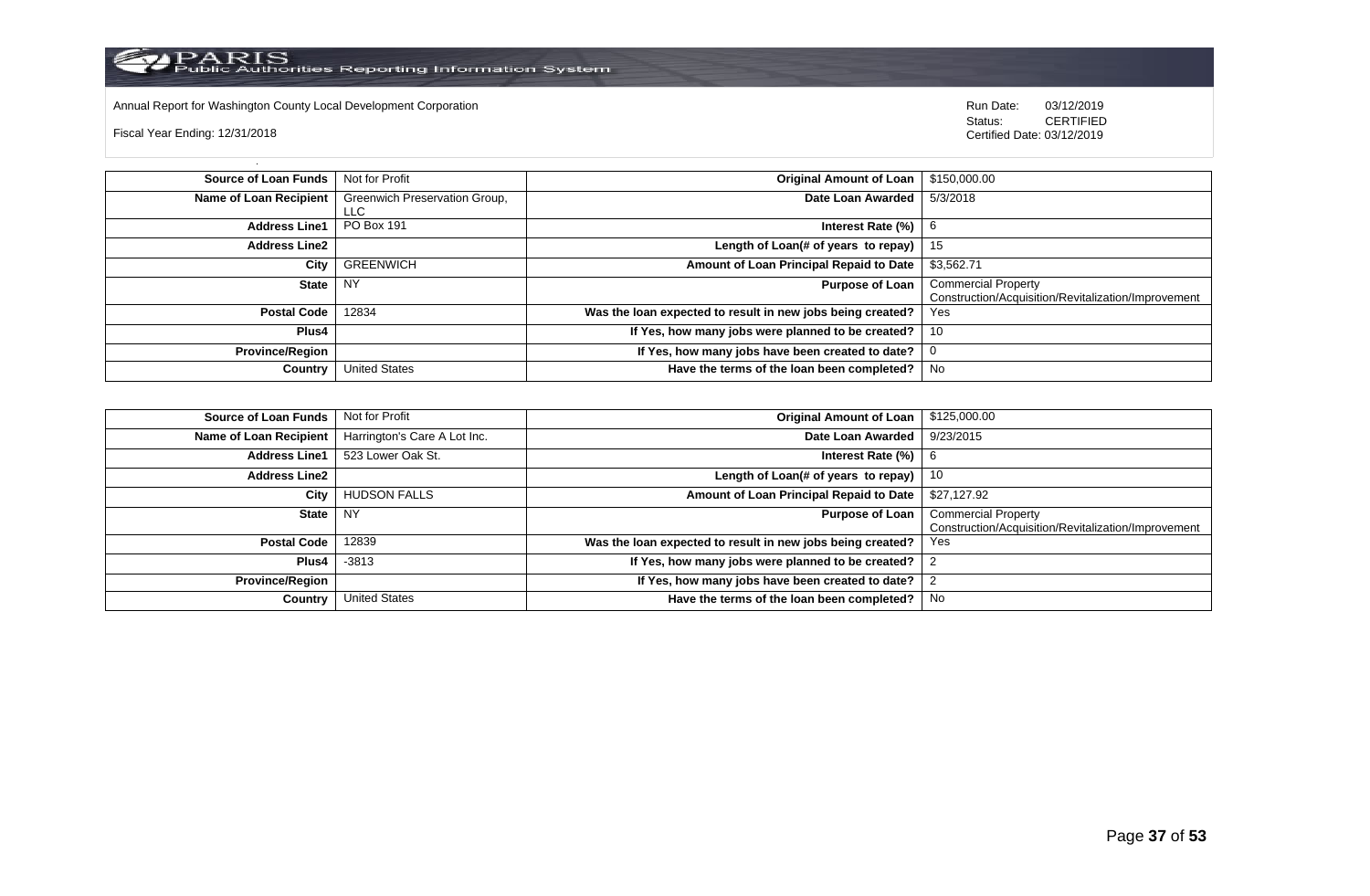

Annual Report for Washington County Local Development Corporation **Company County Connect Connect Connect Connect**<br>
Status: CERTIFIED

Fiscal Year Ending: 12/31/2018

| Source of Loan Funds   | Not for Profit                     | <b>Original Amount of Loan</b>                             | \$110,000.00                                                                      |
|------------------------|------------------------------------|------------------------------------------------------------|-----------------------------------------------------------------------------------|
| Name of Loan Recipient | Hogwash Cleaning Solutions,<br>LLC | Date Loan Awarded                                          | 4/6/2016                                                                          |
| <b>Address Line1</b>   | 380 North Street Rd.               | Interest Rate (%)                                          | 6                                                                                 |
| <b>Address Line2</b>   |                                    | Length of Loan(# of years to repay)                        |                                                                                   |
| City                   | ARGYLE                             | Amount of Loan Principal Repaid to Date                    | \$31,574.38                                                                       |
| State                  | <b>NY</b>                          | <b>Purpose of Loan</b>                                     | <b>Commercial Property</b><br>Construction/Acquisition/Revitalization/Improvement |
| <b>Postal Code</b>     | 12809                              | Was the loan expected to result in new jobs being created? | Yes                                                                               |
| Plus4                  |                                    | If Yes, how many jobs were planned to be created?          |                                                                                   |
| <b>Province/Region</b> |                                    | If Yes, how many jobs have been created to date?           |                                                                                   |
| Country                | <b>United States</b>               | Have the terms of the loan been completed?                 | No                                                                                |

| <b>Source of Loan Funds</b>   | State                        | <b>Original Amount of Loan</b>                             | \$162,500.00                                        |
|-------------------------------|------------------------------|------------------------------------------------------------|-----------------------------------------------------|
| <b>Name of Loan Recipient</b> | ICC Management & Consulting, | Date Loan Awarded                                          | 4/19/2016                                           |
|                               | Inc.                         |                                                            |                                                     |
| <b>Address Line1</b>          | 4 West Main St.              | Interest Rate $(\%)$   6                                   |                                                     |
| <b>Address Line2</b>          |                              | Length of Loan(# of years to repay)                        | 10                                                  |
| City                          | CAMBRIDGE                    | Amount of Loan Principal Repaid to Date                    | \$162,500.00                                        |
| <b>State</b>                  | NY.                          | <b>Purpose of Loan</b>                                     | <b>Commercial Property</b>                          |
|                               |                              |                                                            | Construction/Acquisition/Revitalization/Improvement |
| <b>Postal Code</b>            | 12816                        | Was the loan expected to result in new jobs being created? | Yes                                                 |
| Plus4                         |                              | If Yes, how many jobs were planned to be created?          | 25                                                  |
| <b>Province/Region</b>        |                              | If Yes, how many jobs have been created to date?           | 27                                                  |
| Country                       | <b>United States</b>         | Have the terms of the loan been completed?                 | Yes                                                 |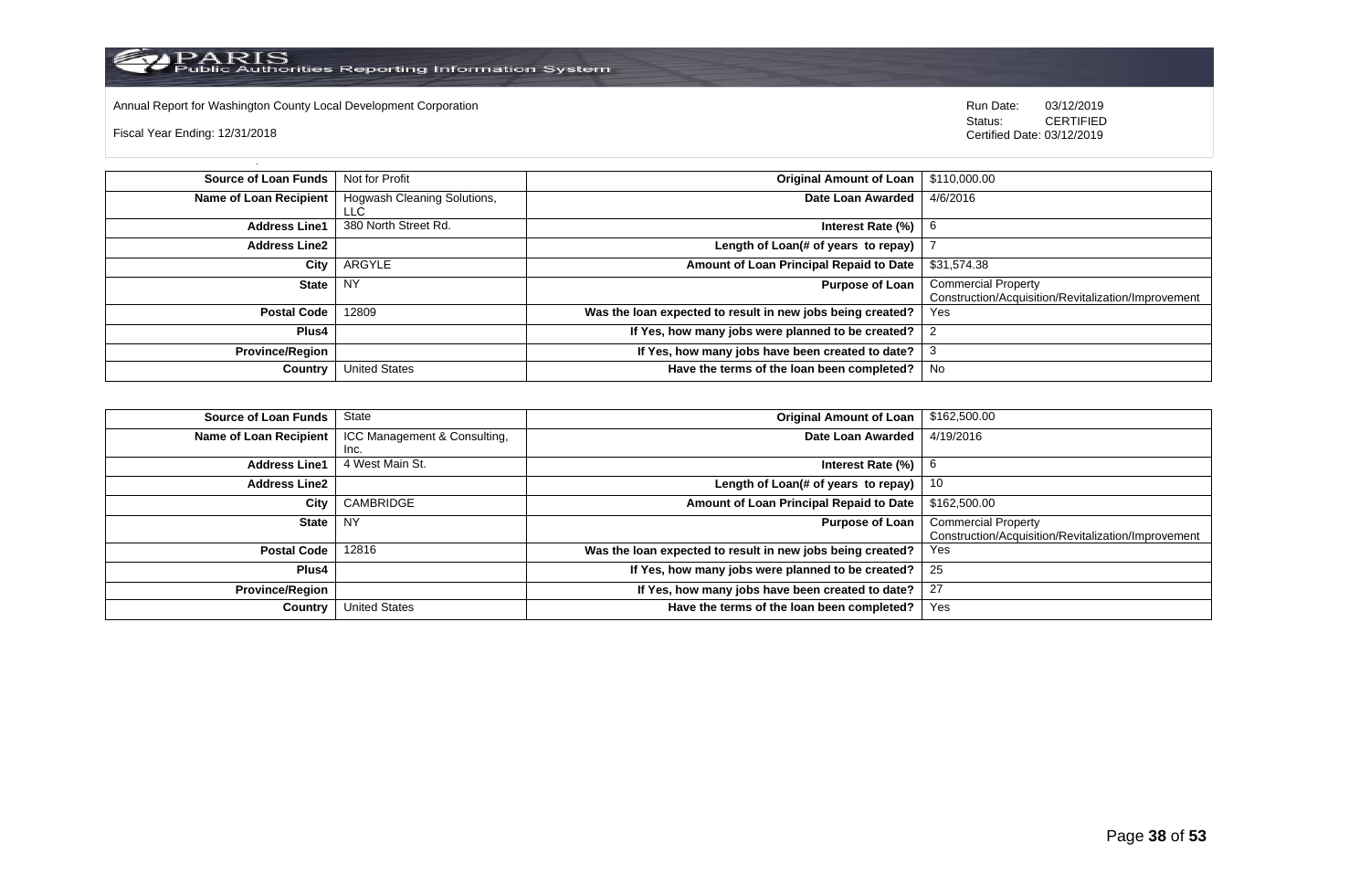

Annual Report for Washington County Local Development Corporation Run Date: 03/12/2019 Run Date: 03/12/2019

Fiscal Year Ending: 12/31/2018

 Status: CERTIFIED Certified Date: 03/12/2019

**Source of Loan Funds** Not for Profit **Company of Loan 1 and 2012 Original Amount of Loan** 1 \$55,000.00 **Name of Loan Recipient** J Donnelly Transport, LLC **Date Loan Awarded** 2/16/2016 **Address Line1** 171 Vaughn Rd. **Interest Rate (%)** 6 **Address Line2 Length of Loan(# of years to repay)**  $\vert$  5 **City** HUDSON FALLS **Amount of Loan Principal Repaid to Date** \$24,647.74 **State** NY **Purpose of Loan** Equipment and Fixed Asset Acquisition **Postal Code** 12839 **Was the loan expected to result in new jobs being created?** Yes **Plus4 If Yes, how many jobs were planned to be created?** 1 **Province/Region If Yes, how many jobs have been created to date?** 2 **Country** United States **Have the terms of the loan been completed?** No

| Source of Loan Funds   | Not for Profit       | Original Amount of Loan                                    | \$50,000.00                       |
|------------------------|----------------------|------------------------------------------------------------|-----------------------------------|
| Name of Loan Recipient | J Euber Energy       | Date Loan Awarded                                          | 2/16/2016                         |
| <b>Address Line1</b>   | 814 McDougall Rd.    | Interest Rate (%)                                          | - 6                               |
| <b>Address Line2</b>   |                      | Length of Loan(# of years to repay) $ 10\rangle$           |                                   |
| City                   | ARGYLE               | Amount of Loan Principal Repaid to Date                    | \$26,387.76                       |
| State                  | <b>NY</b>            | Purpose of Loan                                            | <b>Business Expansion/Startup</b> |
| <b>Postal Code</b>     | 12809                | Was the loan expected to result in new jobs being created? | Yes                               |
| <b>Plus4</b>           |                      | If Yes, how many jobs were planned to be created?          |                                   |
| Province/Region        |                      | If Yes, how many jobs have been created to date?           |                                   |
| Country                | <b>United States</b> | Have the terms of the loan been completed?                 | No                                |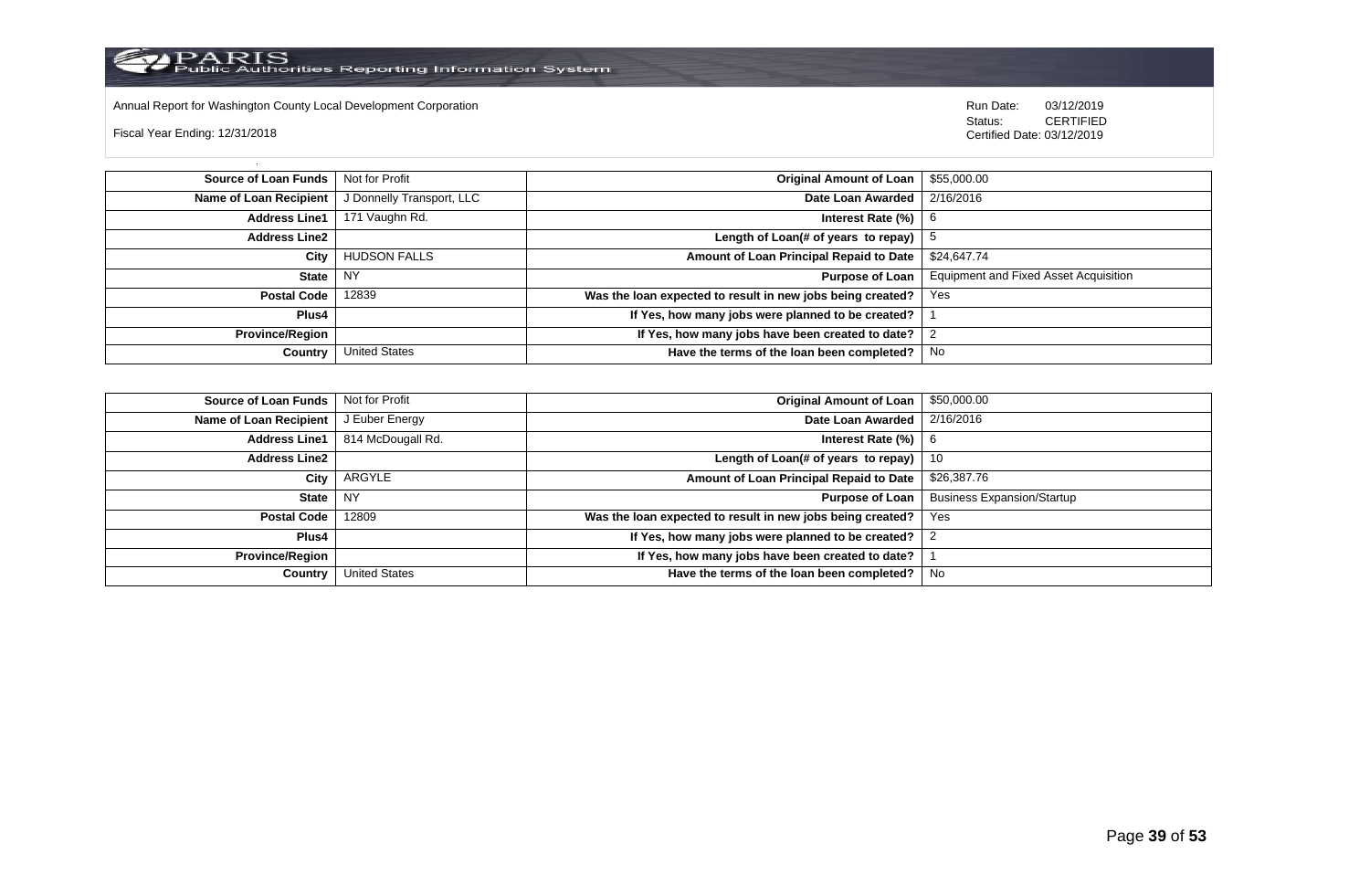

Annual Report for Washington County Local Development Corporation **Company County Connect Connect Connect Connect**<br>
Status: CERTIFIED

Fiscal Year Ending: 12/31/2018

| Source of Loan Funds   | Not for Profit            | <b>Original Amount of Loan</b>                             | \$45,000.00                                  |
|------------------------|---------------------------|------------------------------------------------------------|----------------------------------------------|
| Name of Loan Recipient | J. Donnelly Transport LLC | Date Loan Awarded                                          | 2/10/2014                                    |
| <b>Address Line1</b>   | 171 Vaughn Rd.            | Interest Rate $(\%)$   6.5                                 |                                              |
| <b>Address Line2</b>   |                           | Length of Loan(# of years to repay) $ $                    | ು                                            |
| City                   | <b>HUDSON FALLS</b>       | Amount of Loan Principal Repaid to Date                    | \$41,633.45                                  |
| <b>State</b>           | <b>NY</b>                 | Purpose of Loan                                            | <b>Equipment and Fixed Asset Acquisition</b> |
| Postal Code            | 12839                     | Was the loan expected to result in new jobs being created? | Yes                                          |
| Plus4                  |                           | If Yes, how many jobs were planned to be created?          |                                              |
| <b>Province/Region</b> |                           | If Yes, how many jobs have been created to date?           |                                              |
| Country                | <b>United States</b>      | Have the terms of the loan been completed?                 | No                                           |

| <b>Source of Loan Funds</b> | Not for Profit                | <b>Original Amount of Loan</b>                             | \$145,000.00                          |
|-----------------------------|-------------------------------|------------------------------------------------------------|---------------------------------------|
| Name of Loan Recipient      | J.C.'s Corner Deli And Market | Date Loan Awarded                                          | 8/3/2011                              |
|                             | Inc.                          |                                                            |                                       |
| <b>Address Line1</b>        | 1110 Dix Avenue               | Interest Rate (%)                                          | 5.5                                   |
| <b>Address Line2</b>        |                               | Length of Loan(# of years to repay)                        | 15                                    |
| City                        | <b>HUDSON FALLS</b>           | Amount of Loan Principal Repaid to Date                    | \$143,867.76                          |
| <b>State</b>                | <b>NY</b>                     | <b>Purpose of Loan</b>                                     | Equipment and Fixed Asset Acquisition |
| <b>Postal Code</b>          | 12839                         | Was the loan expected to result in new jobs being created? | No                                    |
| Plus4                       |                               | If Yes, how many jobs were planned to be created?          |                                       |
| <b>Province/Region</b>      |                               | If Yes, how many jobs have been created to date?           |                                       |
| Country                     | <b>United States</b>          | Have the terms of the loan been completed?                 | No                                    |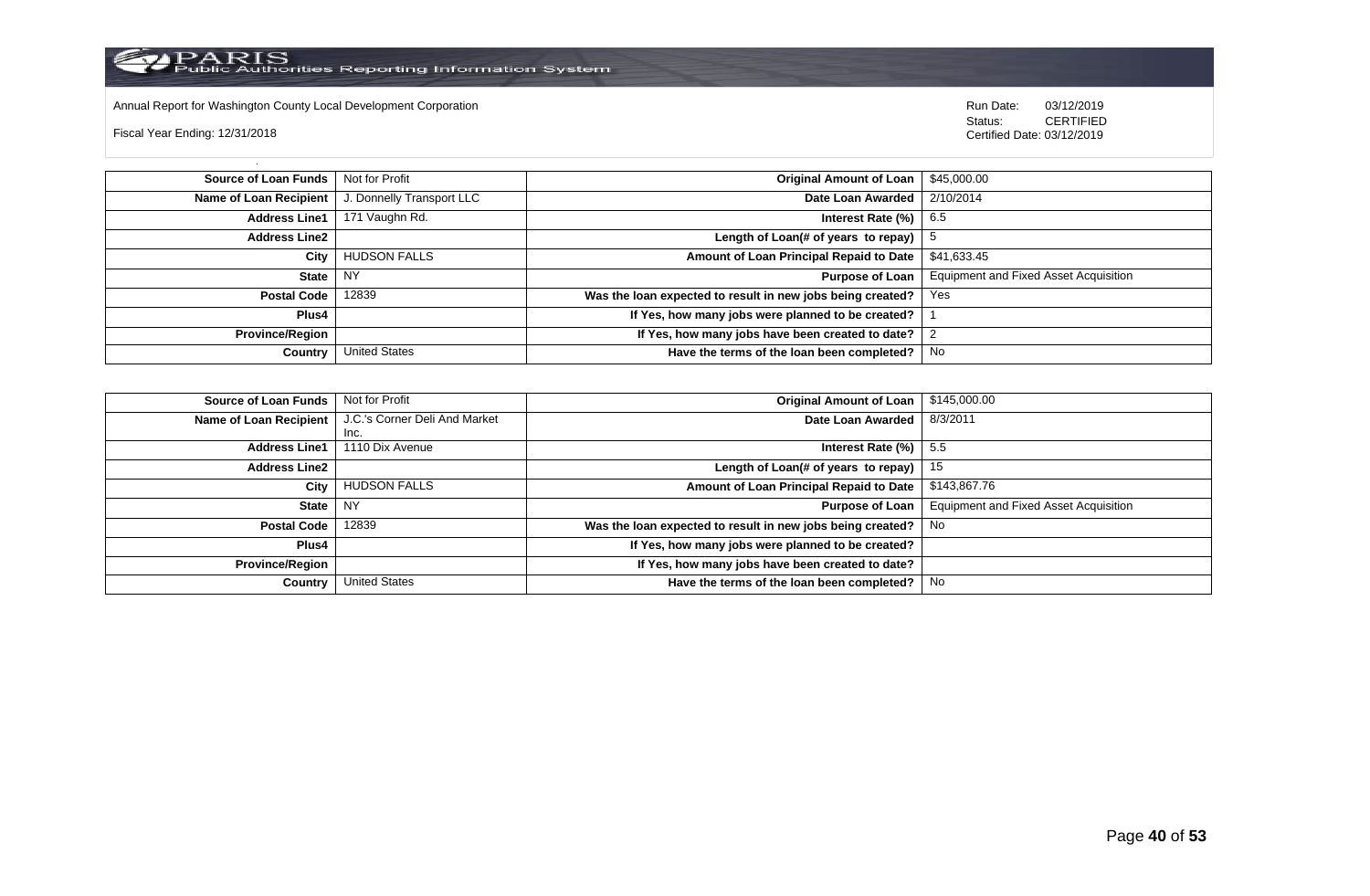

Annual Report for Washington County Local Development Corporation **Company County Connect Connect Connect Connect**<br>
Status: CERTIFIED

Fiscal Year Ending: 12/31/2018

| Source of Loan Funds   | Not for Profit                | <b>Original Amount of Loan</b>                             | \$75,000.00                                                                       |
|------------------------|-------------------------------|------------------------------------------------------------|-----------------------------------------------------------------------------------|
| Name of Loan Recipient | Kingsbury National Golf, Inc. | Date Loan Awarded                                          | 4/14/2017                                                                         |
| <b>Address Line1</b>   | 111 County Route 41           | Interest Rate $(\%)$                                       |                                                                                   |
| <b>Address Line2</b>   |                               | Length of Loan(# of years to repay) $ $                    |                                                                                   |
| City                   | <b>HUDSON FALLS</b>           | Amount of Loan Principal Repaid to Date                    | \$15,954.47                                                                       |
| State                  | <b>NY</b>                     | <b>Purpose of Loan</b>                                     | <b>Commercial Property</b><br>Construction/Acquisition/Revitalization/Improvement |
| <b>Postal Code</b>     | 12839                         | Was the loan expected to result in new jobs being created? | Yes                                                                               |
| Plus4                  |                               | If Yes, how many jobs were planned to be created?          | 30                                                                                |
| <b>Province/Region</b> |                               | If Yes, how many jobs have been created to date?           | 45                                                                                |
| Country                | <b>United States</b>          | Have the terms of the loan been completed?                 | No                                                                                |

| <b>Source of Loan Funds</b> | Not for Profit          | <b>Original Amount of Loan</b>                                  | \$150,000.00                      |
|-----------------------------|-------------------------|-----------------------------------------------------------------|-----------------------------------|
| Name of Loan Recipient      | Locust Grove Farm, Inc. | Date Loan Awarded                                               | 6/30/2016                         |
| <b>Address Line1</b>        | 4727 State Route 40     | Interest Rate $(\%)$   6                                        |                                   |
| <b>Address Line2</b>        |                         | Length of Loan(# of years to repay)                             | 10                                |
| City                        | ARGYLE                  | Amount of Loan Principal Repaid to Date                         | \$25,459.45                       |
| State                       | I NY                    | <b>Purpose of Loan</b>                                          | <b>Business Expansion/Startup</b> |
| <b>Postal Code</b>          | 12809                   | Was the loan expected to result in new jobs being created?      | Yes                               |
| Plus4                       |                         | If Yes, how many jobs were planned to be created? $\frac{3}{3}$ |                                   |
| <b>Province/Region</b>      |                         | If Yes, how many jobs have been created to date?                |                                   |
| Country                     | <b>United States</b>    | Have the terms of the loan been completed?                      | No                                |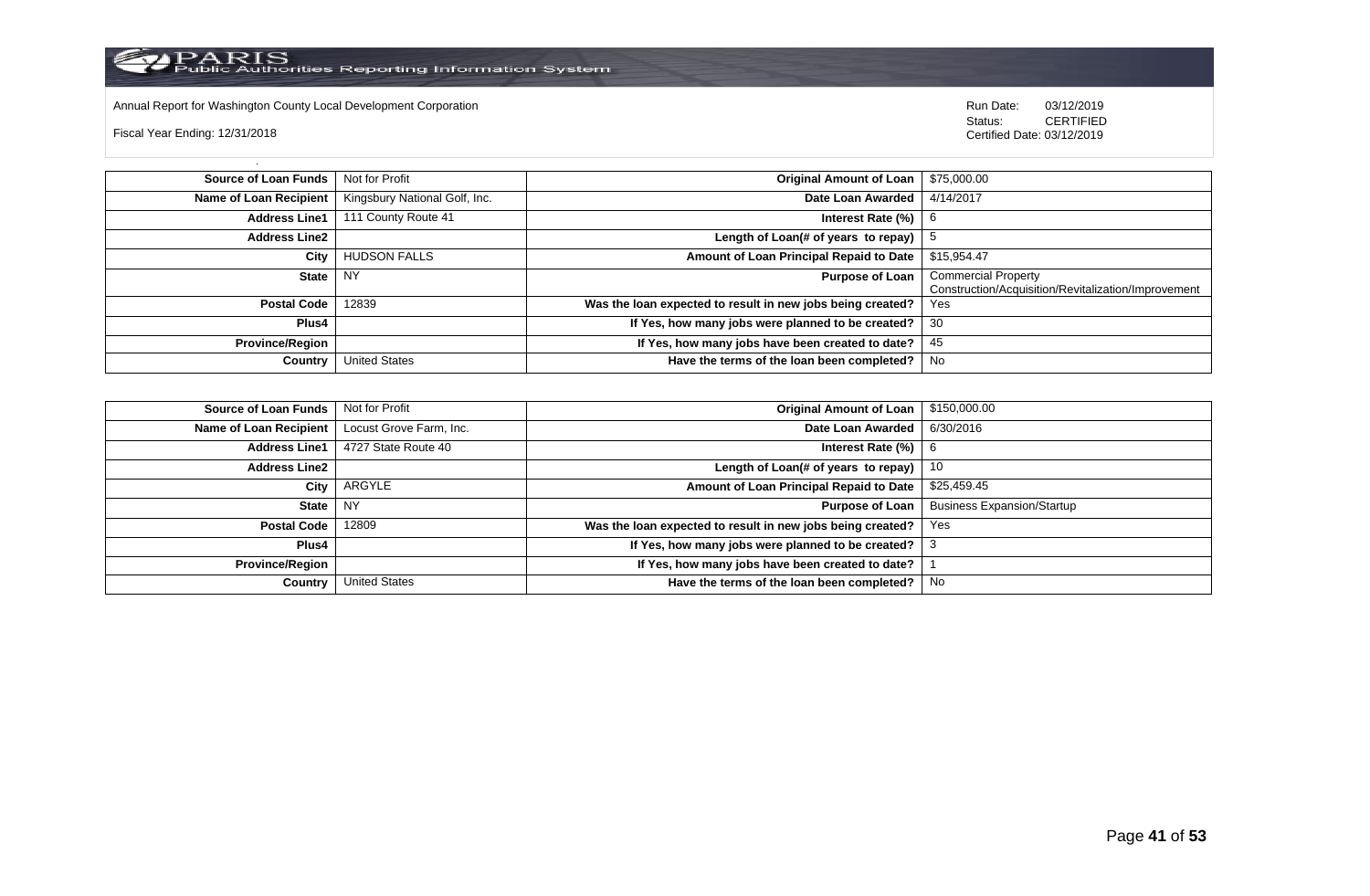

Annual Report for Washington County Local Development Corporation Run Date: 03/12/2019 Run Date: 03/12/2019

Fiscal Year Ending: 12/31/2018

 Status: CERTIFIED Certified Date: 03/12/2019

**Source of Loan Funds** Not for Profit **Community Original Amount of Loan** \$40,000.00 **Name of Loan Recipient** Maxwell's Main Street Pub, LLC **Date Loan Awarded** 5/6/2014 **Address Line1** 198 Main St. **Interest Rate (%)** 5.5 **Address Line2 Length of Loan(# of years to repay)** | 7 **City** HUDSON FALLS **Amount of Loan Principal Repaid to Date** \$24,098.56 **State** NY **Purpose of Loan** Business Expansion/Startup **Postal Code** 12839 **Was the loan expected to result in new jobs being created?** Yes **Plus4 If Yes, how many jobs were planned to be created?** 2 **Province/Region If Yes, how many jobs have been created to date?** 2 **Country** United States **Have the terms of the loan been completed?** No

| Source of Loan Funds   | Not for Profit                                                 | <b>Original Amount of Loan</b>                             | \$54,250.00                                                                       |
|------------------------|----------------------------------------------------------------|------------------------------------------------------------|-----------------------------------------------------------------------------------|
| Name of Loan Recipient | Monder Property Holdings LLC<br>and Bright Side Structures LLC | Date Loan Awarded                                          | 11/14/2018                                                                        |
| <b>Address Line1</b>   | 231 McKnight Hill Rd.                                          | Interest Rate (%)                                          | 6                                                                                 |
| <b>Address Line2</b>   |                                                                | Length of Loan(# of years to repay) $ $                    | 15                                                                                |
| City                   | SALEM                                                          | Amount of Loan Principal Repaid to Date                    | \$0.00                                                                            |
| State                  | NY.                                                            | <b>Purpose of Loan</b>                                     | <b>Commercial Property</b><br>Construction/Acquisition/Revitalization/Improvement |
| <b>Postal Code</b>     | 12865                                                          | Was the loan expected to result in new jobs being created? | Yes                                                                               |
| Plus4                  |                                                                | If Yes, how many jobs were planned to be created?          |                                                                                   |
| <b>Province/Region</b> |                                                                | If Yes, how many jobs have been created to date?           |                                                                                   |
| Country                | <b>United States</b>                                           | Have the terms of the loan been completed?                 | No                                                                                |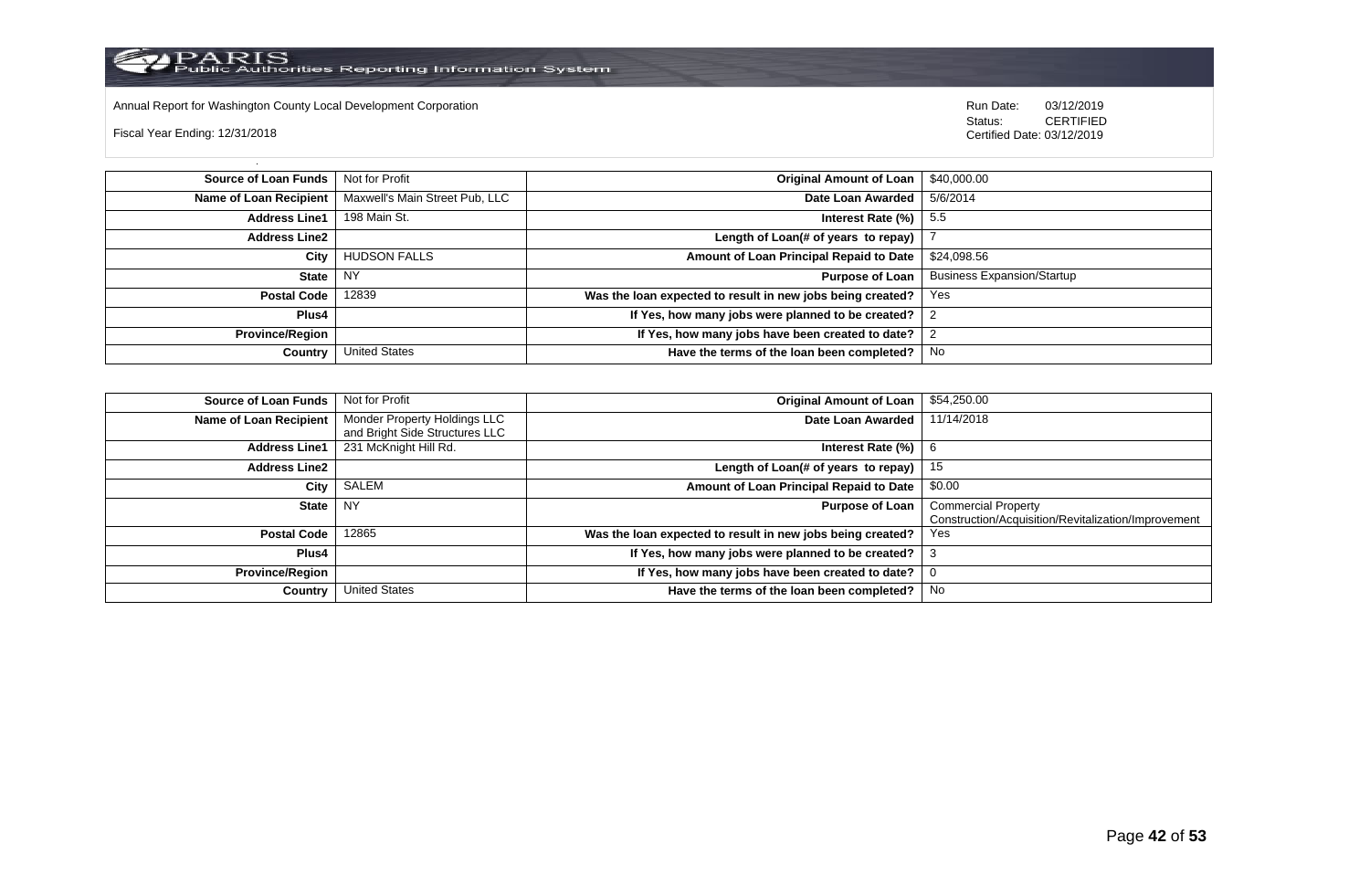

Annual Report for Washington County Local Development Corporation Run Date: 03/12/2019 Run Date: 03/12/2019

Fiscal Year Ending: 12/31/2018

 Status: CERTIFIED Certified Date: 03/12/2019

**Source of Loan Funds** Not for Profit **Containers and Studies of Loan** Studies **Original Amount of Loan** \$101,400.00 **Name of Loan Recipient** Monder Property Holdings LLC and Bright Side Structures LLC DBA/Lucy Jo's Coffee Roastery **Date Loan Awarded** 7/6/2017 **Address Line1** 231 McKnight Hill Rd. **Interest Rate (%)** 6 **Address Line2 Length of Loan(# of years to repay)** 15 **City** SALEM **Amount of Loan Principal Repaid to Date** \$4,567.85 **State** NY **Purpose of Loan** Business Expansion/Startup **Postal Code** 12865 **Was the loan expected to result in new jobs being created?** Yes **Plus4 If Yes, how many jobs were planned to be created?** 6 **Province/Region If Yes, how many jobs have been created to date?** 3 **Country** United States **Have the terms of the loan been completed?** No

| <b>Source of Loan Funds</b>   | Not for Profit           | <b>Original Amount of Loan</b>                             | \$40,000.00                                                                       |
|-------------------------------|--------------------------|------------------------------------------------------------|-----------------------------------------------------------------------------------|
| <b>Name of Loan Recipient</b> | North-East Machine, Inc. | Date Loan Awarded                                          | 11/27/2012                                                                        |
| <b>Address Line1</b>          | 4160 State Route 4       | Interest Rate (%)                                          | 5.5                                                                               |
| <b>Address Line2</b>          |                          | Length of Loan(# of years to repay)                        | 15                                                                                |
| City                          | FORT ANN                 | Amount of Loan Principal Repaid to Date                    | \$12,402.92                                                                       |
| <b>State</b>                  | <b>NY</b>                | <b>Purpose of Loan</b>                                     | <b>Commercial Property</b><br>Construction/Acquisition/Revitalization/Improvement |
| <b>Postal Code</b>            | 12827                    | Was the loan expected to result in new jobs being created? | Yes                                                                               |
| Plus4                         |                          | If Yes, how many jobs were planned to be created?          |                                                                                   |
| <b>Province/Region</b>        |                          | If Yes, how many jobs have been created to date?           |                                                                                   |
| Country                       | <b>United States</b>     | Have the terms of the loan been completed?                 | No                                                                                |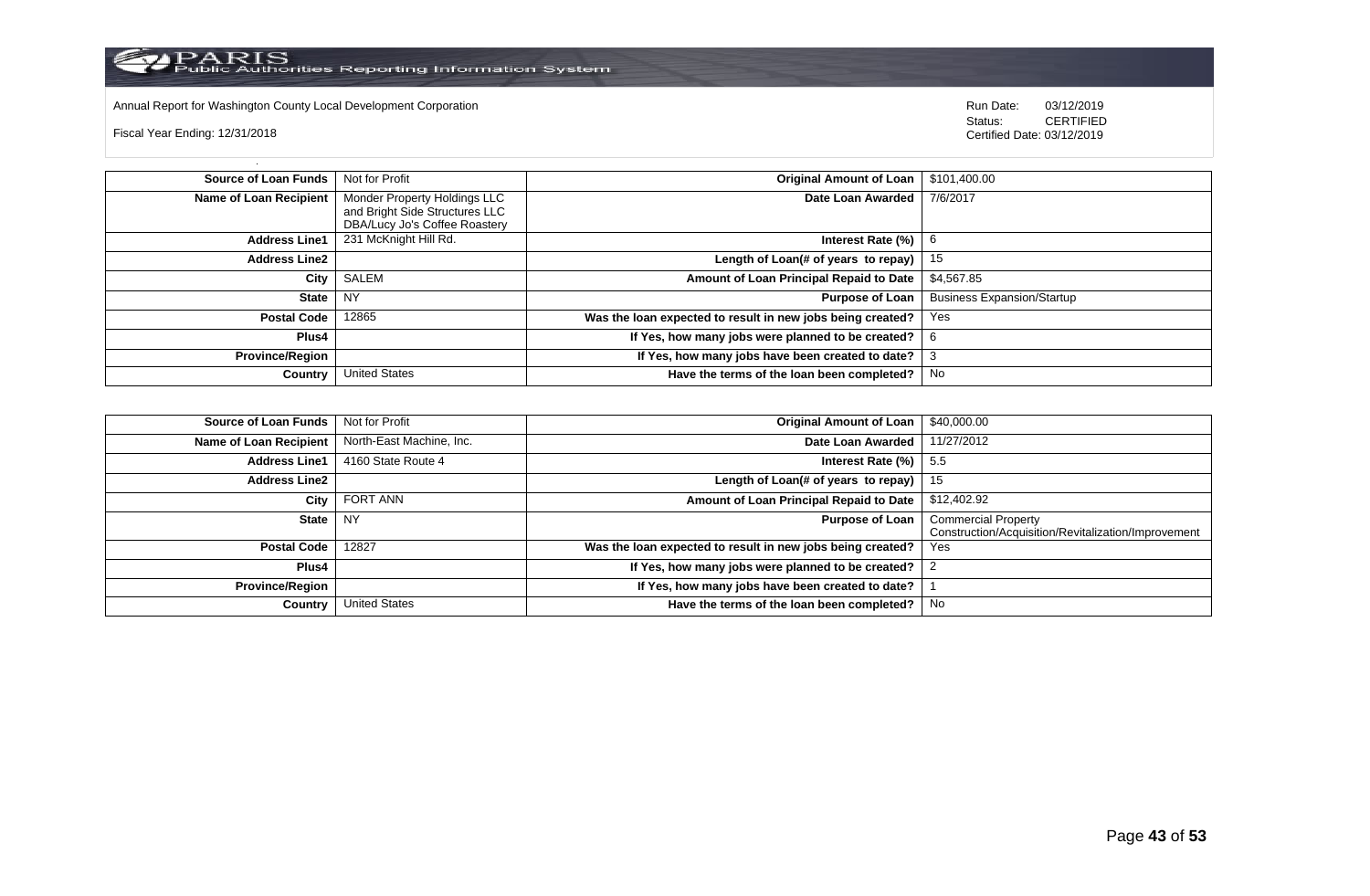

Annual Report for Washington County Local Development Corporation Run Date: 03/12/2019 Run Date: 03/12/2019

Fiscal Year Ending: 12/31/2018

 Status: CERTIFIED Certified Date: 03/12/2019

**Source of Loan Funds** Not for Profit **Containers and Containers Amount Original Amount of Loan** \$150,000.00 **Name of Loan Recipient** Pallets, Inc. **Date Loan Awarded** 3/18/2013 **Address Line1** 99 1/2 East Street **Interest Rate (%)** 6 **Address Line2 Length of Loan(# of years to repay)** | 7 **City** FORT EDWARD **Amount of Loan Principal Repaid to Date** \$112,274.80 **State** NY **Purpose of Loan** Business Expansion/Startup **Postal Code** 12828 **Was the loan expected to result in new jobs being created?** No **Plus4 If Yes, how many jobs were planned to be created? Province/Region If Yes, how many jobs have been created to date? Country** United States **Have the terms of the loan been completed?** No

| Source of Loan Funds   | Not for Profit                 | Original Amount of Loan                                    | \$390,000.00                      |
|------------------------|--------------------------------|------------------------------------------------------------|-----------------------------------|
| Name of Loan Recipient | Praxis Powder Technology, Inc. | Date Loan Awarded                                          | 12/31/2006                        |
| <b>Address Line1</b>   | 820 Quaker Road                | Interest Rate $(\%)$   5.19                                |                                   |
| <b>Address Line2</b>   |                                | Length of Loan(# of years to repay) $ 15 $                 |                                   |
| City                   | QUEENSBURY                     | Amount of Loan Principal Repaid to Date                    | \$288,581.83                      |
| State                  | NY                             | Purpose of Loan                                            | <b>Business Expansion/Startup</b> |
| <b>Postal Code</b>     | 12804                          | Was the loan expected to result in new jobs being created? | . No                              |
| Plus4                  |                                | If Yes, how many jobs were planned to be created?          |                                   |
| <b>Province/Region</b> |                                | If Yes, how many jobs have been created to date?           |                                   |
| Country                | <b>United States</b>           | Have the terms of the loan been completed?                 | No                                |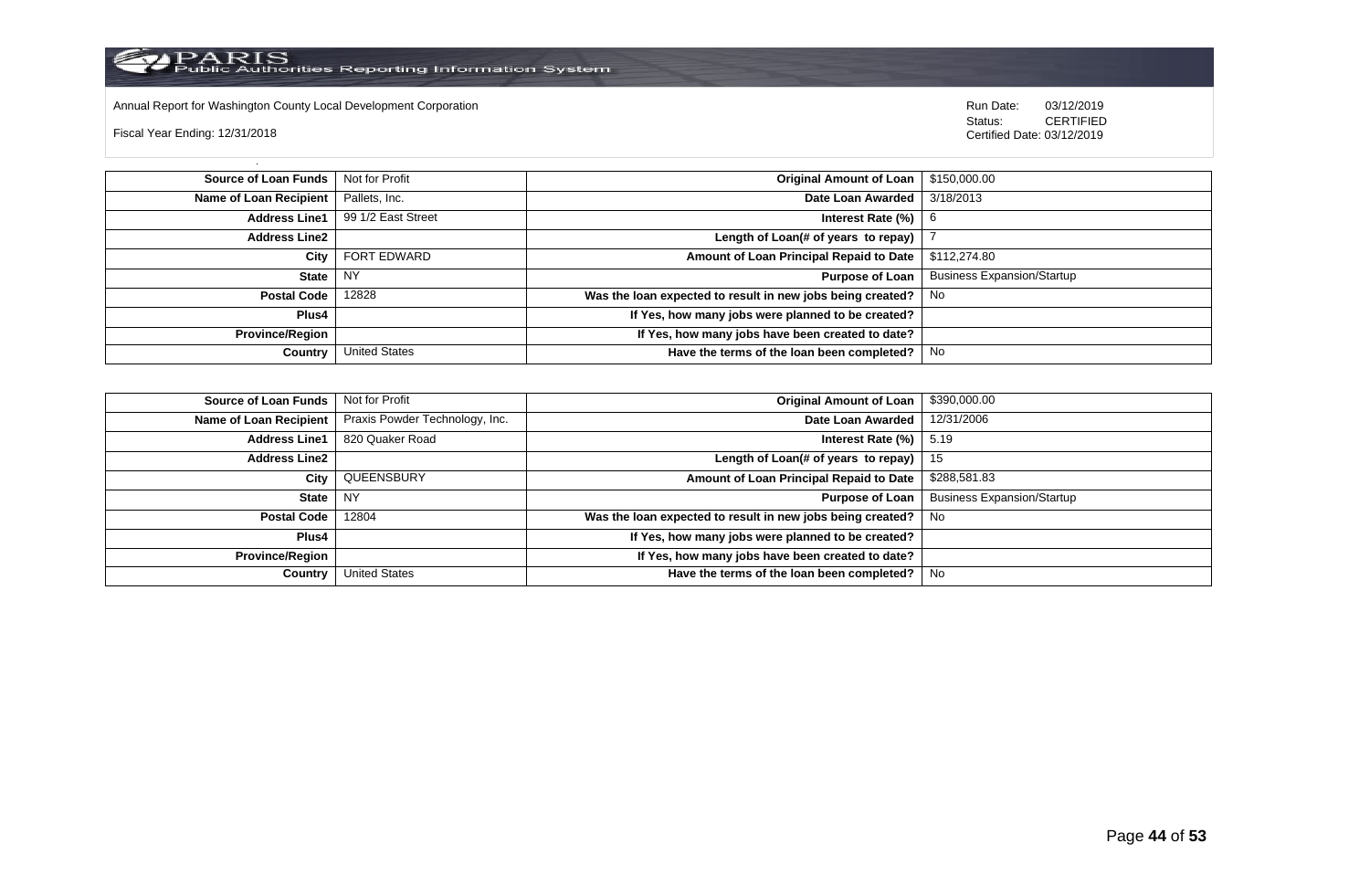

Annual Report for Washington County Local Development Corporation Run Date: 03/12/2019 Run Date: 03/12/2019

Fiscal Year Ending: 12/31/2018

 Status: CERTIFIED Certified Date: 03/12/2019

**Source of Loan Funds** Not for Profit **Containers and Containers Amount Original Amount of Loan** \$150,000.00 **Name of Loan Recipient** QBI, LLC **Date Loan Awarded** 5/12/2016 **Address Line1** 52 Maple Ave. **Interest Rate (%)** 6 **Address Line2 Length of Loan(# of years to repay)** 10 **City** HUDSON FALLS **Amount of Loan Principal Repaid to Date** \$26,954.24 **State** NY **Purpose of Loan** Business Expansion/Startup **Postal Code** 12839 **Was the loan expected to result in new jobs being created?** Yes **Plus4 If Yes, how many jobs were planned to be created?** 5 **Province/Region If Yes, how many jobs have been created to date?** 0 **Country** United States **Have the terms of the loan been completed?** No

| Source of Loan Funds   | Not for Profit                  | <b>Original Amount of Loan</b>                             | \$210,000.00                      |
|------------------------|---------------------------------|------------------------------------------------------------|-----------------------------------|
| Name of Loan Recipient | Queensbury 400 Properties, Inc. | Date Loan Awarded                                          | 11/3/2009                         |
| <b>Address Line1</b>   | 30 Casey Road                   | Interest Rate $(\%)$                                       |                                   |
| <b>Address Line2</b>   |                                 | Length of Loan(# of years to repay) $\vert$ 15             |                                   |
| City                   | QUEENSBURY                      | Amount of Loan Principal Repaid to Date                    | \$111,624.47                      |
| State                  | NY                              | <b>Purpose of Loan</b>                                     | <b>Business Expansion/Startup</b> |
| <b>Postal Code</b>     | 12804                           | Was the loan expected to result in new jobs being created? | . No                              |
| Plus4                  |                                 | If Yes, how many jobs were planned to be created?          |                                   |
| <b>Province/Region</b> |                                 | If Yes, how many jobs have been created to date?           |                                   |
| Country                | <b>United States</b>            | Have the terms of the loan been completed?                 | No                                |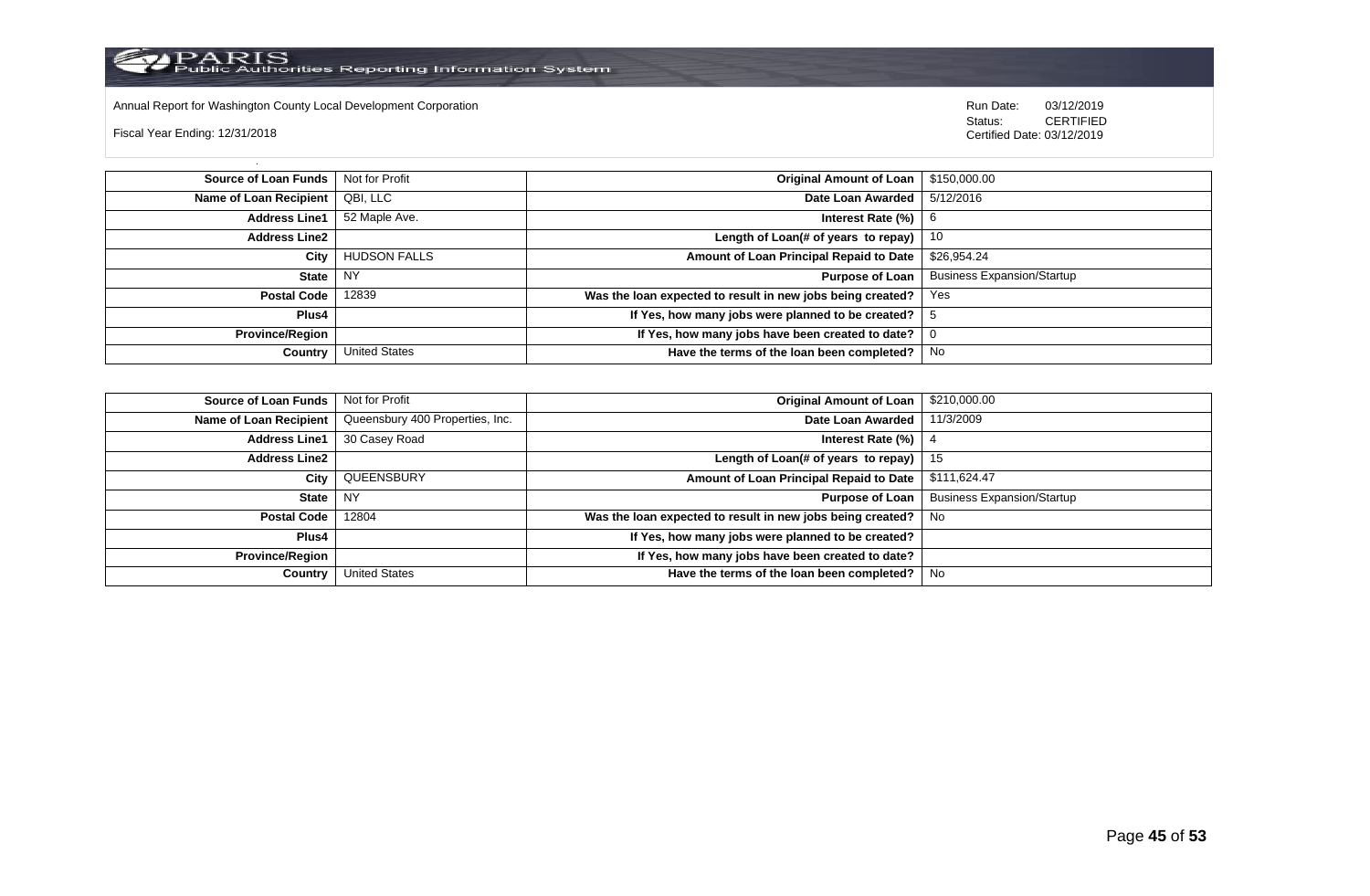

Annual Report for Washington County Local Development Corporation **Computer Computer Computer Computer Computer**<br>
Status: CERTIFIED

Fiscal Year Ending: 12/31/2018

| <b>Source of Loan Funds</b>   | Not for Profit                                | Original Amount of Loan                                    | \$145,000.00                      |
|-------------------------------|-----------------------------------------------|------------------------------------------------------------|-----------------------------------|
| <b>Name of Loan Recipient</b> | Renaissance Grants and<br><b>Planning LLC</b> | Date Loan Awarded                                          | 8/4/2011                          |
| <b>Address Line1</b>          | 188 Broadway                                  | Interest Rate (%)                                          | - 6                               |
| <b>Address Line2</b>          |                                               | Length of Loan(# of years to repay)                        | 10                                |
| City                          | FORT EDWARD                                   | Amount of Loan Principal Repaid to Date                    | \$145,000,00                      |
| <b>State</b>                  | <b>NY</b>                                     | <b>Purpose of Loan</b>                                     | <b>Business Expansion/Startup</b> |
| <b>Postal Code</b>            | 12828                                         | Was the loan expected to result in new jobs being created? | . No                              |
| <b>Plus4</b>                  |                                               | If Yes, how many jobs were planned to be created?          |                                   |
| <b>Province/Region</b>        |                                               | If Yes, how many jobs have been created to date?           |                                   |
| Country                       | <b>United States</b>                          | Have the terms of the loan been completed?                 | Yes                               |

| <b>Source of Loan Funds</b>   | Not for Profit                                                 | <b>Original Amount of Loan</b>                             | \$150,000.00                                                                      |
|-------------------------------|----------------------------------------------------------------|------------------------------------------------------------|-----------------------------------------------------------------------------------|
| <b>Name of Loan Recipient</b> | Roma of Whitehall, LLC dba/The<br>Railyard Tap Room and Family | Date Loan Awarded                                          | 10/31/2018                                                                        |
|                               | Restaurant                                                     |                                                            |                                                                                   |
| <b>Address Line1</b>          | 140 Broadway                                                   | Interest Rate (%)                                          | 6                                                                                 |
| <b>Address Line2</b>          |                                                                | Length of Loan(# of years to repay)                        | 15                                                                                |
| City                          | WHITEHALL                                                      | Amount of Loan Principal Repaid to Date                    | \$0.00                                                                            |
| <b>State</b>                  | <b>NY</b>                                                      | <b>Purpose of Loan</b>                                     | <b>Commercial Property</b><br>Construction/Acquisition/Revitalization/Improvement |
| <b>Postal Code</b>            | 12887                                                          | Was the loan expected to result in new jobs being created? | Yes                                                                               |
| Plus4                         |                                                                | If Yes, how many jobs were planned to be created?          | 25                                                                                |
| <b>Province/Region</b>        |                                                                | If Yes, how many jobs have been created to date?           | 0                                                                                 |
| Country                       | <b>United States</b>                                           | Have the terms of the loan been completed?                 | No                                                                                |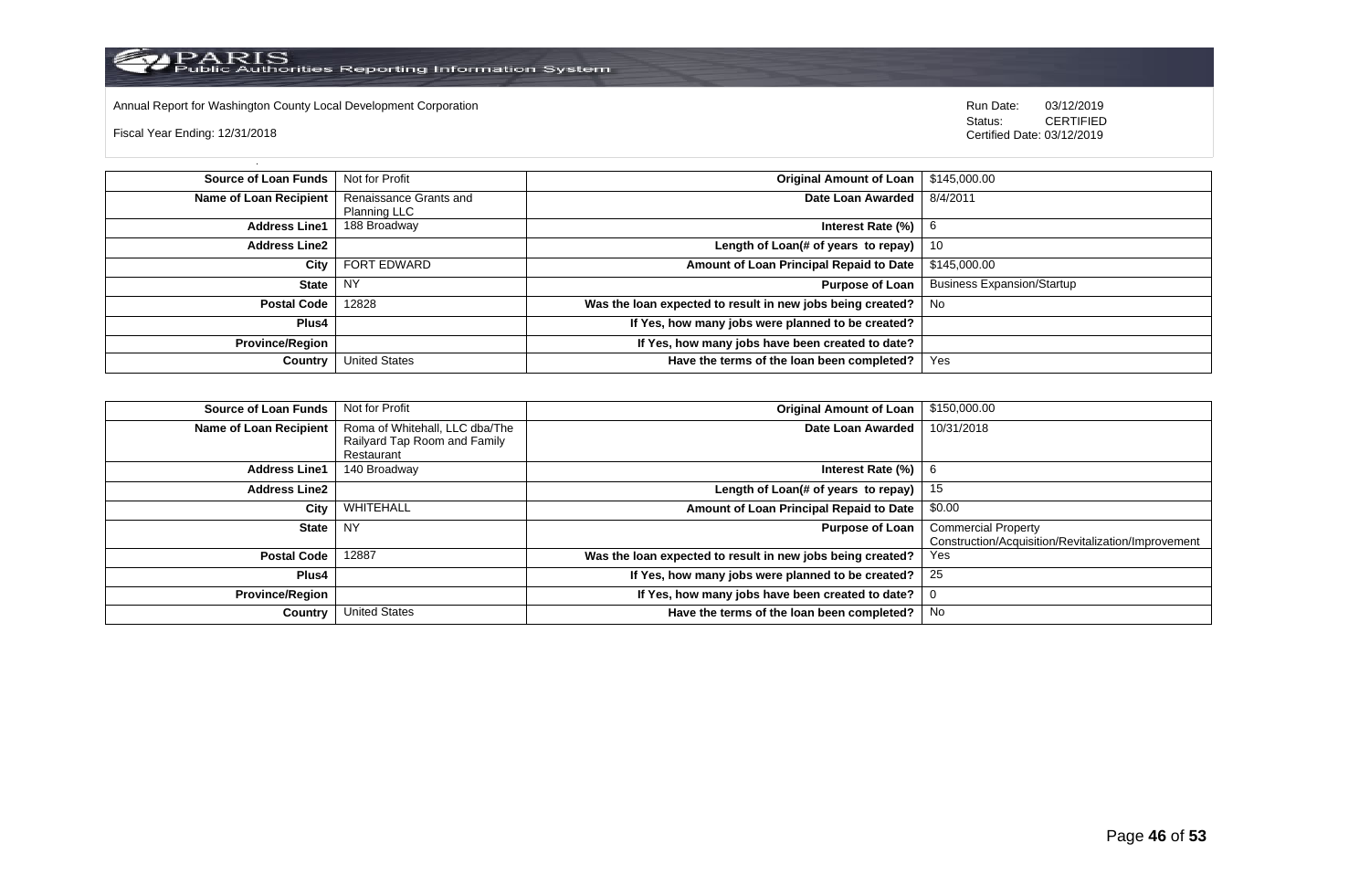

Annual Report for Washington County Local Development Corporation Run Date: 03/12/2019 Run Date: 03/12/2019

Fiscal Year Ending: 12/31/2018

 Status: CERTIFIED Certified Date: 03/12/2019

**Source of Loan Funds** Not for Profit **Company of Loan 1 and 2012 Original Amount of Loan** 1 \$55,000.00 **Name of Loan Recipient** Roundhouse Bakery, LLC **Date Loan Awarded** 4/26/2018 **Address Line1** 494 Chestnut Hill Rd. **Interest Rate (%)** 6 **Address Line2 Length of Loan(# of years to repay)** 6 **City** CAMBRIDGE **Amount of Loan Principal Repaid to Date** \$5,144.77 **State** NY **Purpose of Loan** Equipment and Fixed Asset Acquisition **Postal Code** 12816 **Was the loan expected to result in new jobs being created?** No **Plus4 If Yes, how many jobs were planned to be created? Province/Region If Yes, how many jobs have been created to date? Country** United States **Have the terms of the loan been completed?** No

| Source of Loan Funds   | Not for Profit         | <b>Original Amount of Loan</b>                             | \$50,000.00                       |
|------------------------|------------------------|------------------------------------------------------------|-----------------------------------|
| Name of Loan Recipient | Roundhouse Bakery, LLC | Date Loan Awarded                                          | 2/21/2014                         |
| <b>Address Line1</b>   | 494 Chestnut Hill Rd.  | Interest Rate $(\%)$                                       | - 5.5                             |
| <b>Address Line2</b>   |                        | Length of Loan(# of years to repay)                        |                                   |
| City                   | CAMBRIDGE              | Amount of Loan Principal Repaid to Date                    | \$28,578.94                       |
| <b>State</b>           | NY                     | <b>Purpose of Loan</b>                                     | <b>Business Expansion/Startup</b> |
| Postal Code            | 12816                  | Was the loan expected to result in new jobs being created? | Yes                               |
| Plus4                  |                        | If Yes, how many jobs were planned to be created?          |                                   |
| <b>Province/Region</b> |                        | If Yes, how many jobs have been created to date?           | 10                                |
| Country                | United States          | Have the terms of the loan been completed?                 | Yes                               |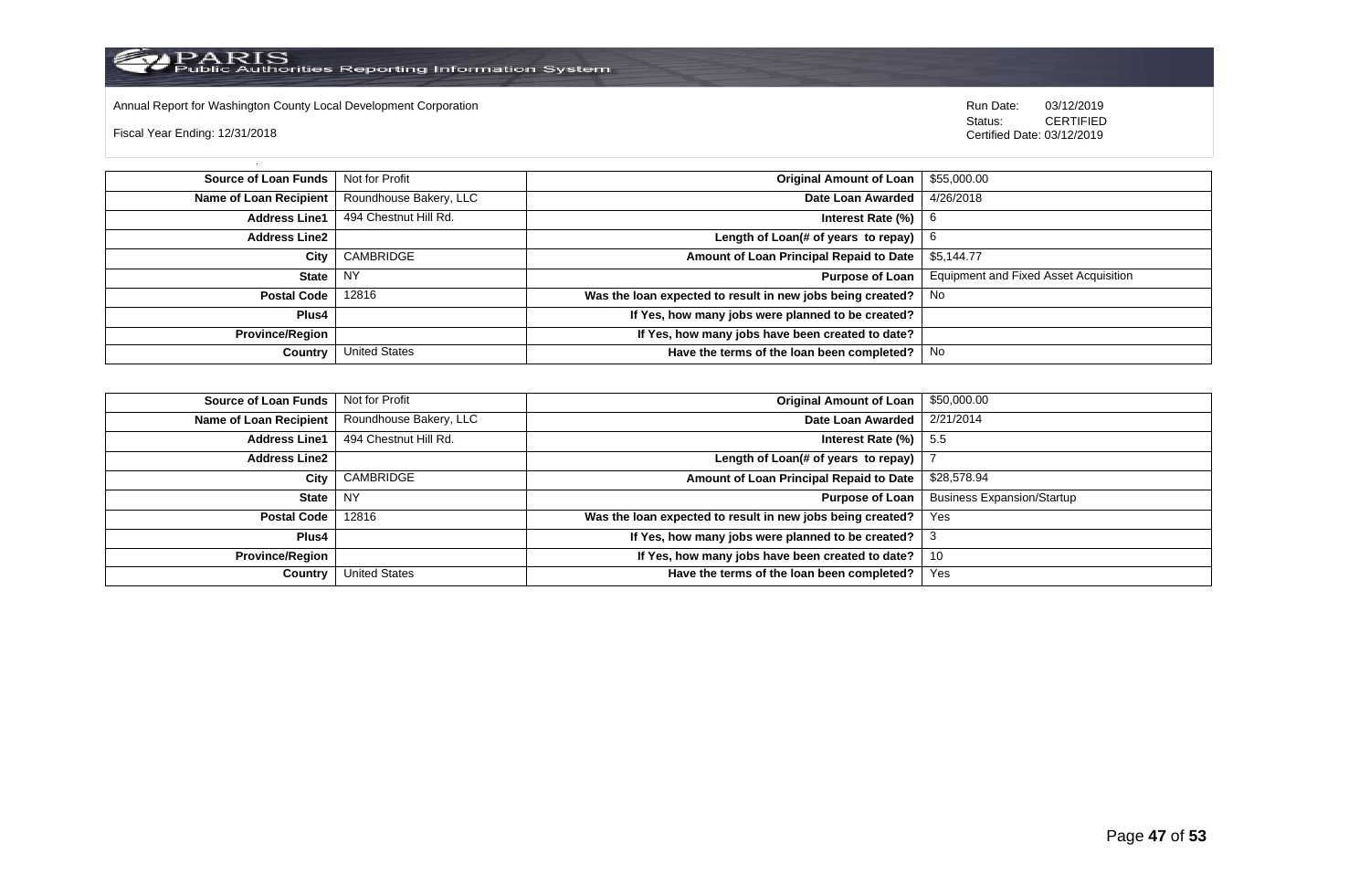

Annual Report for Washington County Local Development Corporation **Company County Connect Connect Connect Connect**<br>
Status: CERTIFIED

Fiscal Year Ending: 12/31/2018

| <b>Source of Loan Funds</b>   | Not for Profit            | <b>Original Amount of Loan</b>                             | \$110,000.00                      |
|-------------------------------|---------------------------|------------------------------------------------------------|-----------------------------------|
| <b>Name of Loan Recipient</b> | Sacha Cleavland dba/Party | Date Loan Awarded                                          | 4/26/2018                         |
|                               | Pooperz                   |                                                            |                                   |
| <b>Address Line1</b>          | 380 North Street Rd.      | Interest Rate (%)                                          |                                   |
| <b>Address Line2</b>          |                           | Length of Loan(# of years to repay)                        |                                   |
| City                          | ARGYLE                    | Amount of Loan Principal Repaid to Date                    | \$3,164.09                        |
| <b>State</b>                  | <b>NY</b>                 | <b>Purpose of Loan</b>                                     | <b>Business Expansion/Startup</b> |
| <b>Postal Code</b>            | 12809                     | Was the loan expected to result in new jobs being created? | Yes                               |
| <b>Plus4</b>                  |                           | If Yes, how many jobs were planned to be created?          |                                   |
| <b>Province/Region</b>        |                           | If Yes, how many jobs have been created to date?           | 0                                 |
| Country                       | <b>United States</b>      | Have the terms of the loan been completed?                 | No                                |

| <b>Source of Loan Funds</b> | Not for Profit              | <b>Original Amount of Loan</b>                             | \$235,000.00                                                                      |
|-----------------------------|-----------------------------|------------------------------------------------------------|-----------------------------------------------------------------------------------|
| Name of Loan Recipient      | Schoony's County Market LLC | Date Loan Awarded                                          | 9/16/2015                                                                         |
| <b>Address Line1</b>        | 10254 State Route 22        | Interest Rate (%)                                          |                                                                                   |
| <b>Address Line2</b>        |                             | Length of Loan(# of years to repay)                        |                                                                                   |
| City                        | NORTH GRANVILLE             | Amount of Loan Principal Repaid to Date                    | \$17,838.35                                                                       |
| State NY                    |                             | <b>Purpose of Loan</b>                                     | <b>Commercial Property</b><br>Construction/Acquisition/Revitalization/Improvement |
| <b>Postal Code</b>          | 12854                       | Was the loan expected to result in new jobs being created? | Yes                                                                               |
| Plus4                       |                             | If Yes, how many jobs were planned to be created?          |                                                                                   |
| <b>Province/Region</b>      |                             | If Yes, how many jobs have been created to date?           |                                                                                   |
| Country                     | <b>United States</b>        | Have the terms of the loan been completed?                 | No                                                                                |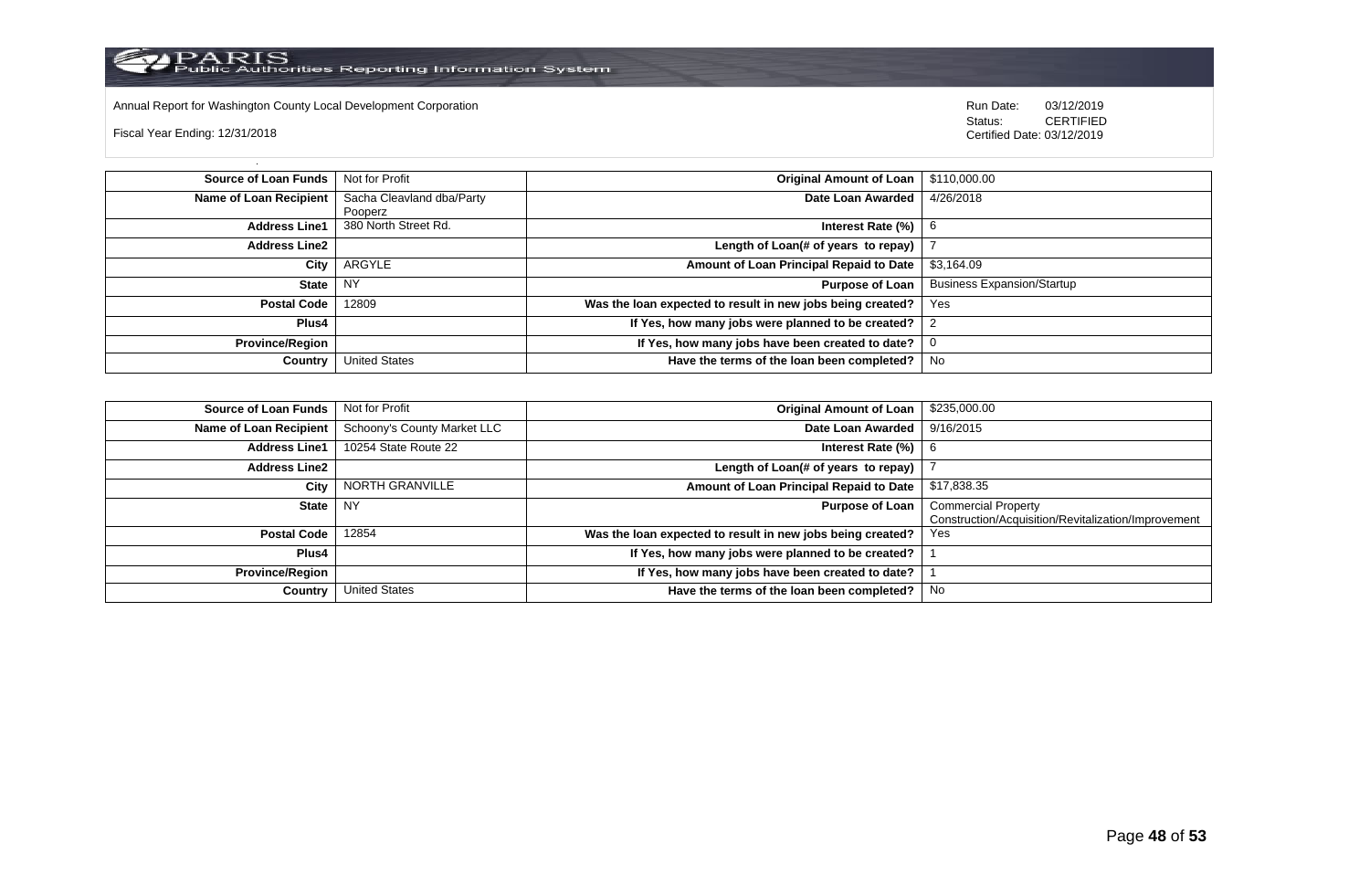Annual Report for Washington County Local Development Corporation **Company County Connect Connect Connect Connect**<br>
Status: CERTIFIED

Fiscal Year Ending: 12/31/2018

| <b>Source of Loan Funds</b>   | Not for Profit       | <b>Original Amount of Loan</b>                             | \$75,000.00                                                                       |
|-------------------------------|----------------------|------------------------------------------------------------|-----------------------------------------------------------------------------------|
| <b>Name of Loan Recipient</b> | Shed Stop, Inc.      | Date Loan Awarded                                          | 3/27/2014                                                                         |
| <b>Address Line1</b>          | 6854 State Route 4   | Interest Rate $(\%)$   5.5                                 |                                                                                   |
| <b>Address Line2</b>          |                      | Length of Loan(# of years to repay)                        |                                                                                   |
| City                          | FORT ANN             | Amount of Loan Principal Repaid to Date                    | \$41,913.26                                                                       |
| <b>State</b>                  | NY                   | <b>Purpose of Loan</b>                                     | <b>Commercial Property</b><br>Construction/Acquisition/Revitalization/Improvement |
| <b>Postal Code</b>            | 12827                | Was the loan expected to result in new jobs being created? | Yes                                                                               |
| Plus4                         |                      | If Yes, how many jobs were planned to be created? 2        |                                                                                   |
| <b>Province/Region</b>        |                      | If Yes, how many jobs have been created to date?           |                                                                                   |
| Country                       | <b>United States</b> | Have the terms of the loan been completed?                 | No                                                                                |

| <b>Source of Loan Funds</b> | Not for Profit        | <b>Original Amount of Loan</b>                             | \$150,000.00                                                                      |
|-----------------------------|-----------------------|------------------------------------------------------------|-----------------------------------------------------------------------------------|
| Name of Loan Recipient      | Simply Grazin' NY LLC | Date Loan Awarded                                          | 12/3/2015                                                                         |
| <b>Address Line1</b>        | 924 County Route 17   | Interest Rate (%)                                          |                                                                                   |
| <b>Address Line2</b>        |                       | Length of Loan(# of years to repay)                        |                                                                                   |
| City                        | <b>FORT ANN</b>       | Amount of Loan Principal Repaid to Date                    | \$150,000.00                                                                      |
| State   NY                  |                       | <b>Purpose of Loan</b>                                     | <b>Commercial Property</b><br>Construction/Acquisition/Revitalization/Improvement |
| <b>Postal Code</b>          | 12827                 | Was the loan expected to result in new jobs being created? | Yes                                                                               |
| Plus4                       |                       | If Yes, how many jobs were planned to be created?          |                                                                                   |
| <b>Province/Region</b>      |                       | If Yes, how many jobs have been created to date?           |                                                                                   |
| Country                     | <b>United States</b>  | Have the terms of the loan been completed?                 | Yes                                                                               |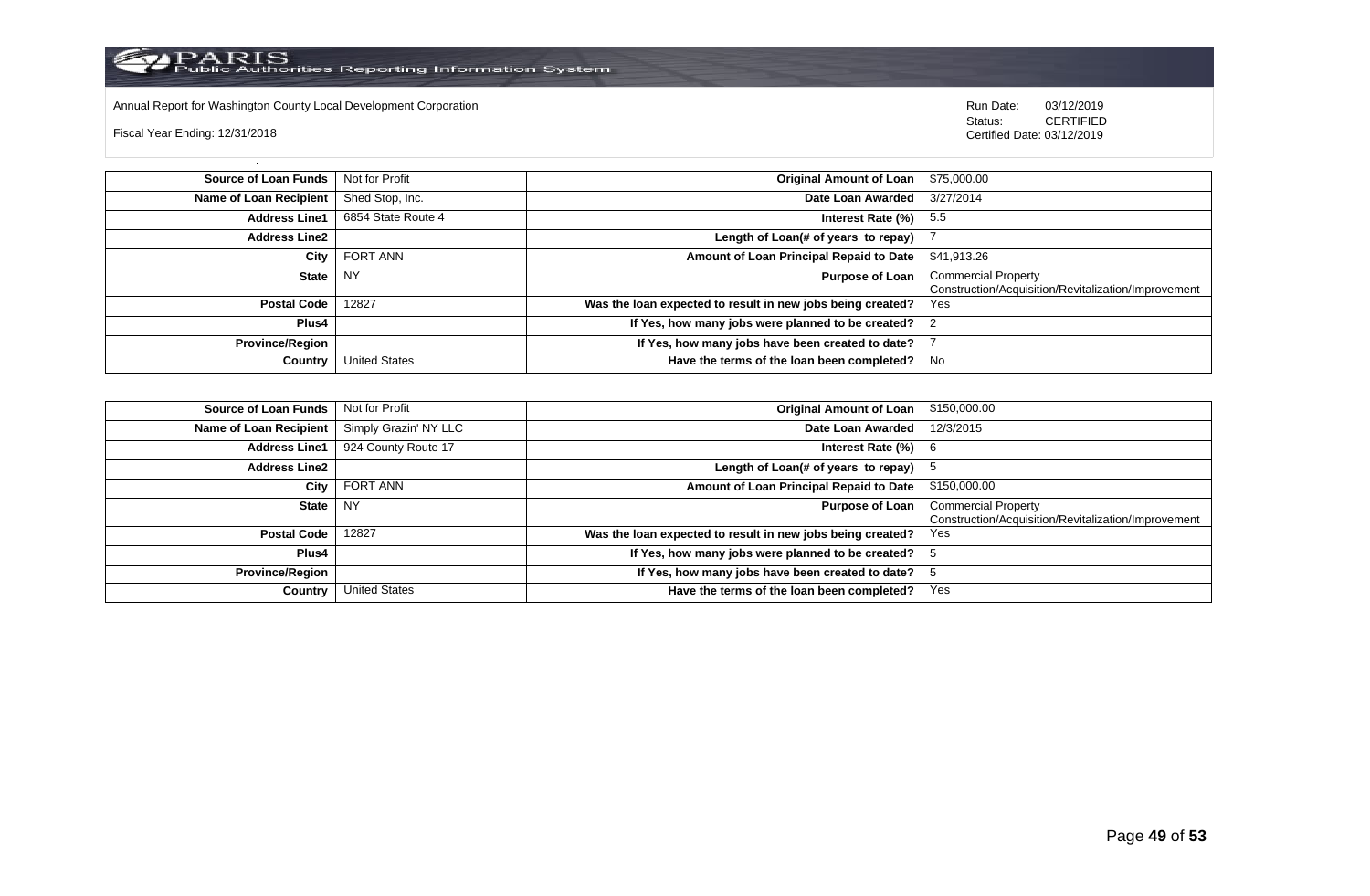

Annual Report for Washington County Local Development Corporation **Company County Constructed Annual Report for Washington County Local Development Corporation Annual Report for Washington County Local Development Corporat** 

Fiscal Year Ending: 12/31/2018

| Source of Loan Funds   | Not for Profit                                             | Original Amount of Loan                                    | \$145,000.00                      |
|------------------------|------------------------------------------------------------|------------------------------------------------------------|-----------------------------------|
| Name of Loan Recipient | Slate Town Brewing Company<br>LLC and Spirited Revival LLC | Date Loan Awarded                                          | 8/28/2017                         |
| <b>Address Line1</b>   | 31 Main St.                                                | Interest Rate (%)                                          |                                   |
| <b>Address Line2</b>   |                                                            | Length of Loan(# of years to repay)   15                   |                                   |
| City                   | GRANVILLE                                                  | Amount of Loan Principal Repaid to Date                    | \$5,500.59                        |
| State                  | <b>NY</b>                                                  | <b>Purpose of Loan</b>                                     | <b>Business Expansion/Startup</b> |
| Postal Code            | 12832                                                      | Was the loan expected to result in new jobs being created? | Yes                               |
| <b>Plus4</b>           |                                                            | If Yes, how many jobs were planned to be created?          |                                   |
| <b>Province/Region</b> |                                                            | If Yes, how many jobs have been created to date?           | 3                                 |
| Country                | <b>United States</b>                                       | Have the terms of the loan been completed?                 | No                                |

| <b>Source of Loan Funds</b> | Not for Profit                | Original Amount of Loan                                         | \$74,000.00                       |
|-----------------------------|-------------------------------|-----------------------------------------------------------------|-----------------------------------|
| Name of Loan Recipient      | Slickfin Brewing Company, LLC | Date Loan Awarded                                               | 4/26/2018                         |
| <b>Address Line1</b>        | 14 Butternut Hill Drive       | Interest Rate $(\%)$   6                                        |                                   |
| <b>Address Line2</b>        |                               | Length of Loan(# of years to repay)                             | 10                                |
| City                        | QUEENSBURY                    | Amount of Loan Principal Repaid to Date                         | \$439.22                          |
| <b>State</b>                | NY                            | Purpose of Loan                                                 | <b>Business Expansion/Startup</b> |
| <b>Postal Code</b>          | 12804                         | Was the loan expected to result in new jobs being created?      | Yes                               |
| Plus4                       |                               | If Yes, how many jobs were planned to be created? $\frac{3}{2}$ |                                   |
| <b>Province/Region</b>      |                               | If Yes, how many jobs have been created to date?                |                                   |
| Country                     | <b>United States</b>          | Have the terms of the loan been completed?                      | No                                |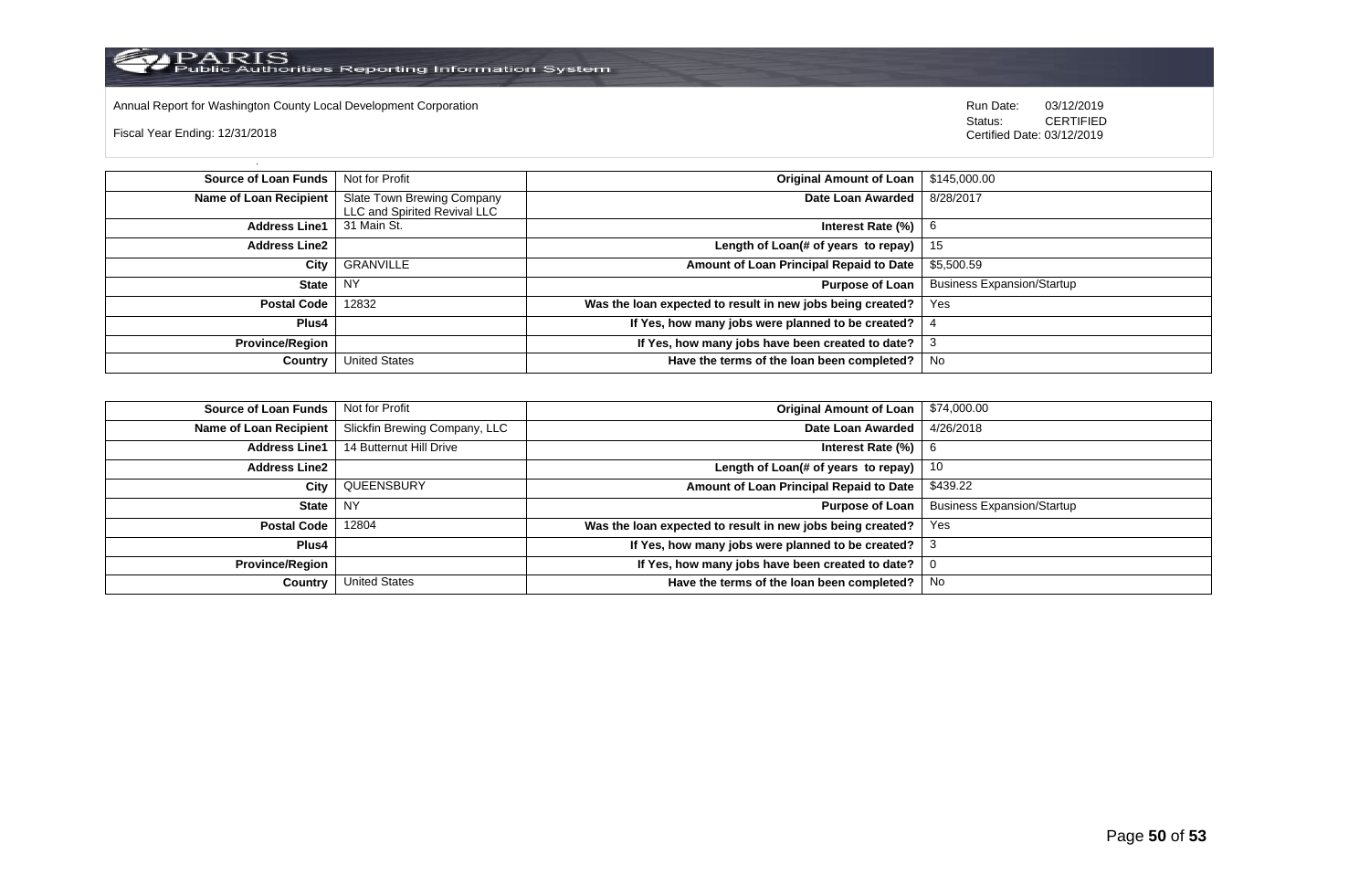

Annual Report for Washington County Local Development Corporation **Company County Connect Connect Connect Connect**<br>
Status: CERTIFIED

Fiscal Year Ending: 12/31/2018

| <b>Source of Loan Funds</b>   | Not for Profit            | <b>Original Amount of Loan</b>                             | \$250,000.00                                                                      |
|-------------------------------|---------------------------|------------------------------------------------------------|-----------------------------------------------------------------------------------|
| <b>Name of Loan Recipient</b> | Vision Venture Group, LLC | Date Loan Awarded                                          | 10/25/2017                                                                        |
| <b>Address Line1</b>          | 31 Ferry St.              | Interest Rate (%)                                          | 6                                                                                 |
| <b>Address Line2</b>          | #2                        | Length of Loan(# of years to repay)                        | -20                                                                               |
| City                          | <b>SCHUYLERVILLE</b>      | Amount of Loan Principal Repaid to Date                    | \$4,758.25                                                                        |
| <b>State</b>                  | NY                        | <b>Purpose of Loan</b>                                     | <b>Commercial Property</b><br>Construction/Acquisition/Revitalization/Improvement |
| <b>Postal Code</b>            | 12871                     | Was the loan expected to result in new jobs being created? | Yes                                                                               |
| Plus4                         |                           | If Yes, how many jobs were planned to be created?          |                                                                                   |
| <b>Province/Region</b>        |                           | If Yes, how many jobs have been created to date?           |                                                                                   |
| Country                       | <b>United States</b>      | Have the terms of the loan been completed?                 | No                                                                                |

| <b>Source of Loan Funds</b> | Not for Profit                     | <b>Original Amount of Loan</b>                             | \$45,000.00                       |
|-----------------------------|------------------------------------|------------------------------------------------------------|-----------------------------------|
| Name of Loan Recipient      | Woodward Equipment Company,<br>∟LC | Date Loan Awarded                                          | 7/3/2014                          |
| <b>Address Line1</b>        | 1461 Baldwin Corners Rd.           | Interest Rate (%)                                          |                                   |
| <b>Address Line2</b>        |                                    | Length of Loan(# of years to repay)                        | 10                                |
| City                        | FORT ANN                           | Amount of Loan Principal Repaid to Date                    | \$24,089.83                       |
| <b>State</b>                | <b>NY</b>                          | <b>Purpose of Loan</b>                                     | <b>Business Expansion/Startup</b> |
| <b>Postal Code</b>          | 12827                              | Was the loan expected to result in new jobs being created? | Yes                               |
| Plus4                       |                                    | If Yes, how many jobs were planned to be created?          |                                   |
| <b>Province/Region</b>      |                                    | If Yes, how many jobs have been created to date?           |                                   |
| Country                     | <b>United States</b>               | Have the terms of the loan been completed?                 | No                                |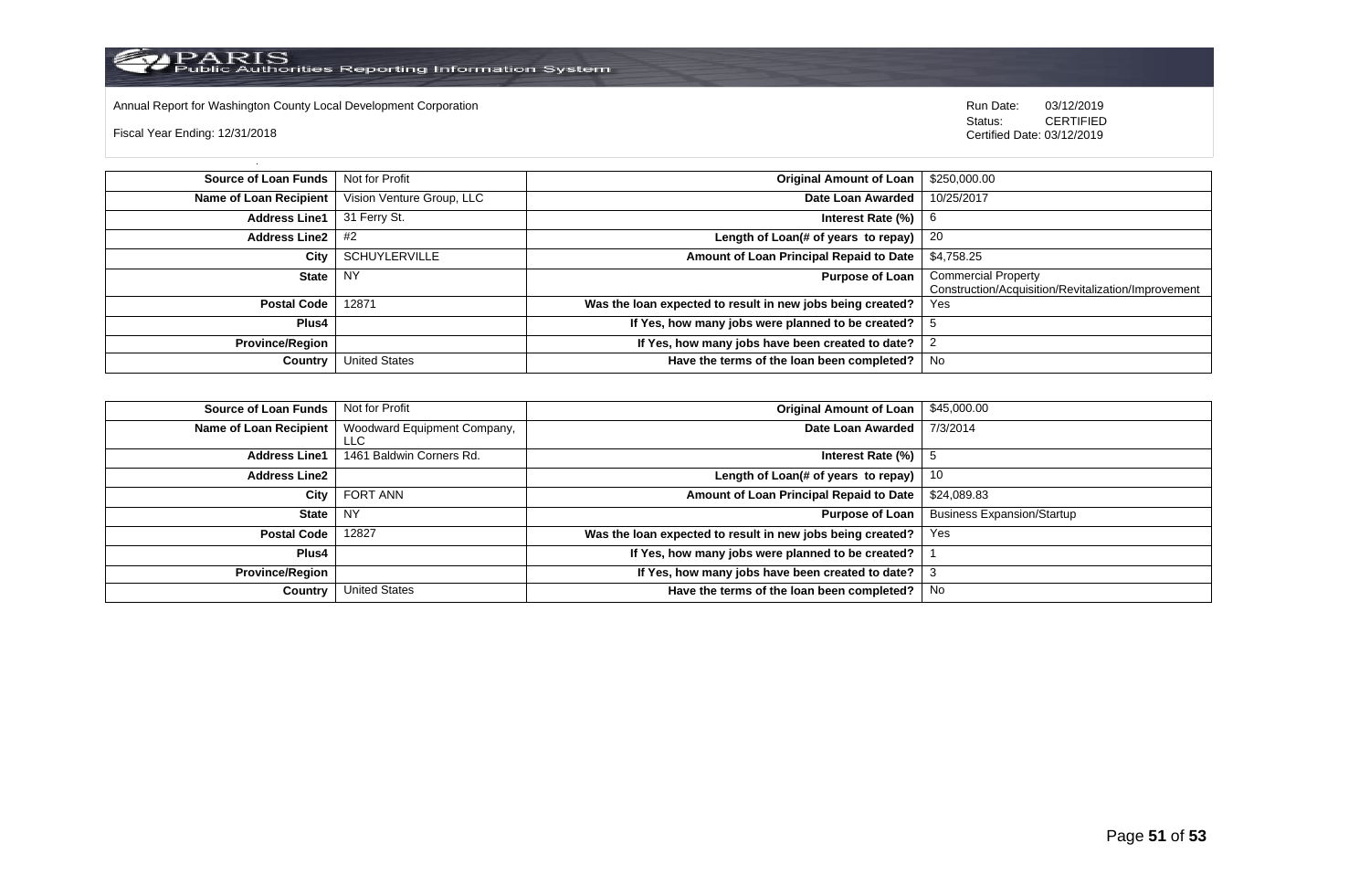

**Bond Information** 

This Authority has indicated that it did not have any outstanding bonds during the reporting period.